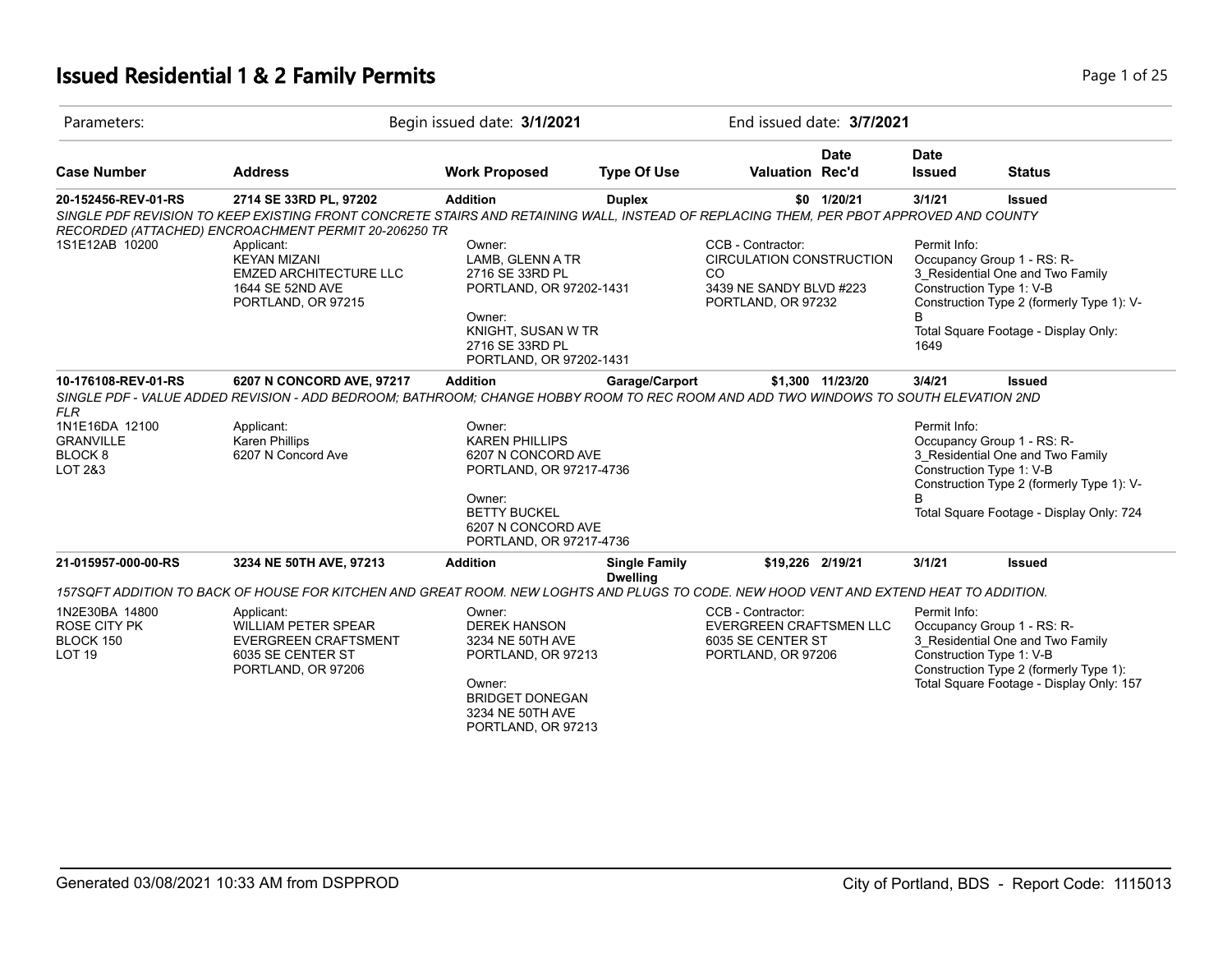| <b>Case Number</b>                                                  | <b>Address</b>                                                                                                                                                                                                                                                                                                                                                                                                                                                                 | <b>Work Proposed</b>                                                                                                                                                  | <b>Type Of Use</b>                      | <b>Valuation Rec'd</b>                                                                                                   | <b>Date</b>       | <b>Date</b><br><b>Issued</b>                                                                                                                                                                             | <b>Status</b>                                                                                                                                                                   |
|---------------------------------------------------------------------|--------------------------------------------------------------------------------------------------------------------------------------------------------------------------------------------------------------------------------------------------------------------------------------------------------------------------------------------------------------------------------------------------------------------------------------------------------------------------------|-----------------------------------------------------------------------------------------------------------------------------------------------------------------------|-----------------------------------------|--------------------------------------------------------------------------------------------------------------------------|-------------------|----------------------------------------------------------------------------------------------------------------------------------------------------------------------------------------------------------|---------------------------------------------------------------------------------------------------------------------------------------------------------------------------------|
| 21-010299-000-00-RS                                                 | 2538 NE 21ST AVE, 97212                                                                                                                                                                                                                                                                                                                                                                                                                                                        | <b>Addition</b>                                                                                                                                                       | <b>Single Family</b><br><b>Dwelling</b> | \$8,082 2/2/21                                                                                                           |                   | 3/4/21                                                                                                                                                                                                   | <b>Issued</b>                                                                                                                                                                   |
| REMODEL BASEMENT AND ADD 4TH BATHROOM.                              | REMODEL EXISTING KITCHEN, BUILD NEW SMALL DECK OUTSIDE OF KITCHEN AREA, CREATE MUDROOM BY CLOSING IN EXISTING PORCH AT NE CORNER.                                                                                                                                                                                                                                                                                                                                              |                                                                                                                                                                       |                                         |                                                                                                                          |                   |                                                                                                                                                                                                          |                                                                                                                                                                                 |
| 1N1E26AD 18200<br><b>IRVINGTON</b><br>BLOCK 19<br><b>LOT 14</b>     | Applicant:<br><b>OMAR MARTINEZ</b><br><b>CASA BONITA LLC</b><br>1631 NE BROADWAY #721<br>PORTLAND OR 97232                                                                                                                                                                                                                                                                                                                                                                     | Owner:<br><b>ASHLEIGH KAYSER</b><br>2538 NE 21ST AVE<br>PORTLAND, OR 97212-4651<br>Owner:<br><b>CHRISTOPHER KAYSER</b><br>2538 NE 21ST AVE<br>PORTLAND, OR 97212-4651 |                                         | CCB - Contractor:<br><b>CASA BONITA LLC</b><br>1631 NE BROADWAY #721<br>PORTLAND, OR 97232<br>\$23,406 2/13/21           |                   | Permit Info:<br>Occupancy Group 1 - RS: R-<br>3_Residential One and Two Family<br>Construction Type 1: V-B<br>Construction Type 2 (formerly Type 1):<br>Total Square Footage - Display Only: 66          |                                                                                                                                                                                 |
| 21-014452-000-00-RS                                                 | 6608 SE 32ND AVE, 97202                                                                                                                                                                                                                                                                                                                                                                                                                                                        | <b>Addition</b>                                                                                                                                                       | <b>Single Family</b><br><b>Dwelling</b> |                                                                                                                          |                   | 3/4/21                                                                                                                                                                                                   | <b>Issued</b>                                                                                                                                                                   |
|                                                                     | COMPLETE HOME REMODEL AND ADDITION. OUTSIDE COVERED PATIO. NO ADDITIONAL BATHROOMS.                                                                                                                                                                                                                                                                                                                                                                                            |                                                                                                                                                                       |                                         |                                                                                                                          |                   |                                                                                                                                                                                                          |                                                                                                                                                                                 |
| 1S1E24AB 05600<br><b>EASTMORELAND</b><br>BLOCK 47<br><b>LOT 1-3</b> | Applicant:<br><b>JOE PETRINA</b><br>PETRINA CONSTRUCTION INC.<br>4505 NE TILLAMOOK ST<br>PORTLAND, OR 97213-1319                                                                                                                                                                                                                                                                                                                                                               | Owner:<br>JOHN MC GUIGAN<br>6608 SE 32ND AVE<br>PORTLAND, OR 97202<br>Owner:<br><b>LESLIE MC GUIGAN</b><br>6608 SE 32ND AVE<br>PORTLAND, OR 97202                     |                                         | CCB - Contractor:<br><b>CASEY PETRINA</b><br>PETRINA CONSTRUCTION INC<br>4505 NE TILLAMOOK ST<br>PORTLAND, OR 97213-1319 |                   | Permit Info:<br>Occupancy Group 1 - RS: R-<br>3 Residential One and Two Family<br>Construction Type 1: V-B<br>Construction Type 2 (formerly Type 1): V-<br>B<br>Total Square Footage - Display Only: 383 |                                                                                                                                                                                 |
| 20-210253-000-00-RS                                                 | 10060 NW WILARK AVE, 97231                                                                                                                                                                                                                                                                                                                                                                                                                                                     | <b>Addition</b>                                                                                                                                                       | <b>Single Family</b><br><b>Dwelling</b> |                                                                                                                          | \$11.021 10/30/20 | 3/5/21                                                                                                                                                                                                   | <b>Issued</b>                                                                                                                                                                   |
| 1N1W02CC 00800<br><b>WALDEMERE</b><br><b>BLOCK1</b><br>LOT 9&10     | **SINGLE PDF*** **PERMIT TO REPLACE PERMIT 19-267469-RS THAT IS "UNDER REVIEW". CHECKSHEETS AND CORRESSPONDENCE HAS TAKEN PLACE ON OTHER<br>PERMIT.** LEGALIZE ADDITION OF 90 SQ FT BUMP OUT ON FIRST AND 2ND FLOOR. LEGALIZE CONVERSION OF ATTIC TO HABITABLE SPACE. LEGALIZE NEW DECKS<br>ON EAST AND SOUTH SIDE. LEGALIGE 3 NEW BATHROOMS.<br>Applicant:<br><b>MARK MERRILL</b><br>MC MERRILL CONSTRUCTION<br><b>LLC</b><br>2870 NE HOGAN DR STE E #513<br>GRESHAM OR 97030 | Owner:<br><b>MICHAEL RILEY</b><br>10060 NW WILARK AVE<br>PORTLAND, OR 97231<br>Owner:<br><b>AMIKO RILEY</b><br>10060 NW WILARK AVE<br>PORTLAND, OR 97231              |                                         | CCB - Contractor:<br>MC MERRILL CONSTRUCTION<br><b>LLC</b><br>2870 NE HOGAN DR STE E #513<br>GRESHAM, OR 97030           |                   | Permit Info:                                                                                                                                                                                             | Occupancy Group 1 - RS: R-<br>3_Residential One and Two Family<br>Construction Type 1: V-B<br>Construction Type 2 (formerly Type 1):<br>Total Square Footage - Display Only: 90 |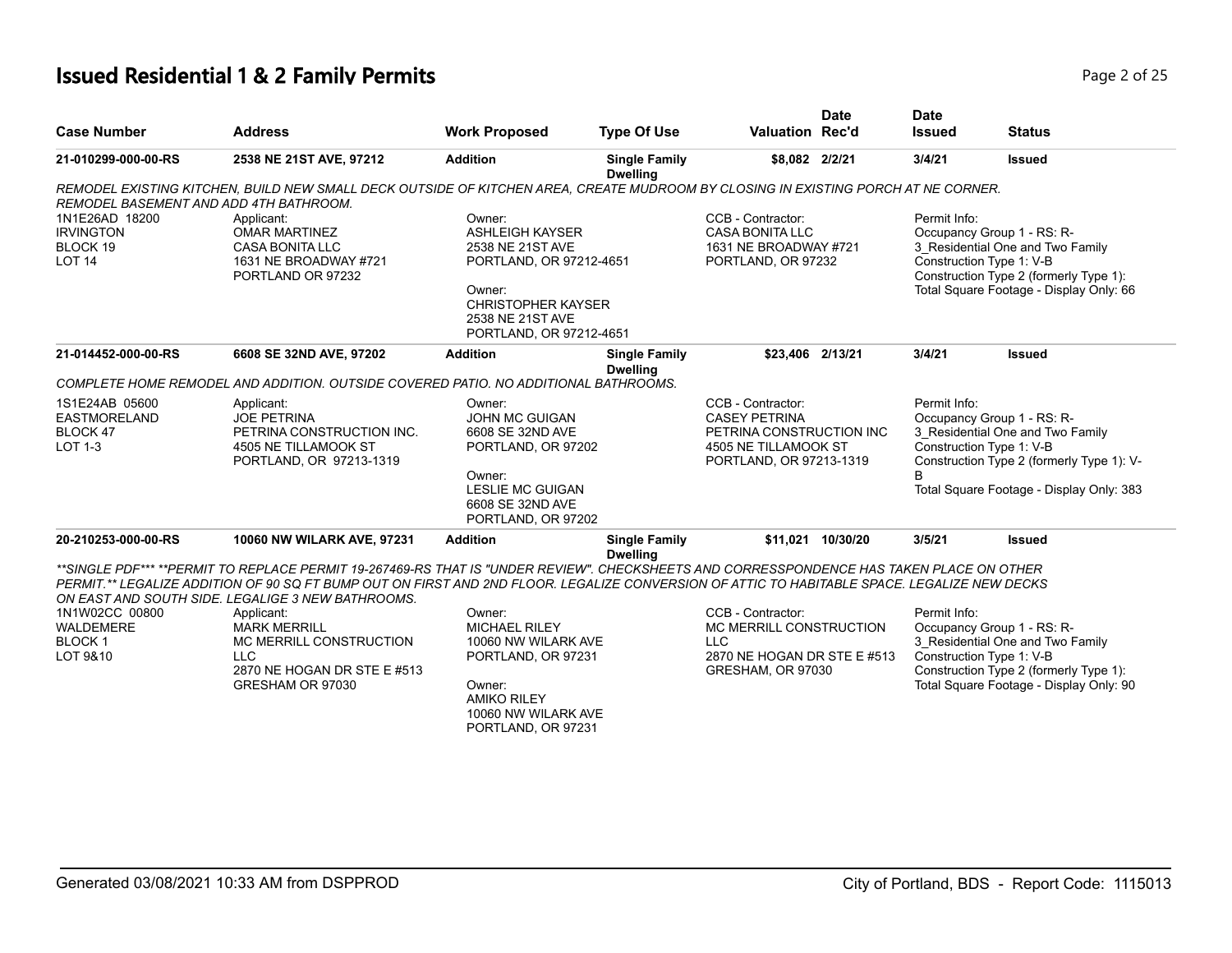| <b>Case Number</b>                               | <b>Address</b>                                                                                                                                                                                                                                                     | <b>Work Proposed</b>                              | <b>Type Of Use</b>                      | <b>Valuation Rec'd</b>                        | <b>Date</b>       | <b>Date</b><br><b>Issued</b> | <b>Status</b>                                                                      |
|--------------------------------------------------|--------------------------------------------------------------------------------------------------------------------------------------------------------------------------------------------------------------------------------------------------------------------|---------------------------------------------------|-----------------------------------------|-----------------------------------------------|-------------------|------------------------------|------------------------------------------------------------------------------------|
| 20-175879-000-00-RS                              | 16246 SE CLINTON ST, 97236                                                                                                                                                                                                                                         | <b>Addition</b>                                   | <b>Single Family</b><br><b>Dwelling</b> | \$190,466 8/11/20                             |                   | 3/2/21                       | <b>Issued</b>                                                                      |
|                                                  | SINGLE PDF - MRAA 1634 SQ FT ADDITION TO CREATE FOUR ADDITIONAL BEDROOMS, FOUR BATHROOMS, AND A FAMILY ROOM. CONVERT TO ADULT FAMILY<br>HOME*** MECHANICAL, PLUMBING, AND ELECTRICAL PERMITS SEPARATE*** Septic Decommissioning Required. Call for Inspection 842. |                                                   |                                         |                                               |                   |                              |                                                                                    |
| 1S3E07BB 11100                                   | Applicant:                                                                                                                                                                                                                                                         | Owner:                                            |                                         |                                               |                   | Permit Info:                 |                                                                                    |
| PLAQUET ADD                                      | PETER RADULESCU                                                                                                                                                                                                                                                    | <b>ABRAHAM RISSA</b>                              |                                         |                                               |                   |                              | Occupancy Group 1 - RS: R-                                                         |
| BLOCK 4                                          | 919 NE 19TH SUITE 155N                                                                                                                                                                                                                                             | 16246 SE CLINTON ST                               |                                         |                                               |                   |                              | 3_Residential One and Two Family                                                   |
| LOT <sub>4</sub>                                 | PORTLAND OR 97232                                                                                                                                                                                                                                                  | PORTLAND, OR 97236                                |                                         |                                               |                   | Construction Type 1: V-B     | Construction Type 2 (formerly Type 1): V-                                          |
|                                                  |                                                                                                                                                                                                                                                                    |                                                   |                                         |                                               |                   | 1606                         | Total Square Footage - Display Only:                                               |
| 21-019323-000-00-RS                              | 6413 SE 21ST AVE, 97202                                                                                                                                                                                                                                            | <b>Addition</b>                                   | <b>Single Family</b><br><b>Dwelling</b> | \$15,850 3/1/21                               |                   | 3/1/21                       | <b>Issued</b>                                                                      |
| Roof mounted PV install and structural upgrades. |                                                                                                                                                                                                                                                                    |                                                   |                                         |                                               |                   |                              |                                                                                    |
| 1S1E14DD 07900                                   | Applicant:                                                                                                                                                                                                                                                         | Owner:                                            |                                         | CCB - Contractor:                             |                   | Permit Info:                 |                                                                                    |
| WESTMORELAND                                     | ZANE GOFF                                                                                                                                                                                                                                                          | <b>R&amp;B JOHNSON FAMILY TR</b>                  |                                         | <b>ZANE GOFF</b>                              |                   |                              | Occupancy Group 1 - RS: R-                                                         |
| BLOCK 26                                         | NEIL KELLY CO INC                                                                                                                                                                                                                                                  | 6413 SE 21ST AVE                                  |                                         | NEIL KELLY CO INC                             |                   |                              | 3_Residential One and Two Family                                                   |
| <b>LOT 19</b>                                    | 804 N ALBERTA ST                                                                                                                                                                                                                                                   | PORTLAND, OR 97202                                |                                         | 804 N ALBERTA ST                              |                   | Construction Type 1: V-B     |                                                                                    |
|                                                  | PORTLAND, OR 97217-2639                                                                                                                                                                                                                                            |                                                   |                                         | PORTLAND, OR 97217-2693                       |                   |                              | Construction Type 2 (formerly Type 1):                                             |
| 20-222179-000-00-RS                              | 5519 SE OAK ST, 97215                                                                                                                                                                                                                                              | <b>Addition</b>                                   | <b>Single Family</b><br><b>Dwelling</b> |                                               | \$12,000 12/29/20 | 3/2/21                       | <b>Issued</b>                                                                      |
|                                                  | SINGLE PDF: NEW COVERED PORCH AT REAR OF HOUSE: INCLUDES STAIRS AND GUARDRAILS                                                                                                                                                                                     |                                                   |                                         |                                               |                   |                              |                                                                                    |
| 1N2E31DC 07900                                   | Applicant:                                                                                                                                                                                                                                                         | Owner:                                            |                                         | CCB - Contractor:                             |                   | Permit Info:                 |                                                                                    |
| MT TABOR PL ADD                                  | <b>RICHARD ADAMS</b>                                                                                                                                                                                                                                               | <b>WENDY THACHER</b>                              |                                         | <b>BRYAN DALE</b>                             |                   |                              | Occupancy Group 1 - RS: R-                                                         |
| BLOCK <sub>2</sub>                               | <b>FASTER PERMITS</b>                                                                                                                                                                                                                                              | 5519 SE OAK ST                                    |                                         | BRYAN DALE CONSTRUCTION                       |                   |                              | 3_Residential One and Two Family                                                   |
| LOT 44&45                                        | 2000 SW 1ST AVENUE SUITE 420                                                                                                                                                                                                                                       | PORTLAND, OR 97215-1271                           |                                         | LLC                                           |                   | Construction Type 1: V-B     |                                                                                    |
|                                                  | PORTLAND, OR 97201                                                                                                                                                                                                                                                 |                                                   |                                         | 9890 SE 302ND LANE<br><b>BORING, OR 97009</b> |                   |                              | Construction Type 2 (formerly Type 1):<br>Total Square Footage - Display Only: 288 |
|                                                  |                                                                                                                                                                                                                                                                    |                                                   |                                         | GRESHAM, OR 97080                             |                   |                              |                                                                                    |
| 20-216684-000-00-RS                              | 1602 SE MILLER ST, 97202                                                                                                                                                                                                                                           | <b>Addition</b>                                   | <b>Single Family</b><br><b>Dwelling</b> |                                               | \$75,000 11/22/20 | 3/2/21                       | <b>Under Inspection</b>                                                            |
|                                                  | SINGLE PDF - SECOND FLOOR REMODEL EXISTING BATHROOM, EXISTING MAIN FLR CHANGES TO INCLUDE RECONFIGURE KITCHEN, REMODEL BATHROOM,                                                                                                                                   |                                                   |                                         |                                               |                   |                              |                                                                                    |
|                                                  | REMOVE WALLS BETWEEN DINING/KITCHEN AND DINING/LIVING, CHANGE EXISTING BEDROOM TO OFFICE. ***ADDED TRADE PERMITS 12-7-20***                                                                                                                                        |                                                   |                                         |                                               |                   |                              |                                                                                    |
| 1S1E23DB 08500                                   | Applicant:                                                                                                                                                                                                                                                         | Owner:                                            |                                         |                                               |                   | Permit Info:                 |                                                                                    |
| MILLERS ADD                                      | MIKE MONTGOMERY                                                                                                                                                                                                                                                    | <b>REGAN SORENSON</b>                             |                                         |                                               |                   |                              | Occupancy Group 1 - RS: R-3_Remodel                                                |
| <b>BLOCK 5</b><br>W 50' OF LOT 12&13             | SIMPL HOME DESIGNS<br>4931 SW 76TH AVE, PMB 211<br>PORTLAND, OR 97225                                                                                                                                                                                              | 1602 SE MILLER ST<br>PORTLAND, OR 97202           |                                         |                                               |                   | Construction Type 1: V-B     | Construction Type 2 (formerly Type 1):<br>Total Square Footage - Display Only: 630 |
|                                                  |                                                                                                                                                                                                                                                                    | Owner:<br>ALEXANDRA SORENSON<br>1602 SE MILLER ST |                                         |                                               |                   |                              |                                                                                    |
|                                                  |                                                                                                                                                                                                                                                                    | PORTLAND, OR 97202                                |                                         |                                               |                   |                              |                                                                                    |
| Total # of RS Addition permits issued: 10        |                                                                                                                                                                                                                                                                    |                                                   |                                         |                                               |                   |                              | Total valuation of RS Addition permits issued: \$356,351                           |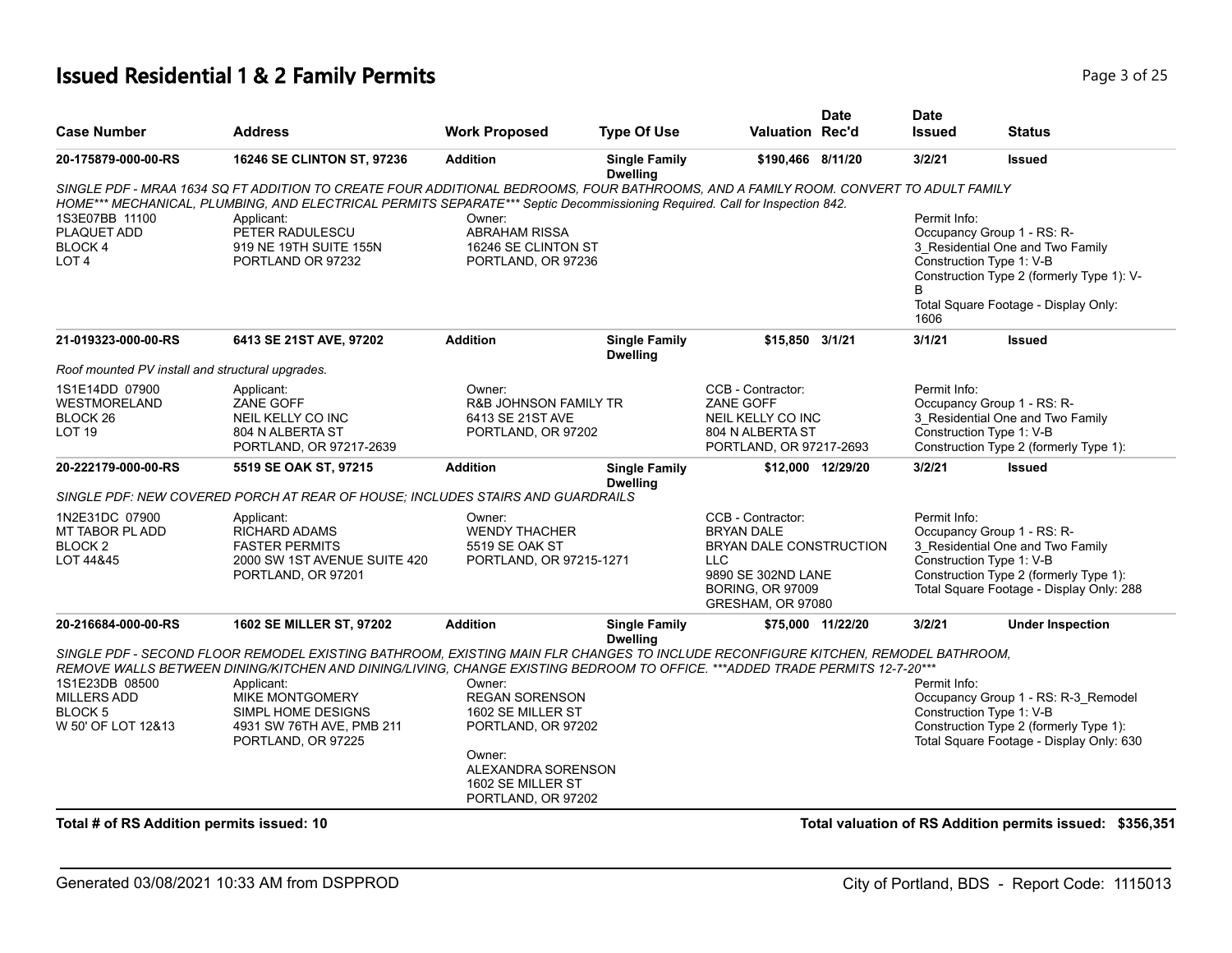## **Issued Residential 1 & 2 Family Permits**

| Page 4 of 25 |  |  |  |  |
|--------------|--|--|--|--|
|--------------|--|--|--|--|

| <b>Case Number</b>                                                      | <b>Address</b>                                                                                                                   | <b>Work Proposed</b>                                                                                                                                       | <b>Type Of Use</b>                      | <b>Valuation Rec'd</b>                                                                                                                                                                                                                                                                                 | <b>Date</b>     | <b>Date</b><br><b>Issued</b>                                                                                                                                                                                                        | <b>Status</b>                                                                                                                        |
|-------------------------------------------------------------------------|----------------------------------------------------------------------------------------------------------------------------------|------------------------------------------------------------------------------------------------------------------------------------------------------------|-----------------------------------------|--------------------------------------------------------------------------------------------------------------------------------------------------------------------------------------------------------------------------------------------------------------------------------------------------------|-----------------|-------------------------------------------------------------------------------------------------------------------------------------------------------------------------------------------------------------------------------------|--------------------------------------------------------------------------------------------------------------------------------------|
| 20-218749-000-00-RS                                                     | 4637 NE 38TH AVE - Unit B,<br>97211                                                                                              | <b>Alteration</b>                                                                                                                                          | Accessory<br><b>Dwelling Unit</b>       | \$64,781 3/5/21                                                                                                                                                                                                                                                                                        |                 | 3/5/21                                                                                                                                                                                                                              | <b>Issued</b>                                                                                                                        |
|                                                                         | SINGLE PDF DETACHED GARAGE TO ADU WITH LIVING ROOM, KITCHEN, BATHROOM AND BEDROOM -ATTIC TO REMAIN STORAGE                       |                                                                                                                                                            |                                         |                                                                                                                                                                                                                                                                                                        |                 |                                                                                                                                                                                                                                     |                                                                                                                                      |
| 1N1E24AD 04400                                                          | Applicant:<br><b>STEPHEN SMITH</b><br>PORTLAND OR<br><b>USA</b>                                                                  | Owner:<br>STEPHEN SMITH<br>1224 NE 53RD AVE<br>PORTLAND, OR 97213<br>Owner:<br><b>MARY SMITH</b><br>1224 NE 53RD AVE<br>PORTLAND, OR 97213                 |                                         | CCB - Contractor:<br><b>JTR PLUMBING INC</b><br>4272 NE BEAUMEAD ST<br>HILLSBORO, OR 97124<br>CCB - Contractor:<br>AC ELECTRICAL CONTRACTOR<br><b>LLC</b><br><b>PO BOX 427</b><br>TUALATIN, OR 97062<br>CCB - Contractor:<br>DESIGN BUILD PORTLAND LLC<br>3439 NE SANDY BLVD 689<br>PORTLAND, OR 97232 |                 | Permit Info:<br>Occupancy Group 1 - RS: R-<br>3_Residential One and Two Family<br>Construction Type 1: V-B<br>Construction Type 2 (formerly Type 1):<br>Total Square Footage - Display Only: 529<br>Number of New Dwelling Units: 1 |                                                                                                                                      |
| 21-015016-000-00-RS                                                     | 2524 NW PETTYGROVE ST.<br>97210                                                                                                  | <b>Alteration</b>                                                                                                                                          | <b>Single Family</b><br><b>Dwelling</b> |                                                                                                                                                                                                                                                                                                        | \$1,000 2/26/21 | 3/2/21                                                                                                                                                                                                                              | <b>Issued</b>                                                                                                                        |
|                                                                         | SINGLE PDF - INCREASE SIZE OF EXISTING 2ND FLOOR BATHROOM WINDOW                                                                 |                                                                                                                                                            |                                         |                                                                                                                                                                                                                                                                                                        |                 |                                                                                                                                                                                                                                     |                                                                                                                                      |
| 1N1E32AA 06800<br><b>GOLDSMITHS ADD</b><br>BLOCK 18<br>LOT <sub>5</sub> | Applicant:<br><b>DANIEL BRAMSKE</b><br>3145 SE 151ST AVE<br>PORTLAND, OR 97236                                                   | Owner:<br>NORMAN B JR DUFFETT<br>2524 NW PETTYGROVE ST<br>PORTLAND, OR 97210<br>Owner:<br>ELIZABETH DUFFETT<br>2524 NW PETTYGROVE ST<br>PORTLAND, OR 97210 |                                         | CCB - Contractor:<br><b>JOHN BEAL</b><br><b>J BEALS CONSTRUCTION LLC</b><br>1635 NE 53RD AVE<br>PORTLAND, OR 97213                                                                                                                                                                                     |                 | Permit Info:<br>Occupancy Group 1 - RS: R-3_Remodel<br>Construction Type 1: V-B<br>Construction Type 2 (formerly Type 1):<br>Total Square Footage - Display Only: 10                                                                |                                                                                                                                      |
| 21-001081-000-00-RS                                                     | 9512 NE SACRAMENTO ST,<br>97220<br>*SINGLE PDF* VOLUNTARY UNDERPINNING USING 6 PUSH PIERS                                        | <b>Alteration</b>                                                                                                                                          | <b>Single Family</b><br><b>Dwelling</b> | \$13,656 1/6/21                                                                                                                                                                                                                                                                                        |                 | 3/1/21                                                                                                                                                                                                                              | <b>Issued</b>                                                                                                                        |
| 1N2E28DB 03400<br>SECTION 28 1N 2E<br>TL 3400 0.21 ACRES                | Applicant:<br><b>EMILY SINGLETON</b><br><b>TERRAFIRMA FOUNDATION</b><br><b>SYSTEMS</b><br>7910 SW HUNZIKER ST<br>TIGARD OR 97223 | Owner:<br><b>HARBISON WRIGHT TR</b><br>9512 NE SACRAMENTO ST<br>PORTLAND, OR 97220                                                                         |                                         | CCB - Contractor:<br><b>TERRAFIRMA FOUNDATION</b><br><b>REPAIR INC</b><br>761 NE GARDEN VALLEY BLVD<br>ROSEBURG, OR 97470                                                                                                                                                                              |                 | Permit Info:                                                                                                                                                                                                                        | Occupancy Group 1 - RS: R-<br>3_Residential One and Two Family<br>Construction Type 1: V-B<br>Construction Type 2 (formerly Type 1): |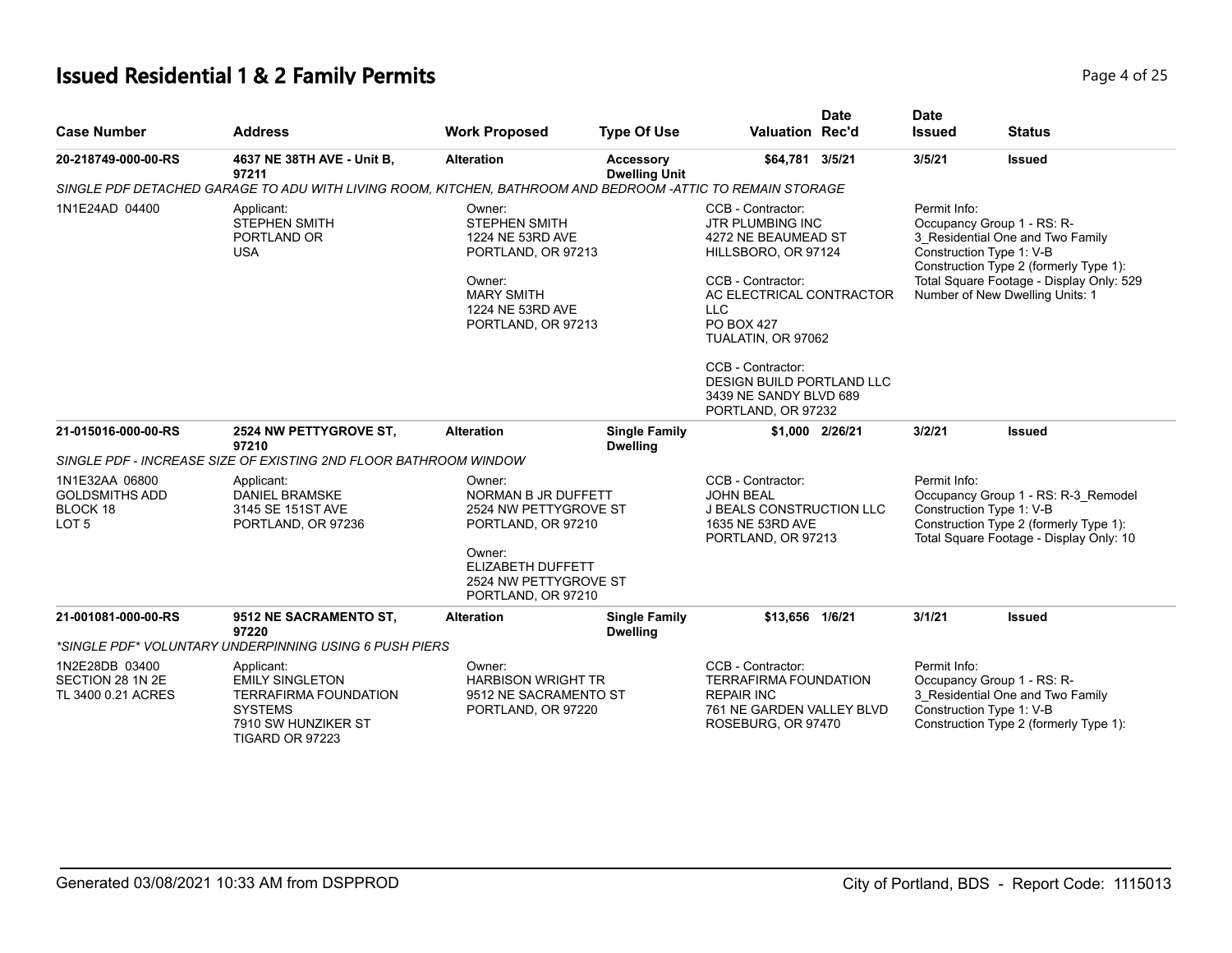| <b>Case Number</b>                                                         | Address                                                                                                                               | <b>Work Proposed</b>                                                                                                                                  | <b>Type Of Use</b>                      | <b>Valuation Rec'd</b>                                                                                   | <b>Date</b>     | <b>Date</b><br><b>Issued</b> | <b>Status</b>                                                                                                                                         |
|----------------------------------------------------------------------------|---------------------------------------------------------------------------------------------------------------------------------------|-------------------------------------------------------------------------------------------------------------------------------------------------------|-----------------------------------------|----------------------------------------------------------------------------------------------------------|-----------------|------------------------------|-------------------------------------------------------------------------------------------------------------------------------------------------------|
| 21-001407-000-00-RS                                                        | 5837 SW DICKINSON ST, 97219                                                                                                           | <b>Alteration</b>                                                                                                                                     | <b>Single Family</b><br><b>Dwelling</b> | \$28,574 1/26/21                                                                                         |                 | 3/3/21                       | <b>Issued</b>                                                                                                                                         |
| TOTAL) *** TRADES SEPARATE                                                 | SINGLE PDF - ALTERATION TO RECONFIGURE WALL LAYOUT AROUND FAMILY ROOM, INCLUDING: RELOCATE BEDROOM, AND ADD A NEW BATHROOM (3 TOILETS |                                                                                                                                                       |                                         |                                                                                                          |                 |                              |                                                                                                                                                       |
| 1S1E30CD 05200<br>SOUTHWEST OUTLOOK<br>BLOCK <sub>2</sub><br><b>LOT 11</b> | Applicant:<br><b>ZAC HORTON</b><br><b>FASTER PERMITS</b><br>2000 SW 1ST AVE SUITE 420<br>PORTLAND, OR 97201                           | Owner:<br><b>JOEL MORENO</b><br>5837 SW DICKINSON ST<br>PORTLAND, OR 97219                                                                            |                                         |                                                                                                          |                 | Permit Info:                 | Occupancy Group 1 - RS: R-3_Remodel<br>Construction Type 1: V-B<br>Construction Type 2 (formerly Type 1):<br>Total Square Footage - Display Only: 700 |
| 21-020654-000-00-RS                                                        | 3506 SE LINCOLN ST, 97214                                                                                                             | <b>Alteration</b>                                                                                                                                     | <b>Single Family</b><br><b>Dwelling</b> | \$34,000 3/3/21                                                                                          |                 | 3/3/21                       | <b>Issued</b>                                                                                                                                         |
| <b>KITCHEN REMODEL.</b>                                                    |                                                                                                                                       |                                                                                                                                                       |                                         |                                                                                                          |                 |                              |                                                                                                                                                       |
| 1S1E01DC 19200<br>PARK VIEW RPLT & EXTD<br>BLOCK 10<br>LOT <sub>17</sub>   | Applicant:<br><b>ISAAC WALKER</b><br><b>WALKER HOME IMPROVEMENT</b><br><b>INC</b><br>3027 NE ALAMEDA ST<br>PORTLAND, OR 97212         | Owner:<br><b>GARY RUBALCAVA</b><br>3506 SE LINCOLN ST<br>PORTLAND, OR 97214                                                                           |                                         | CCB - Contractor:<br>WALKER HOME IMPROVEMENT<br><b>INC</b><br>3027 NE ALAMEDA ST<br>PORTLAND, OR 97212   |                 | Permit Info:                 | Occupancy Group 1 - RS: R-<br>3 Residential One and Two Family<br>Construction Type 1: V-B<br>Construction Type 2 (formerly Type 1):                  |
| 21-005344-000-00-RS                                                        | 3559 SE 166TH PL, 97236                                                                                                               | <b>Alteration</b>                                                                                                                                     | <b>Single Family</b><br><b>Dwelling</b> |                                                                                                          | \$500 2/1/21    | 3/4/21                       | <b>Issued</b>                                                                                                                                         |
|                                                                            | SINGLE PDF - 6.00KW ROOF TOP MOUNTED SOLAR: PRESCRIPTIVE                                                                              |                                                                                                                                                       |                                         |                                                                                                          |                 |                              |                                                                                                                                                       |
| 1S3E07CB 04200<br><b>SUN BOW VALLEY</b><br>BLOCK 12<br>LOT <sub>5</sub>    | Applicant:<br><b>CHRISTINE STAMPER</b><br>ELEMENTAL ENERGY<br>1339 SE 8TH AVE, SUITE B<br>PORTLAND, OR 97214                          | Owner:<br><b>STEPHEN COOK</b><br>3559 SE 166TH PL<br>PORTLAND, OR 97236                                                                               |                                         | CCB - Contractor:<br>ELEMENTAL ENERGY LLC<br>1339 SE 8TH AVE #B<br>PORTLAND, OR 97214                    |                 | Permit Info:                 | Occupancy Group 1 - RS: R-3_Remodel<br>Construction Type 1: V-B<br>Construction Type 2 (formerly Type 1):                                             |
|                                                                            |                                                                                                                                       | Owner:<br>NANCY MENIKETTI-COOK<br>3559 SE 166TH PL<br>PORTLAND, OR 97236                                                                              |                                         |                                                                                                          |                 |                              |                                                                                                                                                       |
| 21-011256-000-00-RS                                                        | 3114 SE 161ST AVE, 97236                                                                                                              | <b>Alteration</b>                                                                                                                                     | <b>Single Family</b><br><b>Dwelling</b> |                                                                                                          | \$9,295 2/23/21 | 3/5/21                       | Issued                                                                                                                                                |
|                                                                            | SINGLE PDF. ALTERATION TO REPAIR ROOF TRUSSES LIKE FOR LIKE DUE TO FALLEN TREE                                                        |                                                                                                                                                       |                                         |                                                                                                          |                 |                              |                                                                                                                                                       |
| 1S2E12AD 01100<br><b>EUNICE'S PARK</b><br>LOT <sub>8</sub>                 | Applicant:<br><b>MANUEL CASAS</b><br>MANNY CASAS CONSTRUCTION<br><b>LLC</b><br>PORTLAND OR<br><b>USA</b>                              | Owner:<br>MARIA CORNEJO-MONROY<br>3114 SE 161ST AVE<br>PORTLAND, OR 97236<br>Owner:<br>YESENIA MONROY-MOTA<br>3114 SE 161ST AVE<br>PORTLAND, OR 97236 |                                         | CCB - Contractor:<br>MANNY CASAS CONSTRUCTION<br><b>LLC</b><br>17032 SE MCKINLEY RD<br>GRESHAM, OR 97080 |                 | Permit Info:                 | Occupancy Group 1 - RS: R-<br>3 Residential One and Two Family<br>Construction Type 1: V-B<br>Construction Type 2 (formerly Type 1):                  |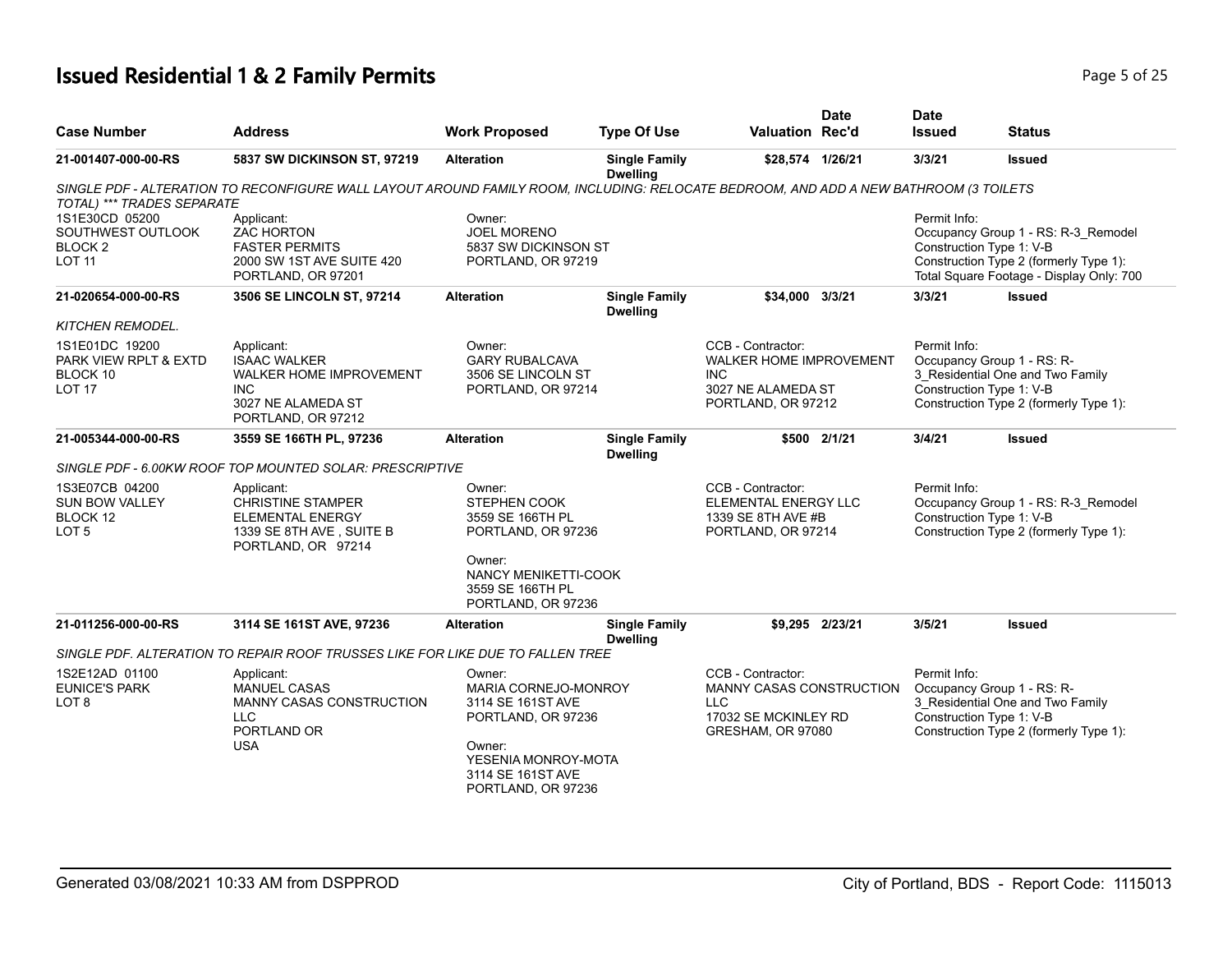|                                                                  |                                                                                                                                                                                                            |                                                                                                                                                                            |                                         | <b>Date</b>                                                                                                               | <b>Date</b>          |                                                                                                                                                   |
|------------------------------------------------------------------|------------------------------------------------------------------------------------------------------------------------------------------------------------------------------------------------------------|----------------------------------------------------------------------------------------------------------------------------------------------------------------------------|-----------------------------------------|---------------------------------------------------------------------------------------------------------------------------|----------------------|---------------------------------------------------------------------------------------------------------------------------------------------------|
| <b>Case Number</b>                                               | <b>Address</b>                                                                                                                                                                                             | <b>Work Proposed</b>                                                                                                                                                       | <b>Type Of Use</b>                      | <b>Valuation Rec'd</b>                                                                                                    | <b>Issued</b>        | Status                                                                                                                                            |
| 21-005039-000-00-RS                                              | 16721 SE POWELL BLVD, 97236                                                                                                                                                                                | <b>Alteration</b>                                                                                                                                                          | <b>Single Family</b><br><b>Dwelling</b> | \$15,000 3/3/21                                                                                                           | 3/4/21               | Issued                                                                                                                                            |
|                                                                  | SINGLE PDF ALTERATION TO REPAIR/REPLACE FIRE DAMAGED TRUSSES, REMOVE FINISH AND SCRAPE AND SEAL SMOKE. REPLACE FINISHES, KITCHEN AND<br>BATHROOM FIXTURES*****TRADE PERMITS TO BE OBTAINED SEPARATELY***** |                                                                                                                                                                            |                                         |                                                                                                                           |                      |                                                                                                                                                   |
| 1S3E07CA 14500<br>SECTION 07 1S 3E<br>TL 14500 0.17 ACRES        | Applicant:<br><b>ANDY STEMBER</b><br><b>JAS ENGINEERING</b><br>1419 WASHINGTON ST #100<br>OREGON CITY, OR 97045                                                                                            | Owner:<br><b>DAVID COKER</b><br>16721 SE POWELL BLVD<br>PORTLAND, OR 97236-1748                                                                                            |                                         | CCB - Contractor:<br>CHINOOK RESTORATION INC<br>11010 NE 37TH CIRCLE SUITE<br>110<br>VANCOUVER, WA 98682                  | Permit Info:         | Occupancy Group 1 - RS: R-<br>3 Residential One and Two Family<br>Construction Type 1: V-B<br>Construction Type 2 (formerly Type 1):              |
| 21-018740-000-00-RS                                              | 737 NE KNOTT ST - UNIT A,<br>97212                                                                                                                                                                         | <b>Alteration</b>                                                                                                                                                          | <b>Single Family</b><br><b>Dwelling</b> | \$6.464 2/26/21                                                                                                           | 3/1/21               | <b>Issued</b>                                                                                                                                     |
|                                                                  | *SINGLE PDF* INSTALLATION OF ONE (1) EGRESS WINDOW                                                                                                                                                         |                                                                                                                                                                            |                                         |                                                                                                                           |                      |                                                                                                                                                   |
| 1N1E26BC 12400<br><b>IRVINGTON</b><br>BLOCK 116<br><b>LOT 10</b> | Applicant:<br><b>EMILY SINGLETON</b><br><b>TERRAFIRMA FOUNDATION</b><br><b>SYSTEMS</b><br>7910 SW HUNZIKER ST<br>TIGARD OR 97223                                                                           | Owner:<br><b>LISTON A IV IV WITHERILL</b><br>737 NE KNOTT ST<br>PORTLAND, OR 97212-3131<br>Owner:<br>KRISTIANA L T WITHERILL<br>737 NE KNOTT ST<br>PORTLAND, OR 97212-3131 |                                         | CCB - Contractor:<br><b>TERRAFIRMA FOUNDATION</b><br><b>REPAIR INC</b><br>761 NE GARDEN VALLEY BLVD<br>ROSEBURG, OR 97470 | Permit Info:         | Occupancy Group 1 - RS: R-<br>3_Residential One and Two Family<br>Construction Type 1: V-B<br>Construction Type 2 (formerly Type 1):              |
| 20-217874-REV-01-RS                                              | 8143 SW RUBY TER, 97219                                                                                                                                                                                    | <b>Alteration</b>                                                                                                                                                          | <b>Single Family</b><br><b>Dwelling</b> | \$1 1/15/21                                                                                                               | 3/7/21               | <b>Final</b>                                                                                                                                      |
|                                                                  | *SINGLE PDF* REVISION: ADD HELICAL PILE TO CORNER OF HOUSE                                                                                                                                                 |                                                                                                                                                                            |                                         |                                                                                                                           |                      |                                                                                                                                                   |
| 1S1E21DA 14500<br>SOUTH BURLINGAME AMD<br>BLOCK 2&3 TL 14500     | Applicant:<br><b>KELSEA ROSSO</b><br><b>RAM JACK WEST</b><br>PO BOX 11701<br>EUGENE, OR 97440                                                                                                              | Owner:<br><b>SHAWN DAI</b><br>4150 N WILLIAMS AVE #420<br>PORTLAND, OR 97217<br>Owner:<br>PIKULKAEW DACHSANGVORN<br>4150 N WILLIAMS AVE #420<br>PORTLAND, OR 97217         |                                         | CCB - Contractor:<br>Abby Drummond<br><b>KEM LLC</b><br>PO BOX 11701<br>EUGENE, OR 97440                                  | Permit Info:         | Occupancy Group 1 - RS: R-<br>3 Residential One and Two Family<br>Construction Type 1: V-B<br>Construction Type 2 (formerly Type 1):              |
| 21-010200-000-00-RS                                              | 4007 SE 79TH AVE, 97206                                                                                                                                                                                    | <b>Alteration</b>                                                                                                                                                          | <b>Single Family</b><br><b>Dwelling</b> | \$56,332 2/27/21                                                                                                          | 3/4/21               | Issued                                                                                                                                            |
|                                                                  | SINGLE PDF- REPAIR OF NEW ROOF, WINDOWS AND INTERIOR FINISHES.                                                                                                                                             |                                                                                                                                                                            |                                         |                                                                                                                           |                      |                                                                                                                                                   |
| 1S2E08DD 12500<br><b>KENT</b><br>E 50' OF N 1/2 OF LOT 24        | Applicant:<br><b>ROBERT HAYDEN</b><br>PDS LLC<br>3344 NE 25TH AVE<br>PORTLAND, OR 97212                                                                                                                    | Owner:<br><b>ROBIN BOS</b><br>4007 SE 79TH AVE<br>PORTLAND, OR 97206                                                                                                       |                                         | CCB - Contractor:<br>PROBUILD CONTRACTORS LLC<br>6710 N CATLIN AVENUE<br>PORTLAND, OR 97203                               | Permit Info:<br>1380 | Occupancy Group 1 - RS: R-3_Remodel<br>Construction Type 1: V-B<br>Construction Type 2 (formerly Type 1):<br>Total Square Footage - Display Only: |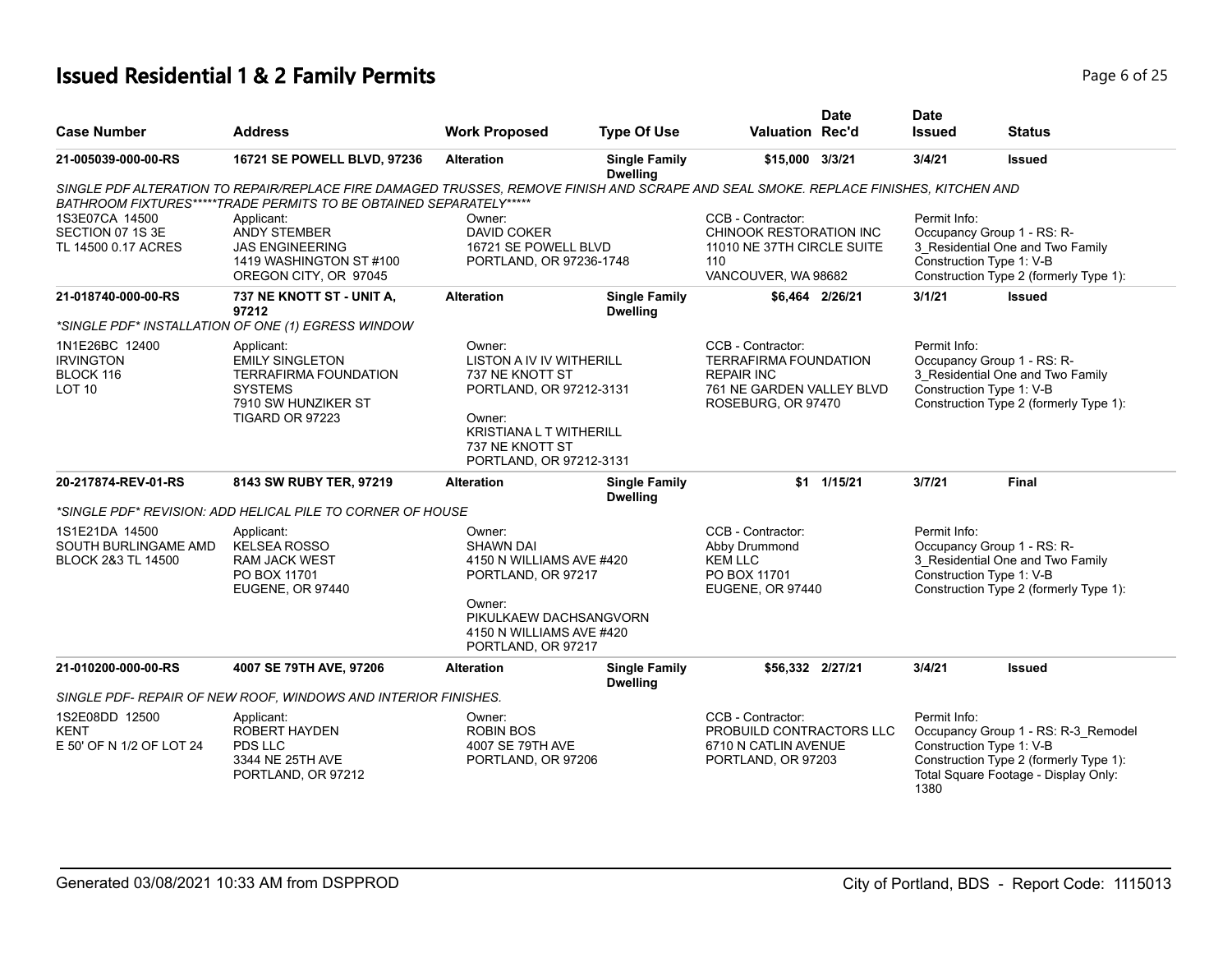## **Issued Residential 1 & 2 Family Permits Page 7 of 25 Page 7 of 25**

| <b>Case Number</b>                                                            | <b>Address</b>                                                                                                                                                                                             | <b>Work Proposed</b>                                                                                                                                        | <b>Type Of Use</b>                      | <b>Valuation Rec'd</b>                                                                                                    | <b>Date</b>                                                                                                          | <b>Date</b><br><b>Issued</b> | <b>Status</b>                                                                                                                                                           |
|-------------------------------------------------------------------------------|------------------------------------------------------------------------------------------------------------------------------------------------------------------------------------------------------------|-------------------------------------------------------------------------------------------------------------------------------------------------------------|-----------------------------------------|---------------------------------------------------------------------------------------------------------------------------|----------------------------------------------------------------------------------------------------------------------|------------------------------|-------------------------------------------------------------------------------------------------------------------------------------------------------------------------|
| 21-016404-000-00-RS                                                           | 42 SE 45TH AVE, 97215                                                                                                                                                                                      | <b>Alteration</b>                                                                                                                                           | <b>Single Family</b><br><b>Dwelling</b> | \$24,495 2/20/21                                                                                                          |                                                                                                                      | 3/5/21                       | <b>Issued</b>                                                                                                                                                           |
| 1N2E31CC 04300                                                                | CONVERT PARTIALLY FINISHED BASEMENT TO A FULLY FINISHED LIVING SPACE WITH 1 FULL BATH ADN BEDROOM. WIRE BASEMENT TO CODE. SERCICE CHANGE.<br>MODIFY DUCTING FOR NEW BASEMENT FLOORPLAN. MOVE LAUNDRY ROOM. | Owner:                                                                                                                                                      |                                         | CCB - Contractor:                                                                                                         |                                                                                                                      | Permit Info:                 |                                                                                                                                                                         |
| <b>EAST LAURELHURST</b><br><b>BLOCK1</b><br>LOT <sub>20</sub>                 | Applicant:<br><b>STEVEN CHESNEK</b><br><b>STEVEN CHESNEK</b><br><b>CONSTRUCTION INC</b><br>1618 N SIMPSON ST<br>PORTLAND, OR 97217                                                                         | <b>VESNA JOVANOVIC</b><br>42 SE 45TH AVE<br>PORTLAND, OR 97215-1010                                                                                         |                                         |                                                                                                                           | <b>STEVEN CHESNEK</b><br><b>STEVEN CHESNEK</b><br><b>CONSTRUCTION INC</b><br>1618 N SIMPSON ST<br>PORTLAND, OR 97217 |                              | Occupancy Group 1 - RS: R-<br>3_Residential One and Two Family<br>Construction Type 1: V-B<br>Construction Type 2 (formerly Type 1):                                    |
|                                                                               |                                                                                                                                                                                                            |                                                                                                                                                             |                                         | CCB - Contractor:<br><b>JUDAH HAMNES</b><br>THE PLUMBERS INC<br>11420 SW PACIFIC HWY<br><b>TIGARD, OR 97223</b>           |                                                                                                                      |                              |                                                                                                                                                                         |
| 21-015225-000-00-RS                                                           | 2815 NE 32ND PL, 97212                                                                                                                                                                                     | <b>Alteration</b>                                                                                                                                           | <b>Single Family</b><br><b>Dwelling</b> |                                                                                                                           | \$1,500 2/17/21                                                                                                      | 3/1/21                       | <b>Issued</b>                                                                                                                                                           |
| *SINGLE PDF* VOLUNTARY SEISMIC RETROFIT                                       |                                                                                                                                                                                                            |                                                                                                                                                             |                                         |                                                                                                                           |                                                                                                                      |                              |                                                                                                                                                                         |
| 1N1E25BD 15200<br><b>WAYNEWOOD</b><br>LOT O                                   | Applicant:<br><b>EMILY SINGLETON</b><br><b>TERRAFIRMA FOUNDATION</b><br><b>SYSTEMS</b><br>7910 SW HUNZIKER ST<br>TIGARD OR 97223                                                                           | Owner:<br><b>ALLISON SHANHOLT</b><br>2815 NE 32ND PL<br>PORTLAND, OR 97212<br>Owner:<br><b>ERIC HOEST</b><br>2815 NE 32ND PL<br>PORTLAND, OR 97212          |                                         | CCB - Contractor:<br><b>TERRAFIRMA FOUNDATION</b><br><b>REPAIR INC</b><br>761 NE GARDEN VALLEY BLVD<br>ROSEBURG, OR 97470 |                                                                                                                      | Permit Info:                 | Occupancy Group 1 - RS: R-<br>3 Residential One and Two Family<br>Construction Type 1: V-B<br>Construction Type 2 (formerly Type 1):                                    |
| 21-020585-000-00-RS                                                           | 4136 NE 32ND AVE, 97211                                                                                                                                                                                    | <b>Alteration</b>                                                                                                                                           | <b>Single Family</b><br><b>Dwelling</b> | \$21,225 3/3/21                                                                                                           |                                                                                                                      | 3/3/21                       | <b>Issued</b>                                                                                                                                                           |
|                                                                               | *single PDF* 8.9kw solar roof mount system as per prescriptive                                                                                                                                             |                                                                                                                                                             |                                         |                                                                                                                           |                                                                                                                      |                              |                                                                                                                                                                         |
| 1N1E24CA 12400<br><b>ALAMEDA PARK</b><br>BLOCK <sub>29</sub><br><b>LOT 15</b> | Applicant:<br>ZANE GOFF<br>NEIL KELLY CO INC<br>804 N ALBERTA ST<br>PORTLAND, OR 97217-2639                                                                                                                | Owner:<br><b>DONALD HENDRICKSON</b><br>4136 NE 32ND AVE<br>PORTLAND, OR 97211<br>Owner:<br><b>CAROLE SOUVENIR</b><br>4136 NE 32ND AVE<br>PORTLAND, OR 97211 |                                         | CCB - Contractor:<br>ZANE GOFF<br>NEIL KELLY CO INC<br>804 N ALBERTA ST<br>PORTLAND, OR 97217-2693                        |                                                                                                                      | Permit Info:                 | Occupancy Group 1 - RS: R-<br>3_Residential One and Two Family<br>Construction Type 1: V-B<br>Construction Type 2 (formerly Type 1):<br>Number of New Dwelling Units: 1 |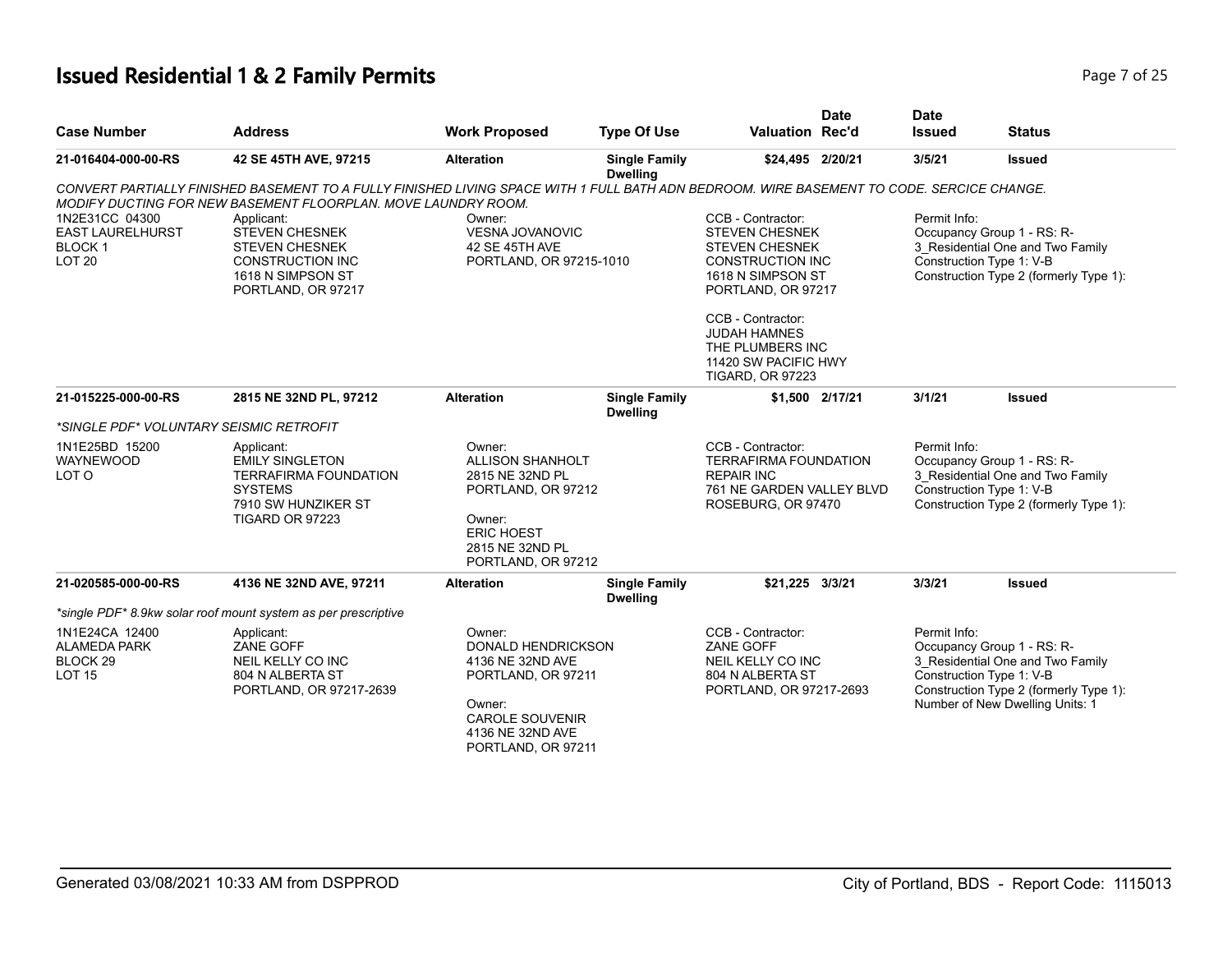## **Issued Residential 1 & 2 Family Permits**

| Page 8 of 25 |  |  |
|--------------|--|--|
|              |  |  |

| <b>Case Number</b>                                                    | <b>Address</b>                                                                                                                                                                                               | <b>Work Proposed</b>                                                           | <b>Type Of Use</b>                      | Valuation Rec'd                                                                                        | <b>Date</b>      | <b>Date</b><br><b>Issued</b>             | <b>Status</b>                                                                                                             |
|-----------------------------------------------------------------------|--------------------------------------------------------------------------------------------------------------------------------------------------------------------------------------------------------------|--------------------------------------------------------------------------------|-----------------------------------------|--------------------------------------------------------------------------------------------------------|------------------|------------------------------------------|---------------------------------------------------------------------------------------------------------------------------|
| 20-221728-000-00-RS                                                   | 3122 NE 117TH AVE, 97220                                                                                                                                                                                     | <b>Alteration</b>                                                              | <b>Single Family</b><br><b>Dwelling</b> |                                                                                                        | \$500 12/8/20    | 3/2/21                                   | <b>Issued</b>                                                                                                             |
|                                                                       | SINGLE PDF - SOLAR 10.24KW ROOF TOP MOUNTED PV SYSTEM: PRESCRIPTIVE                                                                                                                                          |                                                                                |                                         |                                                                                                        |                  |                                          |                                                                                                                           |
| 1N2E27AA 07600<br><b>SEYMORR TERR</b><br>BLOCK 3<br>LOT <sub>13</sub> | Applicant:<br><b>JUSTIN LEE</b><br>SYNCHRO SOLAR<br>2870 NE HOGAN DR<br>GRESHAM, OR 97030                                                                                                                    | Owner:<br><b>MICHAEL HILL</b><br>3122 NE 117TH AVE<br>PORTLAND, OR 97220       |                                         | CCB - Contractor:<br><b>SYNCHRO SOLAR LLC</b><br>2870 NE HOGAN DR SUITE E240<br>GRESHAM, OR 97030      |                  | Permit Info:<br>Construction Type 1: V-B | Occupancy Group 1 - RS: R-<br>3 Residential One and Two Family<br>Construction Type 2 (formerly Type 1):                  |
| 20-202480-000-00-RS                                                   | 8257 SE 32ND AVE, 97202                                                                                                                                                                                      | <b>Alteration</b>                                                              | <b>Single Family</b><br><b>Dwelling</b> |                                                                                                        | \$500 10/16/20   | 3/2/21                                   | <b>Issued</b>                                                                                                             |
|                                                                       | SINGLE PDF - SOLAR 2.83 ROOF TOP MOUNTED PV SYSTEM: PRESCRIPTIVE                                                                                                                                             |                                                                                |                                         |                                                                                                        |                  |                                          |                                                                                                                           |
| 1S1E24DC 02900<br>SECTION 24 1S 1E<br>TL 2900 0.13 ACRES              | Applicant:<br><b>JEFFREY LEE</b><br><b>BLUE RAVEN SOLAR</b><br>1403 N RESEARCH WAY<br><b>OREM, UT 84097</b>                                                                                                  | Owner:<br>ROBERT ADAMS<br>8257 SE 32ND AVE<br>PORTLAND, OR 97202-8949          |                                         | CCB - Contractor:<br><b>BRS FIELD OPS LLC</b><br>1403 NORTH RESEARCH WAY<br><b>OREM, UT 84097</b>      |                  | Permit Info:<br>Construction Type 1: V-B | Occupancy Group 1 - RS: R-<br>3_Residential One and Two Family<br>Construction Type 2 (formerly Type 1):                  |
| 20-162031-REV-01-RS                                                   | 4025 N OVERLOOK BLVD - Unit<br>B, 97227                                                                                                                                                                      | <b>Alteration</b>                                                              | <b>Single Family</b><br><b>Dwelling</b> |                                                                                                        | \$7,000 12/14/20 | 3/4/21                                   | <b>Issued</b>                                                                                                             |
|                                                                       | SINGLE PDF VALUE ADDED REVISION TO BASEMENT ADU BACKWALL TO WIDEN LIVING ROOM WINDOWS AND UPGRADE WALL STRUCTURE                                                                                             |                                                                                |                                         |                                                                                                        |                  |                                          |                                                                                                                           |
| 1N1E21DA 23100                                                        | Applicant:<br><b>KEYAN MIZANI</b><br><b>EMZED ARCHITECTURE LLC</b><br>1644 SE 52ND AVE<br>PORTLAND, OR 97215                                                                                                 | Owner:<br>EDWARD FITZGERALD<br>4025 N OVERLOOK BLVD<br>PORTLAND, OR 97227-1050 |                                         | CCB - Contractor:<br><b>BOWERSOX BUILDING INC</b><br>1125 SE DIVISION ST STE 210<br>PORTLAND, OR 97202 |                  | Permit Info:<br>Construction Type 1: V-B | Occupancy Group 1 - RS: R-3_Remodel<br>Construction Type 2 (formerly Type 1):<br>Total Square Footage - Display Only: 718 |
|                                                                       |                                                                                                                                                                                                              | Owner:<br>ANGELA MAURER<br>4025 N OVERLOOK BLVD<br>PORTLAND, OR 97227-1050     |                                         |                                                                                                        |                  |                                          |                                                                                                                           |
| 20-223330-000-00-RS                                                   | 4826 NE 109TH AVE, 97220                                                                                                                                                                                     | <b>Alteration</b>                                                              | <b>Single Family</b><br><b>Dwelling</b> | \$25,839 1/5/21                                                                                        |                  | 3/2/21                                   | <b>Issued</b>                                                                                                             |
|                                                                       | SINGLE PDF - CONVERT BASEMENT TO LIVING SPACE, TO INCLUDE A MASTER BEDROOM SUITE W/ NEW EGRESS WINDOW WELL, FINISHED LAUNDRY ROOM, AND<br>STORAGE. MAIN FLOOR BATHROOM REMODEL TO INCLUDE NEW EXTERIOR WALL. |                                                                                |                                         |                                                                                                        |                  |                                          |                                                                                                                           |
| 1N2E22BD 03300                                                        | Applicant:                                                                                                                                                                                                   | Owner:                                                                         |                                         | CCB - Contractor:                                                                                      |                  | Permit Info:                             |                                                                                                                           |
| PARKROSE & RPLT                                                       | <b>MIKE MONTGOMERY</b>                                                                                                                                                                                       | NORTHWEST REALTY                                                               |                                         | <b>WILLIAM DAVIS</b>                                                                                   |                  |                                          | Occupancy Group 1 - RS: R-3_Remodel                                                                                       |
| BLOCK <sub>3</sub><br>N 44' OF LOT 5                                  | SIMPL HOME DESIGNS<br>4931 SW 76TH AVE, PMB 211                                                                                                                                                              | DEVELOPMENT LLC<br>4207 NW SIERRA DR                                           |                                         | TRUE BREAD PROPERTIES INC<br>1425 NE COCHRAN DRIVE                                                     |                  | Construction Type 1: V-B                 | Construction Type 2 (formerly Type 1):                                                                                    |
|                                                                       | PORTLAND, OR 97225                                                                                                                                                                                           | CAMAS, WA 98607                                                                |                                         | GRESHAM, OR 97030-4419                                                                                 |                  |                                          | Total Square Footage - Display Only: 633                                                                                  |
| 20-223235-000-00-RS                                                   | 4255 SE 117TH AVE, 97266                                                                                                                                                                                     | <b>Alteration</b>                                                              | <b>Single Family</b><br><b>Dwelling</b> | \$37,228 3/3/21                                                                                        |                  | 3/3/21                                   | <b>Issued</b>                                                                                                             |
|                                                                       | Paper - ADD INTERIOR WALLS TO GARAGE TO CONVERT TO 2 BEDROOMS; ADD NTERIOR WALLS IN SOCIAL ROOM TO CREATE 2 BEDROOMS                                                                                         |                                                                                |                                         |                                                                                                        |                  |                                          |                                                                                                                           |
| 1S2E10DD 03000<br><b>MINDORO PK</b><br><b>BLOCK1</b><br>LOT 5         | Applicant:<br>ANDREW WAYNE MUSICK<br>1144 SE 85TH AVE<br>PORTLAND, OR 97216                                                                                                                                  | Owner:<br><b>MARTHA MWERU</b><br>4255 SE 117TH AVE<br>PORTLAND, OR 97266       |                                         | CCB - Contractor:<br>ANDREW WAYNE MUSICK<br>1144 SE 85TH AVE<br>PORTLAND, OR 97216                     |                  | Permit Info:<br>Construction Type 1: V-B | Occupancy Group 1 - RS: R-3_Remodel<br>Construction Type 2 (formerly Type 1):                                             |
|                                                                       |                                                                                                                                                                                                              |                                                                                |                                         |                                                                                                        |                  |                                          | Total Square Footage - Display Only: 912                                                                                  |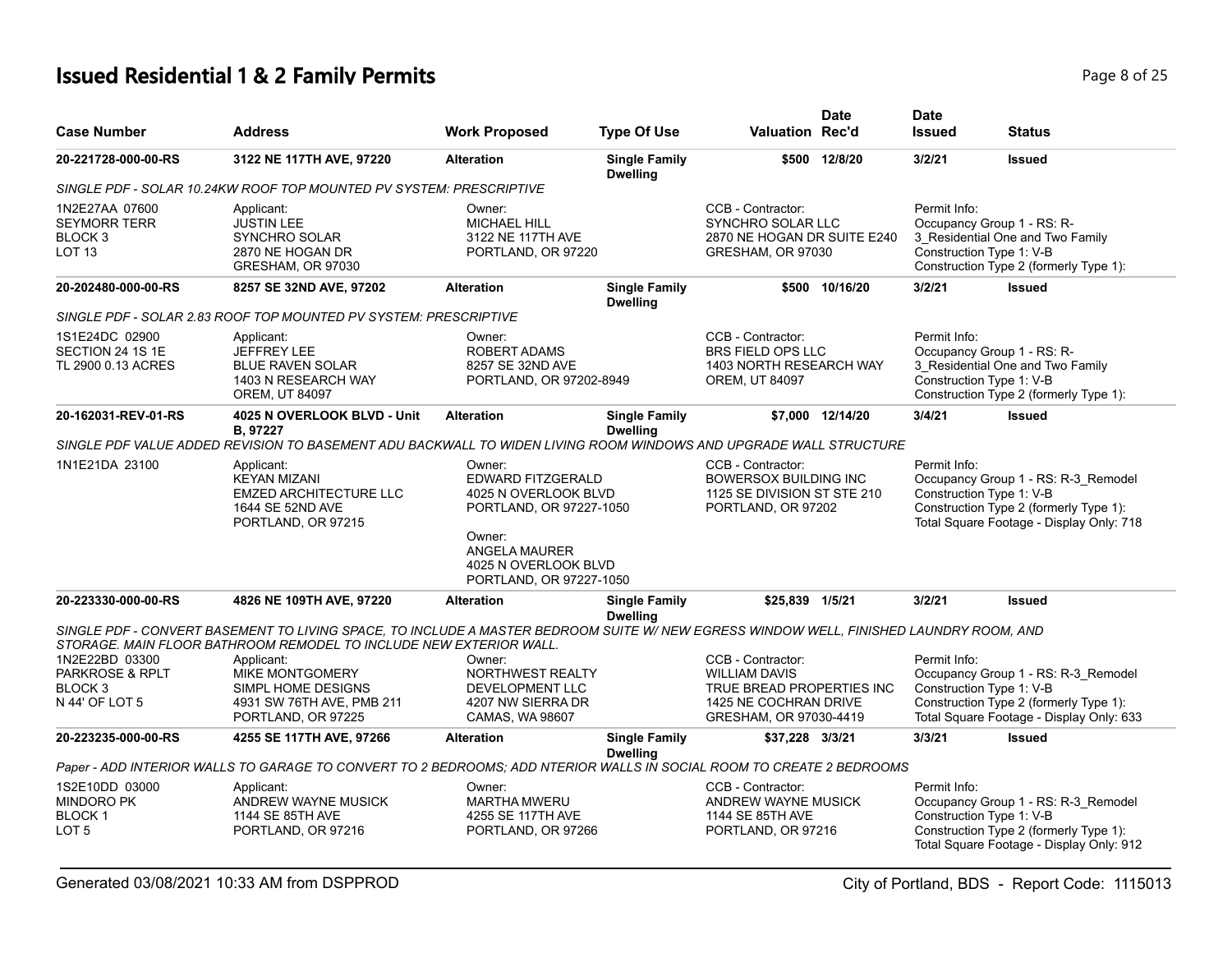| <b>Case Number</b>                                                                    | <b>Address</b>                                                                                                                                                                                                                                                                                                                                                                                  | <b>Work Proposed</b>                                                                                            | <b>Type Of Use</b>                      | <b>Valuation Rec'd</b>                                                                 | Date              | <b>Date</b><br><b>Issued</b> | Status                                                                                                                                                                                   |
|---------------------------------------------------------------------------------------|-------------------------------------------------------------------------------------------------------------------------------------------------------------------------------------------------------------------------------------------------------------------------------------------------------------------------------------------------------------------------------------------------|-----------------------------------------------------------------------------------------------------------------|-----------------------------------------|----------------------------------------------------------------------------------------|-------------------|------------------------------|------------------------------------------------------------------------------------------------------------------------------------------------------------------------------------------|
| 20-203752-000-00-RS                                                                   | 1543 SE 36TH AVE, 97214                                                                                                                                                                                                                                                                                                                                                                         | <b>Alteration</b>                                                                                               | <b>Single Family</b><br><b>Dwelling</b> |                                                                                        | \$15,000 10/20/20 | 3/2/21                       | <b>Issued</b>                                                                                                                                                                            |
|                                                                                       | SINGLE PDF CREATE HALF BATH IN ATTIC *ET. PT. MT SEPARATE                                                                                                                                                                                                                                                                                                                                       |                                                                                                                 |                                         |                                                                                        |                   |                              |                                                                                                                                                                                          |
| 1S1E01DB 07100<br>SECTION 01 1S 1E<br>TL 7100 0.08 ACRES                              | Applicant:<br><b>MORGAN ODLAND</b><br>1543 SE 36TH AVE<br>PORTLAND OR 97214                                                                                                                                                                                                                                                                                                                     | Owner:<br><b>MARGARET YOVAN</b><br>1543 SE 36TH AVE<br>PORTLAND, OR 97214-5121                                  |                                         |                                                                                        |                   | Permit Info:                 | Occupancy Group 1 - RS: R-3_Remodel<br>Construction Type 1: V-B<br>Construction Type 2 (formerly Type 1):<br>Total Square Footage - Display Only: 40                                     |
|                                                                                       |                                                                                                                                                                                                                                                                                                                                                                                                 | Owner:<br><b>MORGAN ODLAND</b><br>1543 SE 36TH AVE<br>PORTLAND, OR 97214-5121                                   |                                         |                                                                                        |                   |                              |                                                                                                                                                                                          |
| 20-211846-000-00-RS                                                                   | 6825 SW 10TH AVE, 97219                                                                                                                                                                                                                                                                                                                                                                         | <b>Alteration</b>                                                                                               | <b>Single Family</b><br><b>Dwelling</b> |                                                                                        | \$6.750 11/9/20   | 3/4/21                       | <b>Issued</b>                                                                                                                                                                            |
|                                                                                       | SINGLE PDF - 3.8KW SOLAR ROOF TOP MOUNTED PV SYSTEM: NON-PRESCRIPTIVE                                                                                                                                                                                                                                                                                                                           |                                                                                                                 |                                         |                                                                                        |                   |                              |                                                                                                                                                                                          |
| 1S1E21AB 05800<br><b>WOODROW WILSON PK</b><br>BLOCK <sub>8</sub><br>LOT <sub>23</sub> | Applicant:<br><b>CHRISTINE STAMPER</b><br><b>ELEMENTAL ENERGY</b><br>1339 SE 8TH AVE, SUITE B<br>PORTLAND, OR 97214                                                                                                                                                                                                                                                                             | Owner:<br><b>JOHN HUGHART</b><br>6825 SW 10TH AVE<br>PORTLAND, OR 97219-2118<br>Owner:<br><b>HELENE HUGHART</b> |                                         | CCB - Contractor:<br>ELEMENTAL ENERGY LLC<br>1339 SE 8TH AVE #B<br>PORTLAND, OR 97214  |                   | Permit Info:                 | Occupancy Group 1 - RS: R-3_Remodel<br>Construction Type 1: V-B<br>Construction Type 2 (formerly Type 1):                                                                                |
|                                                                                       |                                                                                                                                                                                                                                                                                                                                                                                                 | 6825 SW 10TH AVE<br>PORTLAND, OR 97219-2118                                                                     |                                         |                                                                                        |                   |                              |                                                                                                                                                                                          |
| 20-208359-000-00-RS                                                                   | 7148 S LAVIEW DR - Unit B,<br>97219                                                                                                                                                                                                                                                                                                                                                             | <b>Alteration</b>                                                                                               | <b>Single Family</b><br><b>Dwelling</b> |                                                                                        | \$8,613 10/28/20  | 3/4/21                       | <b>Issued</b>                                                                                                                                                                            |
|                                                                                       | SINGLE PDF - LEGALIZE BASEMENT AS AN ACCESSORY DWELLING UNIT: INCLUDES LEGALIZING KITCHEN AND BATHROOM; NEW WALLS IN HABITABLE BASEMENT<br>TO CREATE A NEW BEDROOM. WORK ON LOWER LEVEL INCLUDES: REMOVAL OF INTERIOR WALL AND BATHTUB AND REPLACE WITH SHOWER IN BATHROOM; TWO<br>20 MINUTE FIRE-RATED DOORS AT COMMON LAUNDRY ROOM. *** MECHANICAL. ELECTRICAL. AND PLUMBING PERMITS SEPARATE |                                                                                                                 |                                         |                                                                                        |                   |                              |                                                                                                                                                                                          |
| 1S1E22BA 13200                                                                        | Applicant:                                                                                                                                                                                                                                                                                                                                                                                      | Owner:                                                                                                          |                                         |                                                                                        |                   | Permit Info:                 |                                                                                                                                                                                          |
|                                                                                       | <b>TAN SARIHAN</b><br>7148 SW LA VIEW DR<br>PORTLAND OR 97219                                                                                                                                                                                                                                                                                                                                   | <b>TAN SARIHAN</b><br>7148 S LAVIEW DR<br>PORTLAND, OR 97219                                                    |                                         |                                                                                        |                   |                              | Occupancy Group 1 - RS: R-3_Remodel<br>Construction Type 1: V-B<br>Construction Type 2 (formerly Type 1):<br>Total Square Footage - Display Only: 211<br>Number of New Dwelling Units: 1 |
| 20-176079-000-00-RS                                                                   | <b>12433 SE HOLGATE BLVD,</b><br>97236                                                                                                                                                                                                                                                                                                                                                          | <b>Alteration</b>                                                                                               | <b>Single Family</b><br><b>Dwelling</b> | \$27,064 8/11/20                                                                       |                   | 3/4/21                       | <b>Issued</b>                                                                                                                                                                            |
|                                                                                       | SINGLE PDF ALTERATION TO SFR: BASEMENT - ADD BEDROOM, BATHROOM,FAMILY ROOM, LAUNDRY ROOM AND EGRESS WINDOW. MAIN FLOOR - MODIFY WALLS<br>TO CREATE NEW PANTRY, REMODEL KITCHEN, CONVERT BEDROOM TO OFFICE, ADD FRENCH DOOR ON BACKDOOR****TRADES TO BE OBTAINED SEPERATELY*****                                                                                                                 |                                                                                                                 |                                         |                                                                                        |                   |                              |                                                                                                                                                                                          |
| 1S2E11CC 08401                                                                        | Applicant:                                                                                                                                                                                                                                                                                                                                                                                      | Owner:                                                                                                          |                                         | CCB - Contractor:                                                                      |                   | Permit Info:                 |                                                                                                                                                                                          |
| <b>CABOS CORNER</b><br>LOT <sub>1</sub>                                               | <b>SASHA BECKWITH</b><br><b>SAB DESIGN &amp; DRAFTING LLC</b><br>7115 SW Garden Home Rd #28<br>Portland OR 97223                                                                                                                                                                                                                                                                                | <b>MBT PARTNERS LLC</b><br>12433 SE HOLGATE BLVD<br>PORTLAND, OR 97236                                          |                                         | <b>RIVERCAST CUSTOM</b><br><b>REMODELING LLC</b><br>PO BOX 1001<br>CLACKAMAS, OR 97015 |                   |                              | Occupancy Group 1 - RS: R-3_Remodel<br>Construction Type 1: V-B<br>Construction Type 2 (formerly Type 1):<br>Total Square Footage - Display Only: 663                                    |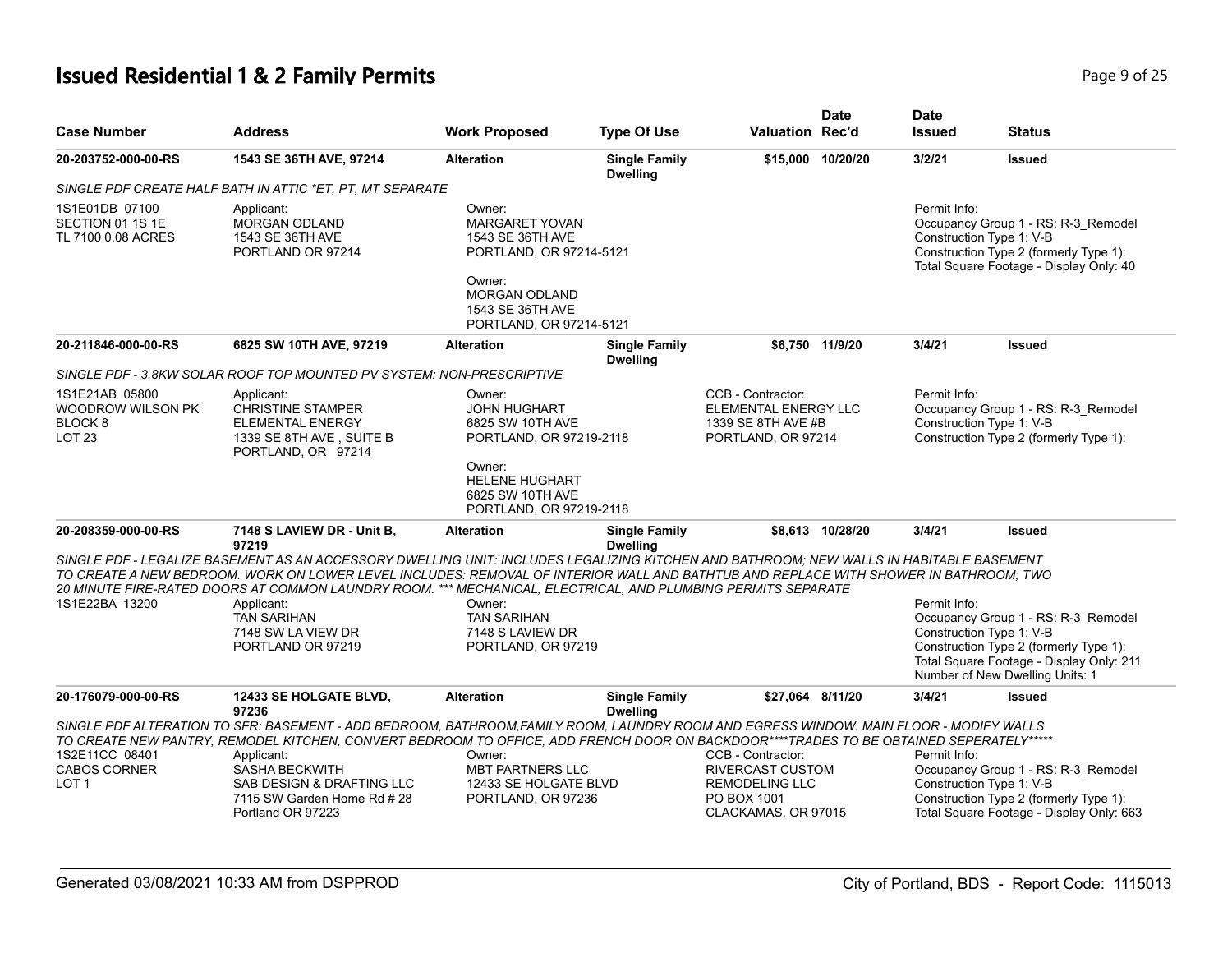# **Issued Residential 1 & 2 Family Permits Page 10 of 25** and **Page 10 of 25**

| <b>Case Number</b>                                                      | <b>Address</b>                                                                                                                                                                                                                                                                                                                                                                                             | <b>Work Proposed</b>                                                                                                                 | <b>Type Of Use</b>                      | <b>Valuation Rec'd</b>                                                                                                    | <b>Date</b>       | <b>Date</b><br><b>Issued</b>         | <b>Status</b>                                                                                                                                         |
|-------------------------------------------------------------------------|------------------------------------------------------------------------------------------------------------------------------------------------------------------------------------------------------------------------------------------------------------------------------------------------------------------------------------------------------------------------------------------------------------|--------------------------------------------------------------------------------------------------------------------------------------|-----------------------------------------|---------------------------------------------------------------------------------------------------------------------------|-------------------|--------------------------------------|-------------------------------------------------------------------------------------------------------------------------------------------------------|
| 21-003317-000-00-RS                                                     | 12345 SE BYBEE BLVD, 97236                                                                                                                                                                                                                                                                                                                                                                                 | <b>Alteration</b>                                                                                                                    | <b>Single Family</b><br><b>Dwelling</b> |                                                                                                                           | \$9,000 1/19/21   | 3/4/21                               | <b>Issued</b>                                                                                                                                         |
|                                                                         | SINGLE PDF: REMOVAL OF WALL IN LIVING ROOM; LEGALIZE BEDROOM IN BASEMENT, EXISITNG HABILTABLE SPACE. *ET, MT, PT SEPARATE                                                                                                                                                                                                                                                                                  |                                                                                                                                      |                                         |                                                                                                                           |                   |                                      |                                                                                                                                                       |
| 1S2E23BB 03400<br>SECTION 23 1S 2E<br>TL 3400 0.63 ACRES                | Applicant:<br>Stephen Lothrop<br><b>BLACK LAB BUILDS LLC</b><br>11739 SE Reedway St                                                                                                                                                                                                                                                                                                                        | Owner:<br><b>FELICE PIERCE</b><br>1581 E 118TH ST<br>CLEVELAND, OH 44106<br>Owner:<br><b>CHRISTOPHER PIERCE</b><br>1581 E 118TH ST   |                                         | CCB - Contractor:<br><b>BLACK LAB BUILDS LLC</b><br>11739 SE REEDWAY ST<br>PORTLAND, OR 97266                             |                   | Permit Info:                         | Occupancy Group 1 - RS: R-3_Remodel<br>Construction Type 1: V-B<br>Construction Type 2 (formerly Type 1):<br>Total Square Footage - Display Only: 222 |
|                                                                         |                                                                                                                                                                                                                                                                                                                                                                                                            | CLEVELAND, OH 44106                                                                                                                  |                                         |                                                                                                                           |                   |                                      |                                                                                                                                                       |
| Total # of RS Alteration permits issued: 24                             |                                                                                                                                                                                                                                                                                                                                                                                                            |                                                                                                                                      |                                         |                                                                                                                           |                   |                                      | Total valuation of RS Alteration permits issued: \$414,317                                                                                            |
| 20-219354-000-00-RS                                                     | 3207 NE 30TH AVE, 97212<br>SINGLE PDF - SB871: DECONSTRUCT DETACHED GARAGE. REMOVE ALL DEBRIS. *** W/20-219350-RS (HOUSE)                                                                                                                                                                                                                                                                                  | <b>Demolition</b>                                                                                                                    | Garage/Carport                          |                                                                                                                           | \$4,000 12/23/20  | 3/1/21                               | <b>Issued</b>                                                                                                                                         |
| 1N1E25BA 11800<br><b>DUNSMEADE</b><br><b>BLOCK1</b><br>LOT <sub>4</sub> | Applicant:<br>RHETT BUTLER<br><b>BUTLER REDEVELOPMENT</b><br>3306 NE 49TH AVE<br>PORTLAND, OR 97213                                                                                                                                                                                                                                                                                                        | Owner:<br>Shane Hubbell<br>3425 NE 35TH PL<br>Portland OR 97212<br>Owner:<br><b>KELLY HUBBELL</b><br>3425 NE 30TH AVE<br>PORTLAND OR |                                         | CCB - Contractor:<br><b>NORTHWEST</b><br>DECONSTRUCTION SERVICES<br><b>LLC</b><br>7639 SE FOSTER RD<br>PORTLAND, OR 97206 |                   | Permit Info:<br>Garage\Utility Misc. | Occupancy Group 1 - RS: U_Private<br>Construction Type 1: V-B<br>Construction Type 2 (formerly Type 1):                                               |
| 20-219350-000-00-RS                                                     | 3207 NE 30TH AVE, 97212                                                                                                                                                                                                                                                                                                                                                                                    | <b>Demolition</b>                                                                                                                    | <b>Single Family</b><br><b>Dwelling</b> |                                                                                                                           | \$15,000 12/24/20 | 3/1/21                               | <b>Issued</b>                                                                                                                                         |
| 1N1E25BA 11800<br><b>DUNSMEADE</b><br><b>BLOCK1</b><br>LOT <sub>4</sub> | SINGLE PDF - SB871: DECONSTRUCT SINGLE FAMILY RESIDENCE WITH BASEMENT TO BE RETAINED FOR FUTURE RESIDENCE. W/20-219354-RS (GARAGE). CAP<br>SEWER. REMOVE ALL DEBRIS. *** SUBJECT TO 35-DAY DEMO DELAY ***DEMOLITION DELAY 35-DAY APPEAL PERIOD UNTIL 4:30 PM, Thursday, January 28, 2021 ***<br>Applicant:<br><b>RHETT BUTLER</b><br><b>BUTLER REDEVELOPMENT</b><br>3306 NE 49TH AVE<br>PORTLAND, OR 97213 | Owner:<br>Shane Hubbell<br>3425 NE 35TH PL<br>Portland OR 97212<br>Owner:<br><b>KELLY HUBBELL</b><br>3425 NE 30TH AVE<br>PORTLAND OR |                                         | CCB - Contractor:<br><b>NORTHWEST</b><br>DECONSTRUCTION SERVICES<br><b>LLC</b><br>7639 SE FOSTER RD<br>PORTLAND, OR 97206 |                   | Permit Info:                         | Occupancy Group 1 - RS: R-<br>3 Residential One and Two Family<br>Construction Type 1: V-B<br>Construction Type 2 (formerly Type 1):                  |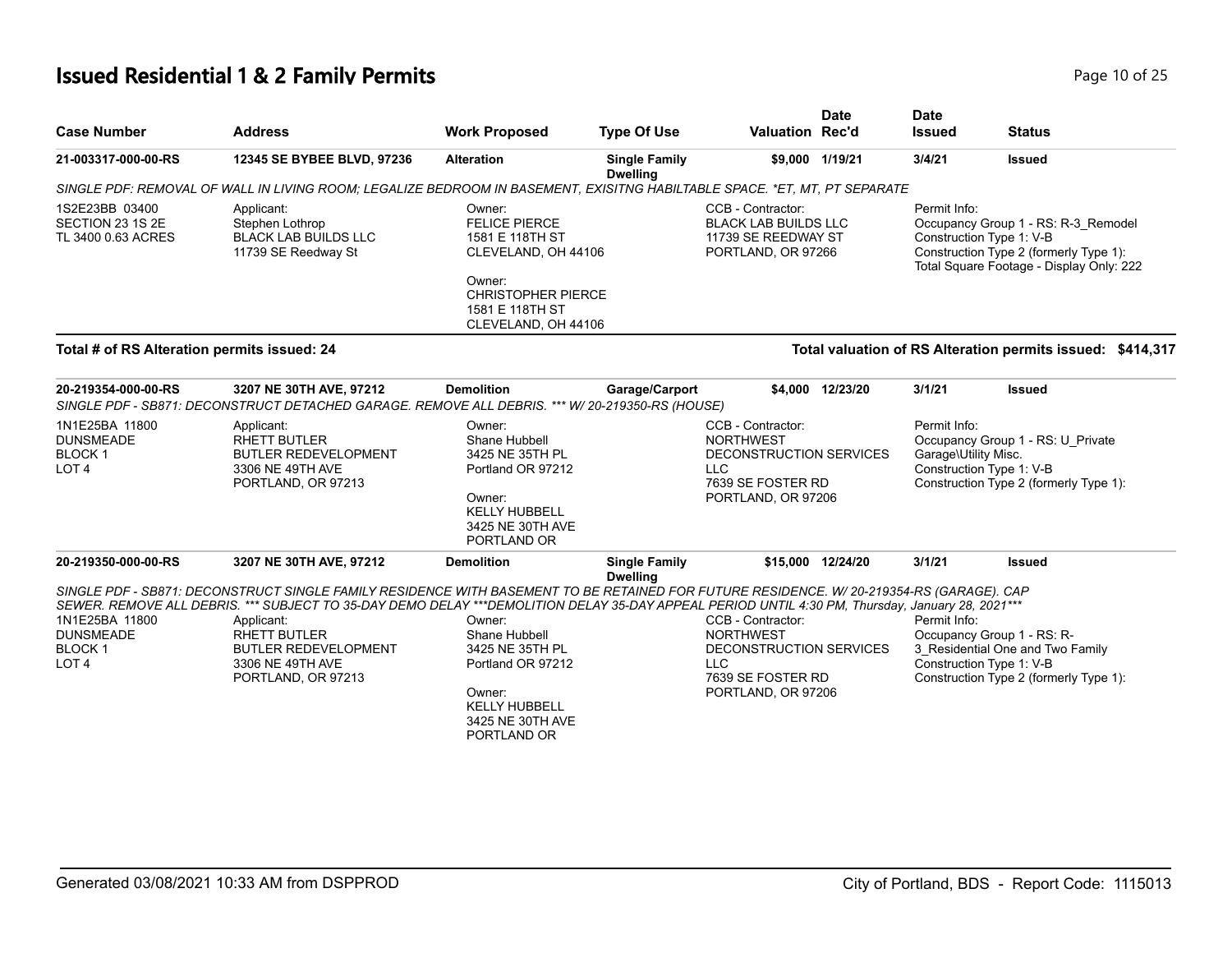## **Issued Residential 1 & 2 Family Permits Page 11 of 25 Page 11 of 25**

| <b>Case Number</b>                                                           | <b>Address</b>                                                                                                                                                                                                                                                                                                                                                                                 | <b>Work Proposed</b>                                                                                                                                  | <b>Type Of Use</b>                      | <b>Valuation Rec'd</b>                                                                                                                                                                                                                 | <b>Date</b>     | <b>Date</b><br><b>Issued</b> | <b>Status</b>                                                                                                                        |
|------------------------------------------------------------------------------|------------------------------------------------------------------------------------------------------------------------------------------------------------------------------------------------------------------------------------------------------------------------------------------------------------------------------------------------------------------------------------------------|-------------------------------------------------------------------------------------------------------------------------------------------------------|-----------------------------------------|----------------------------------------------------------------------------------------------------------------------------------------------------------------------------------------------------------------------------------------|-----------------|------------------------------|--------------------------------------------------------------------------------------------------------------------------------------|
| 20-137673-000-00-RS                                                          | 8134 SE 11TH AVE, 97202                                                                                                                                                                                                                                                                                                                                                                        | <b>Demolition</b>                                                                                                                                     | <b>Single Family</b><br><b>Dwelling</b> |                                                                                                                                                                                                                                        | \$1,000 4/21/20 | 3/2/21                       | <b>Issued</b>                                                                                                                        |
| 1S1E23CD 13200<br><b>SELLWOOD</b><br>BLOCK 49<br>LOT <sub>10</sub>           | PDOX LTD - SB871: DECONSTRUCT SINGLE FAMILY RESIDENCE. CAP SEWER. REMOVE ALL DEBRIS***NON-RESIDENTIAL ZONE/COMP PLAN - NOT SUBJECT TO 35<br>DAY DEMO DELAY******SEPTIC DECOMMISSIONING REQUIRED. CALL FOR INSPECTION 842*** Septic Decommissioning Required. Call for Inspection 842.<br>Applicant:<br><b>GENE PAVLENKO</b><br>ANAMIC CONSTRUCTION<br>12808 SE Cooper St<br>Portland, OR 97236 | Owner:<br>ANAMIC CONSTRUCTION INC<br>12808 SE COOPER ST<br>PORTLAND, OR 97236-4979                                                                    |                                         | CCB - Contractor:<br><b>GENE PAVLENKO</b><br>ANAMIC CONSTRUCTION INC<br>12808 SE COOPER ST<br>PORTLAND, OR 97236<br>CCB - Contractor:<br><b>NORTHWEST</b><br>DECONSTRUCTION SERVICES<br>LLC<br>7639 SE FOSTER RD<br>PORTLAND, OR 97206 |                 | Permit Info:                 | Occupancy Group 1 - RS: R-<br>3 Residential One and Two Family<br>Construction Type 1: V-B<br>Construction Type 2 (formerly Type 1): |
| Total # of RS Demolition permits issued: 3                                   |                                                                                                                                                                                                                                                                                                                                                                                                |                                                                                                                                                       |                                         |                                                                                                                                                                                                                                        |                 |                              | Total valuation of RS Demolition permits issued: \$20,000                                                                            |
| 20-171502-000-00-RS                                                          | 1505 NE 55TH AVE, 97213                                                                                                                                                                                                                                                                                                                                                                        | <b>Interior Alteration Only</b>                                                                                                                       | <b>Single Family</b><br><b>Dwelling</b> | \$10,000 7/29/20                                                                                                                                                                                                                       |                 | 3/5/21                       | <b>Final</b>                                                                                                                         |
|                                                                              | SIMPLE BATHROOM PERMIT - CONVERT BEDROOM INTO BATHROOM. TRADE PERMITS SEPARATE.                                                                                                                                                                                                                                                                                                                |                                                                                                                                                       |                                         |                                                                                                                                                                                                                                        |                 |                              |                                                                                                                                      |
| 1N2E30DC 19700<br><b>ELMHURST</b><br>BLOCK <sub>24</sub><br>LOT <sub>9</sub> | Applicant:<br><b>KELLY LAVERY</b><br>1505 NE 55TH AVE<br>PORTLAND, OR 97213                                                                                                                                                                                                                                                                                                                    | Owner:<br><b>KELLY LAVERY</b><br>1505 NE 55TH AVE<br>PORTLAND, OR 97213                                                                               |                                         | CCB - Contractor:<br>C COOK LLC<br>4445 SW 91ST AVE<br>PORTLAND, OR 97225                                                                                                                                                              |                 | Permit Info:                 | Occupancy Group 1 - RS: R-<br>3_Residential One and Two Family<br>Construction Type 1: V-B<br>Construction Type 2 (formerly Type 1): |
| 21-019781-000-00-RS                                                          | 1815 SE 34TH AVE, 97214                                                                                                                                                                                                                                                                                                                                                                        | <b>Interior Alteration Only</b>                                                                                                                       | <b>Single Family</b><br><b>Dwelling</b> | \$12,954 3/1/21                                                                                                                                                                                                                        |                 | 3/1/21                       | <b>Under Inspection</b>                                                                                                              |
|                                                                              | VOLUNTARY CONNECTION OF FRAMING TO FOUNDATION. INSTALL AUTOMATIC GAS SHUT-OFF VALVE                                                                                                                                                                                                                                                                                                            |                                                                                                                                                       |                                         |                                                                                                                                                                                                                                        |                 |                              |                                                                                                                                      |
| 1S1E01DB 18900<br>SOUTH SUNNYSIDE<br>BLOCK <sub>2</sub><br>LOT <sub>6</sub>  | Applicant:<br>Michael Weber<br>NW Seismic Retrofitters<br>P O BOX 18058<br>PORTLAND OR 97212                                                                                                                                                                                                                                                                                                   | Owner:<br><b>DANA KENNIS</b><br>1803 SE 34TH AVE<br>PORTLAND, OR 97214<br>Owner:<br><b>BENJAMIN MENCHER</b><br>1803 SE 34TH AVE<br>PORTLAND, OR 97214 |                                         | CCB - Contractor:<br><b>MICHAEL WIEBER</b><br>ELYSIUM CONSTRUCTION LLC<br>PO BOX 18058<br>PORTLAND, OR 97218                                                                                                                           |                 | Permit Info:                 | Occupancy Group 1 - RS: R-<br>3 Residential One and Two Family<br>Construction Type 1: V-B<br>Construction Type 2 (formerly Type 1): |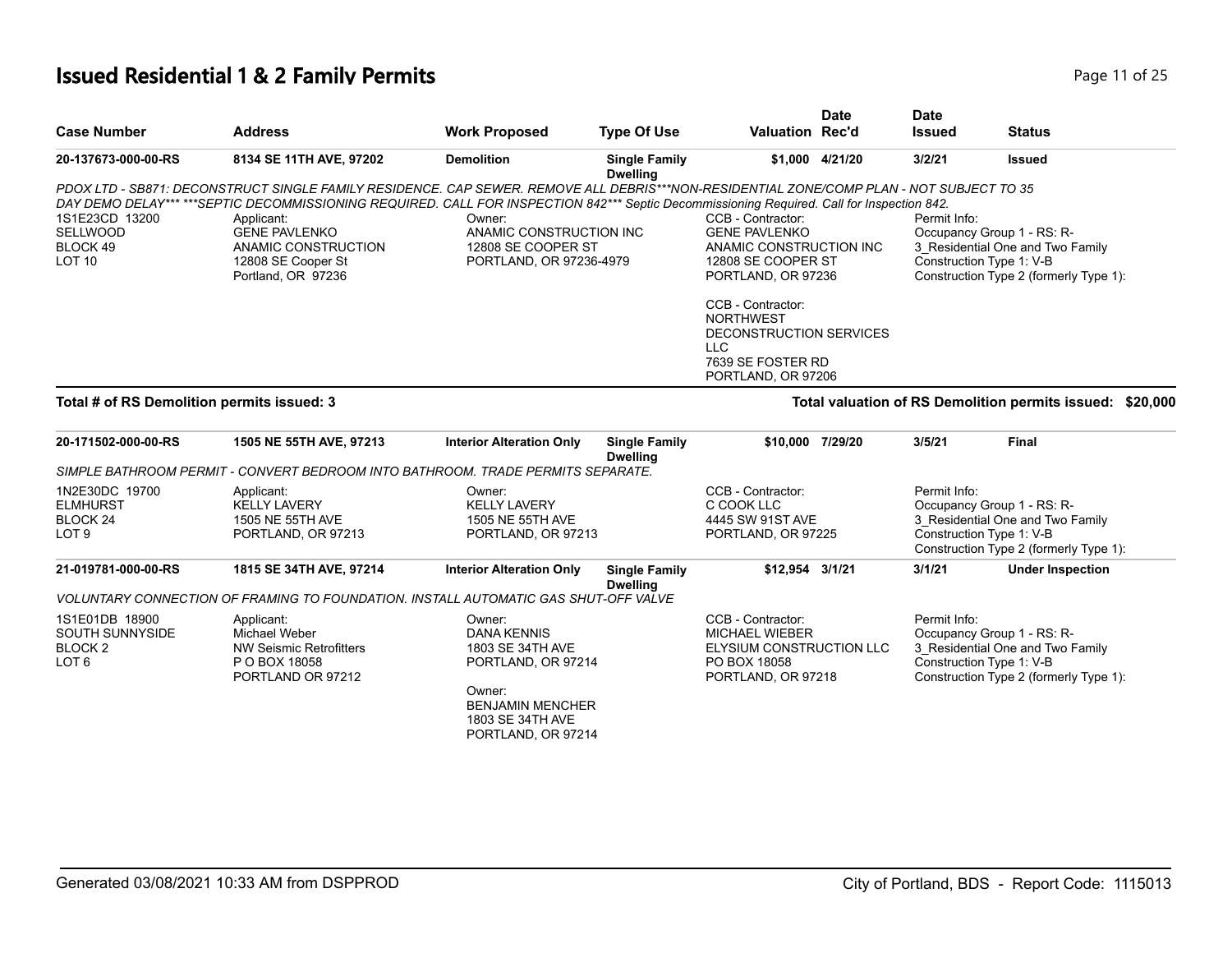# **Issued Residential 1 & 2 Family Permits Page 12 of 25 Page 12 of 25**

| <b>Case Number</b>                                                        | <b>Address</b>                                                                                                             | <b>Work Proposed</b>                                                                                                                                                | <b>Type Of Use</b>                      | <b>Valuation Rec'd</b>                                                                                                             | <b>Date</b> | <b>Date</b><br><b>Issued</b>             | Status                                                                                                   |
|---------------------------------------------------------------------------|----------------------------------------------------------------------------------------------------------------------------|---------------------------------------------------------------------------------------------------------------------------------------------------------------------|-----------------------------------------|------------------------------------------------------------------------------------------------------------------------------------|-------------|------------------------------------------|----------------------------------------------------------------------------------------------------------|
| 21-012484-000-00-RS                                                       | 4812 NE 31ST AVE, 97211                                                                                                    | <b>Interior Alteration Only</b>                                                                                                                                     | <b>Single Family</b><br><b>Dwelling</b> | \$125,000 2/8/21                                                                                                                   |             | 3/5/21                                   | Issued                                                                                                   |
|                                                                           | INTERIORREMODEL, RECONFIGURE MASTER BED AND BATH, NEW REAR DECK, LAUNDRY AND BATH IN BASEMENT.                             |                                                                                                                                                                     |                                         |                                                                                                                                    |             |                                          |                                                                                                          |
| 1N1E24BD 05600<br><b>ELBERTA</b><br>BLOCK 6<br>LOT <sub>10</sub>          | Applicant:<br><b>LANE COOPER</b><br>COOPER DESIGN BUILDERS INC<br>720 NE FLANDERS ST, SUITE 200<br>PORTLAND, OR 97232      | Owner:<br>ALBERTA BUNGALOW LLC<br>4812 NE 31ST AVE<br>PORTLAND, OR 97211                                                                                            |                                         | CCB - Contractor:<br><b>LANE COOPER</b><br><b>COOPER DESIGNBUILDERS INC.</b><br>720 NE FLANDERS ST SUITE 200<br>PORTLAND, OR 97232 |             | Permit Info:<br>Construction Type 1: V-B | Occupancy Group 1 - RS: R-<br>3 Residential One and Two Family<br>Construction Type 2 (formerly Type 1): |
| 21-019331-000-00-RS                                                       | 3545 NE HANCOCK ST, 97212                                                                                                  | <b>Interior Alteration Only</b>                                                                                                                                     | <b>Single Family</b><br><b>Dwelling</b> | \$5,000 3/1/21                                                                                                                     |             | 3/1/21                                   | <b>Final</b>                                                                                             |
|                                                                           | VOLUNTARY CONNECTION OF FRAMING TO FOUNDATION. INSTALL AUTOMATIC GAS SHUT-OFF VALVE                                        |                                                                                                                                                                     |                                         |                                                                                                                                    |             |                                          |                                                                                                          |
| 1N1E25DC 05700<br><b>HANCOCK ST ADD</b><br><b>BLOCK4</b><br><b>LOT 17</b> | Applicant:<br>DARYL HARE<br>SECURE SEISMIC LLC<br>12751 NE WHITAKER WAY<br>PORTLAND, OR 97230                              | Owner:<br><b>ELIZABETH RAMSEY</b><br>3545 NE HANCOCK ST<br>PORTLAND, OR 97212-5150<br>Owner:<br><b>DONALD RUFF</b><br>3545 NE HANCOCK ST<br>PORTLAND, OR 97212-5150 |                                         | CCB - Contractor:<br><b>DARYL HARE</b><br>SECURE SEISMIC LLC<br>12751 NE WHITAKER WAY<br>PORTLAND, OR 97230                        |             | Permit Info:<br>Construction Type 1: V-B | Occupancy Group 1 - RS: R-<br>3_Residential One and Two Family<br>Construction Type 2 (formerly Type 1): |
| 21-004821-000-00-RS                                                       | 5518 SE ASH ST, 97215                                                                                                      | <b>Interior Alteration Only</b>                                                                                                                                     | <b>Single Family</b><br><b>Dwelling</b> | \$20,000 1/19/21                                                                                                                   |             | 3/3/21                                   | <b>Issued</b>                                                                                            |
| *single PDF* remodel Kitchen                                              |                                                                                                                            |                                                                                                                                                                     |                                         |                                                                                                                                    |             |                                          |                                                                                                          |
| 1N2E31DC 03700<br>MT TABOR PL ADD<br>BLOCK <sub>3</sub><br>LOT 3-5        | Applicant:<br><b>JAMES KREIPE</b><br>SQUARE DEAL REMODELING CO<br><b>INC</b><br>8603 SE STARK STREET<br>PORTLAND, OR 97216 | Owner:<br><b>DAVID NIXON</b><br>5518 SE ASH ST<br>PORTLAND, OR 97215-1247<br>Owner:<br><b>BRIGITTE NIXON</b><br>5518 SE ASH ST<br>PORTLAND, OR 97215-1247           |                                         | CCB - Contractor:<br><b>JAMES KREIPE</b><br>SQUARE DEAL REMODELING<br>CO INC<br>8603 SE STARK STREET<br>PORTLAND, OR 97216         |             | Permit Info:<br>Construction Type 1: V-B | Occupancy Group 1 - RS: R-<br>3_Residential One and Two Family<br>Construction Type 2 (formerly Type 1): |
| 21-004840-000-00-RS                                                       | 4001 NE SHAVER ST, 97212                                                                                                   | <b>Interior Alteration Only</b>                                                                                                                                     | <b>Single Family</b><br><b>Dwelling</b> | \$10,000 1/19/21                                                                                                                   |             | 3/2/21                                   | <b>Under Inspection</b>                                                                                  |
| Existing basement remodel, beam replacement                               |                                                                                                                            |                                                                                                                                                                     |                                         |                                                                                                                                    |             |                                          |                                                                                                          |
| 1N1E24DA 19300<br><b>WILSHIRE</b><br>BLOCK 20<br>S 80' OF LOT 5 EXC E 52' | Applicant:<br><b>JAMES KREIPE</b><br>SQUARE DEAL REMODELING CO<br><b>INC</b><br>8603 SE STARK STREET<br>PORTLAND, OR 97216 | Owner:<br><b>SHANNON STURM</b><br>4001 NE SHAVER ST<br>PORTLAND, OR 97212-1963<br>Owner:<br><b>BRANDON SUAREZ</b><br>4001 NE SHAVER ST<br>PORTLAND, OR 97212-1963   |                                         | CCB - Contractor:<br><b>JAMES KREIPE</b><br>SQUARE DEAL REMODELING<br>CO INC<br>8603 SE STARK STREET<br>PORTLAND, OR 97216         |             | Permit Info:<br>Construction Type 1: V-B | Occupancy Group 1 - RS: R-<br>3 Residential One and Two Family<br>Construction Type 2 (formerly Type 1): |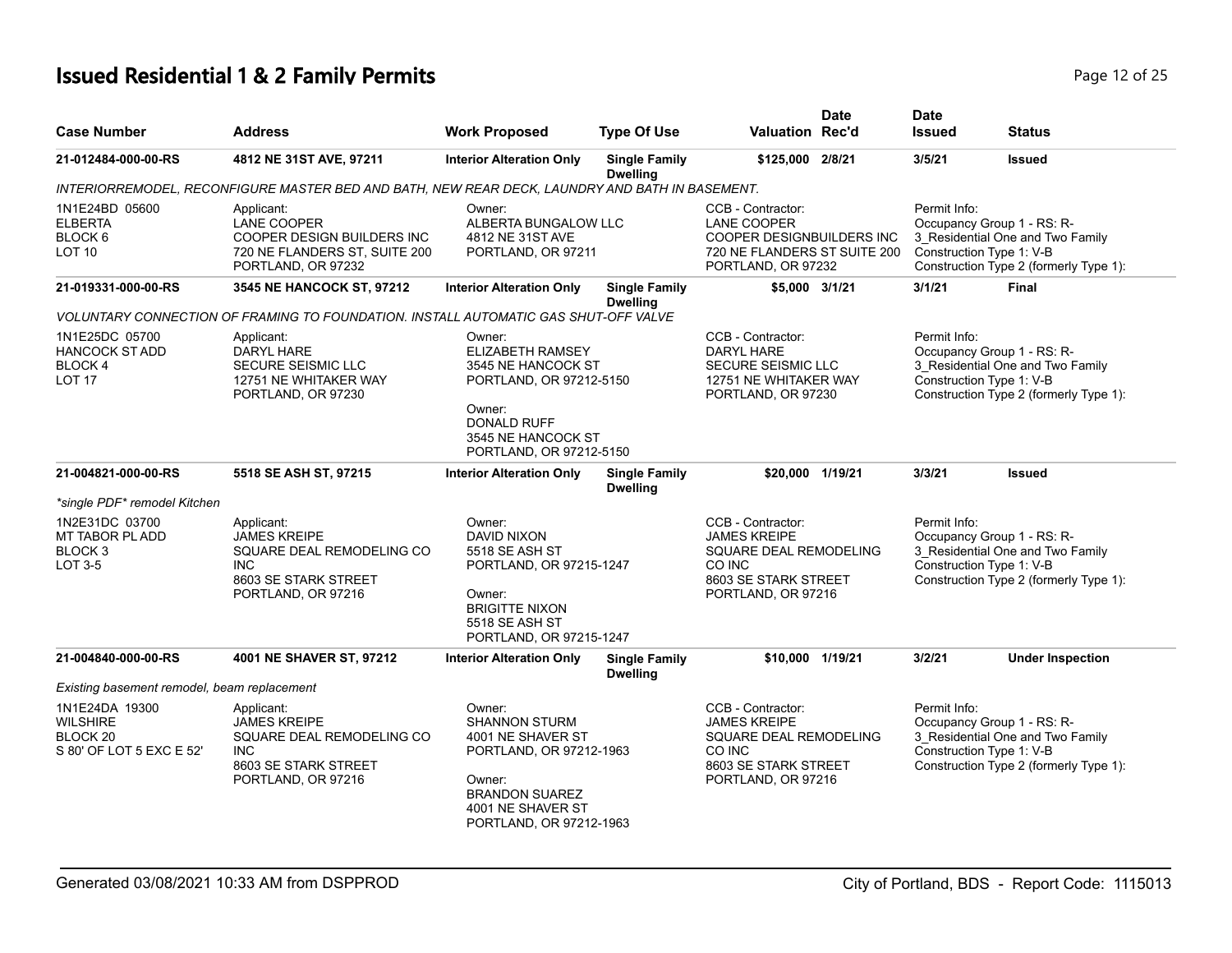# **Issued Residential 1 & 2 Family Permits Page 13 of 25** and **Page 13 of 25**

| <b>Case Number</b>                                                                 | <b>Address</b>                                                                                                 | <b>Work Proposed</b>                                                                                                                                    | <b>Type Of Use</b>                      | Valuation Rec'd                                                                                                               | <b>Date</b> | <b>Date</b><br><b>Issued</b> | Status                                                                                                                               |
|------------------------------------------------------------------------------------|----------------------------------------------------------------------------------------------------------------|---------------------------------------------------------------------------------------------------------------------------------------------------------|-----------------------------------------|-------------------------------------------------------------------------------------------------------------------------------|-------------|------------------------------|--------------------------------------------------------------------------------------------------------------------------------------|
| 21-022353-000-00-RS                                                                | 9255 SW 3RD AVE, 97219                                                                                         | <b>Interior Alteration Only</b>                                                                                                                         | <b>Single Family</b><br><b>Dwelling</b> | \$9.255 3/5/21                                                                                                                |             | 3/5/21                       | <b>Issued</b>                                                                                                                        |
|                                                                                    | <b>VOLUNTARY CONNECTION OF FRAMING TO FOUNDATION</b>                                                           |                                                                                                                                                         |                                         |                                                                                                                               |             |                              |                                                                                                                                      |
| 1S1E28AA 01100<br><b>COLLINS VIEW TR</b><br>BLOCK <sub>8</sub><br>LOT <sub>5</sub> | Applicant:<br>Michael Weber<br><b>NW Seismic Retrofitters</b><br>P O BOX 18058<br>PORTLAND OR 97212            | Owner:<br><b>JOSEPH S JR MAKUCH</b><br>9255 SW 3RD AVE<br>PORTLAND, OR 97219<br>Owner:<br><b>WENDI MAKUCH</b><br>9255 SW 3RD AVE<br>PORTLAND, OR 97219  |                                         | CCB - Contractor:<br><b>MICHAEL WIEBER</b><br>ELYSIUM CONSTRUCTION LLC<br>PO BOX 18058<br>PORTLAND, OR 97218                  |             | Permit Info:                 | Occupancy Group 1 - RS: R-<br>3_Residential One and Two Family<br>Construction Type 1: V-B<br>Construction Type 2 (formerly Type 1): |
| 21-019945-000-00-RS                                                                | 11646 SW 31ST CT, 97219                                                                                        | <b>Interior Alteration Only</b>                                                                                                                         | <b>Single Family</b><br><b>Dwelling</b> | \$12,000 3/2/21                                                                                                               |             | 3/2/21                       | <b>Issued</b>                                                                                                                        |
|                                                                                    | REMODEL KITCHEN. NEW GAS FIREPLACE INSERT IN EXISTING SOLID FUEL FIREPLACE. TRADE WORK ONLY-NO PLANS REQUIRED. |                                                                                                                                                         |                                         |                                                                                                                               |             |                              |                                                                                                                                      |
| 1S1E32AC 08400<br>RIDGECREST PARK P U D<br>LOT <sub>3</sub>                        | Applicant:<br>ZANE GOFF<br>NEIL KELLY CO INC<br>804 N ALBERTA ST<br>PORTLAND, OR 97217-2639                    | Owner:<br><b>FREDERICK LAWSON FAMILY TR</b><br>11646 SW 31ST CT<br>PORTLAND, OR 97219                                                                   |                                         | CCB - Contractor:<br>ZANE GOFF<br>NEIL KELLY CO INC<br>804 N ALBERTA ST<br>PORTLAND, OR 97217-2693                            |             | Permit Info:                 | Occupancy Group 1 - RS: R-<br>3 Residential One and Two Family<br>Construction Type 1: V-B<br>Construction Type 2 (formerly Type 1): |
| 21-019260-000-00-RS                                                                | 5034 NE RODNEY AVE, 97211                                                                                      | <b>Interior Alteration Only</b>                                                                                                                         | <b>Single Family</b><br><b>Dwelling</b> | \$15,000 2/27/21                                                                                                              |             | 3/1/21                       | <b>Issued</b>                                                                                                                        |
|                                                                                    | REMODEL EXISTING LAUNDRY ROOM NO EXTERIOR ALTERATIONS. TRADE WORK ONLY.                                        |                                                                                                                                                         |                                         |                                                                                                                               |             |                              |                                                                                                                                      |
| 1N1E22AA 14200<br><b>WALNUT PK</b><br>BLOCK 23<br>LOT <sub>6</sub>                 | Applicant:<br>Amy Frye<br><b>RED ROOSTER REMODELING</b><br>57049 WALKER RD<br>SCAPPOOSE OR 97056-2129          | Owner:<br><b>JOHN KIM</b><br>5034 NE RODNEY AVE<br>PORTLAND, OR 97211<br>Owner:<br><b>JACQUELINE WALTON</b><br>5034 NE RODNEY AVE<br>PORTLAND, OR 97211 |                                         | CCB - Contractor:<br><b>AMY FRYE</b><br><b>RED ROOSTER REMODELING</b><br><b>INC</b><br>57049 WALKER RD<br>SCAPPOOSE, OR 97056 |             | Permit Info:                 | Occupancy Group 1 - RS: R-<br>3_Residential One and Two Family<br>Construction Type 1: V-B<br>Construction Type 2 (formerly Type 1): |
| 21-021524-000-00-RS                                                                | 3123 NE 44TH AVE, 97213                                                                                        | <b>Interior Alteration Only</b>                                                                                                                         | <b>Single Family</b><br><b>Dwelling</b> | \$20,000 3/4/21                                                                                                               |             | 3/5/21                       | <b>Issued</b>                                                                                                                        |
|                                                                                    | SIMPLE BATHROOM PERMIT - NEW BATHROOM ON MAIN FLOOR. TRADE PERMITS SEPARATE.                                   |                                                                                                                                                         |                                         |                                                                                                                               |             |                              |                                                                                                                                      |
| 1N2E30BB 13100<br><b>BEAUMONT</b><br><b>BLOCK 11</b><br>LOT 8                      | Applicant:<br>David Rybak<br>Ryback & CO LLC<br>19215 SE 34th Ave Ste 106<br>Camas WA 98607                    | Owner:<br><b>VAY VONG</b><br>3123 NE 44TH AVE<br>PORTLAND, OR 97213<br>Owner:<br><b>ELLEN VONG</b><br>3123 NE 44TH AVE<br>PORTLAND, OR 97213            |                                         | CCB - Contractor:<br><b>RECON INC</b><br>PO BOX 822964<br>VANCOUVER, WA 98682                                                 |             | Permit Info:                 | Occupancy Group 1 - RS: R-<br>3 Residential One and Two Family<br>Construction Type 1: V-B<br>Construction Type 2 (formerly Type 1): |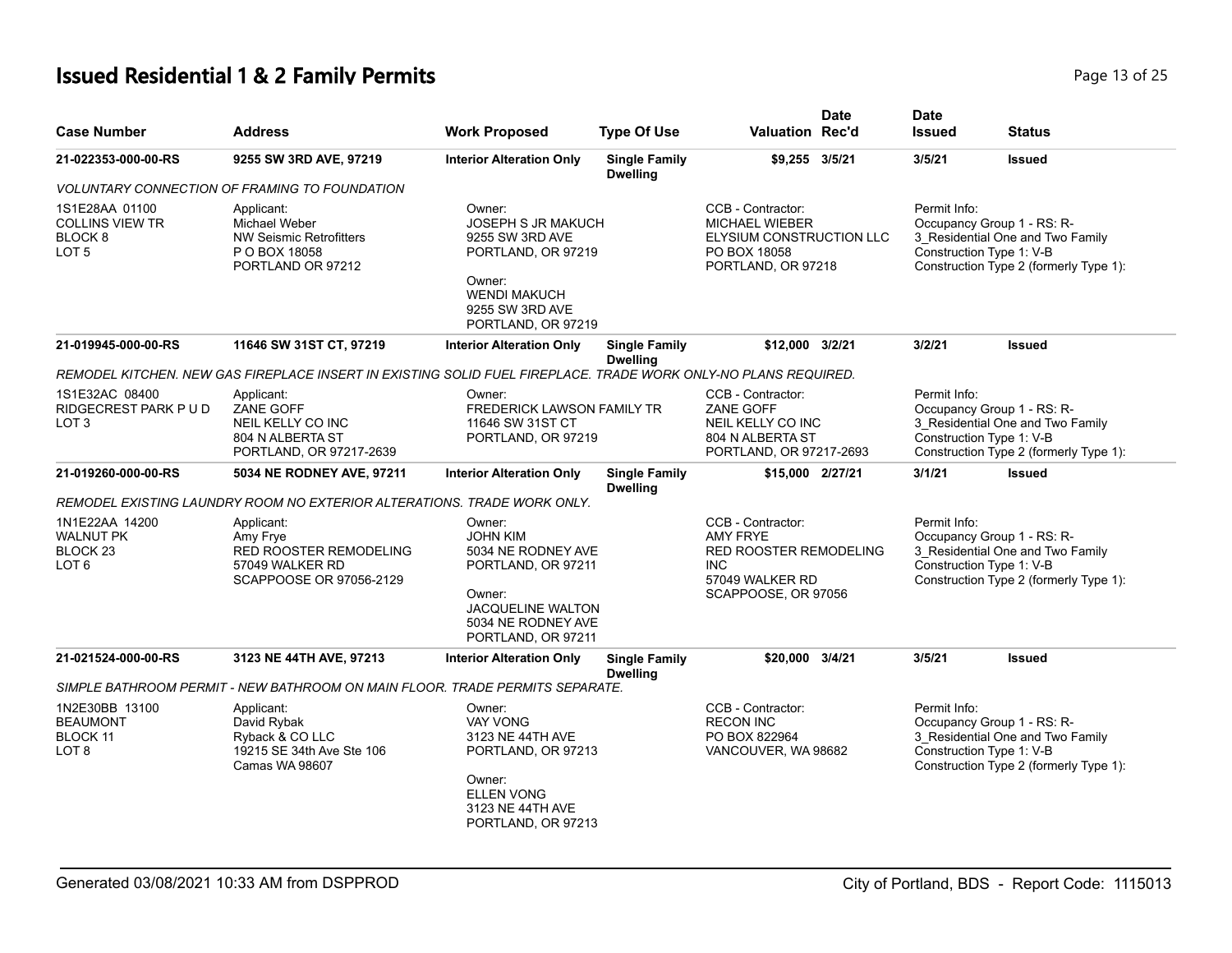# **Issued Residential 1 & 2 Family Permits Page 14 of 25 Page 14 of 25**

|                                                                               |                                                                                                                    |                                                                                                                                                             |                                         |                                                                                                                          | <b>Date</b> | <b>Date</b>   |                                                                                                                                      |
|-------------------------------------------------------------------------------|--------------------------------------------------------------------------------------------------------------------|-------------------------------------------------------------------------------------------------------------------------------------------------------------|-----------------------------------------|--------------------------------------------------------------------------------------------------------------------------|-------------|---------------|--------------------------------------------------------------------------------------------------------------------------------------|
| <b>Case Number</b>                                                            | <b>Address</b>                                                                                                     | <b>Work Proposed</b>                                                                                                                                        | <b>Type Of Use</b>                      | <b>Valuation Rec'd</b>                                                                                                   |             | <b>Issued</b> | <b>Status</b>                                                                                                                        |
| 21-022321-000-00-RS                                                           | 3617 N HAIGHT AVE, 97227                                                                                           | <b>Interior Alteration Only</b>                                                                                                                             | <b>Single Family</b><br><b>Dwelling</b> | \$5,450 3/5/21                                                                                                           |             | 3/5/21        | <b>Issued</b>                                                                                                                        |
|                                                                               | <b>VOLUNTARY CONNECTION OF FRAMING TO FOUNDATION</b>                                                               |                                                                                                                                                             |                                         |                                                                                                                          |             |               |                                                                                                                                      |
| 1N1E22DC 17500<br><b>CENTRAL ALBINA</b><br>BLOCK 34<br>LOT <sub>3</sub>       | Applicant:<br>Michael Weber<br><b>NW Seismic Retrofitters</b><br>P O BOX 18058<br>PORTLAND OR 97212                | Owner:<br><b>LAURA HUNT</b><br>5611 SE ASH ST<br>PORTLAND, OR 97215-1248                                                                                    |                                         | CCB - Contractor:<br><b>MICHAEL WIEBER</b><br>ELYSIUM CONSTRUCTION LLC<br>PO BOX 18058<br>PORTLAND, OR 97218             |             | Permit Info:  | Occupancy Group 1 - RS: R-<br>3_Residential One and Two Family<br>Construction Type 1: V-B<br>Construction Type 2 (formerly Type 1): |
| 21-021512-000-00-RS                                                           | 15142 NE HALSEY ST, 97230                                                                                          | <b>Interior Alteration Only</b>                                                                                                                             | <b>Single Family</b><br><b>Dwelling</b> | \$2,000 3/4/21                                                                                                           |             | 3/4/21        | <b>Issued</b>                                                                                                                        |
|                                                                               | SIMPLE BATHROOM PERMIT - ADD BATHROOM TO GROUND FLOOR. TRADE PERMITS SEPARATE.                                     |                                                                                                                                                             |                                         |                                                                                                                          |             |               |                                                                                                                                      |
| 1N2E36BA 00100<br><b>GLENDOVEER PK</b><br>LOT 5                               | Applicant:<br><b>Richard Baxendale</b><br>Service Team of Professionals<br>19450 SW Cipole Rd<br>Tualatin OR 97062 | Owner:<br><b>GARY KING</b><br>11804 SE MALL ST<br>PORTLAND, OR 97266-2166                                                                                   |                                         | CCB - Contractor:<br><b>BLACKBURN &amp; ALLEN INC</b><br>29030 SW TOWN CENTER LOOP<br>E 202-223<br>WILSONVILLE, OR 97070 |             | Permit Info:  | Occupancy Group 1 - RS: R-<br>3 Residential One and Two Family<br>Construction Type 1: V-B<br>Construction Type 2 (formerly Type 1): |
| 21-019325-000-00-RS                                                           | 4028 NE 26TH AVE, 97212                                                                                            | <b>Interior Alteration Only</b>                                                                                                                             | <b>Single Family</b><br><b>Dwelling</b> | \$7,395 3/1/21                                                                                                           |             | 3/1/21        | Final                                                                                                                                |
|                                                                               | <i>VOLUNTARY CONNECTION OF FRAMING TO FOUNDATION</i>                                                               |                                                                                                                                                             |                                         |                                                                                                                          |             |               |                                                                                                                                      |
| 1N1E24CB 20100<br><b>ALAMEDA PARK</b><br>BLOCK 19<br><b>WLY 50' OF LOT 20</b> | Applicant:<br>Michael Weber<br>NW Seismic Retrofitters<br>P O BOX 18058<br>PORTLAND OR 97212                       | Owner:<br><b>SARAH MCCONVILLE</b><br>4028 NE 26TH AVE<br>PORTLAND, OR 97212<br>Owner:<br><b>ROBERT MCCONVILLE</b><br>4028 NE 26TH AVE<br>PORTLAND, OR 97212 |                                         | CCB - Contractor:<br><b>MICHAEL WIEBER</b><br>ELYSIUM CONSTRUCTION LLC<br>PO BOX 18058<br>PORTLAND, OR 97218             |             | Permit Info:  | Occupancy Group 1 - RS: R-<br>3 Residential One and Two Family<br>Construction Type 1: V-B<br>Construction Type 2 (formerly Type 1): |
| 21-019973-000-00-RS                                                           | 2824 NE 37TH AVE, 97212                                                                                            | <b>Interior Alteration Only</b>                                                                                                                             | <b>Single Family</b>                    | \$4,745 3/2/21                                                                                                           |             | 3/2/21        | Final                                                                                                                                |
|                                                                               | VOLUNTARY CONNECTION OF FRAMING TO FOUNDATION. INSTALL AUTOMATIC GAS SHUT-OFF VALVE.                               |                                                                                                                                                             | <b>Dwelling</b>                         |                                                                                                                          |             |               |                                                                                                                                      |
| 1N1E25AD 09100<br><b>BEAUMONT</b><br>BLOCK <sub>28</sub><br>LOT <sub>18</sub> | Applicant:<br>Michael Weber<br><b>NW Seismic Retrofitters</b><br>P O BOX 18058<br>PORTLAND OR 97212                | Owner:<br><b>VIRGINIA KING</b><br>2824 NE 37TH AVE<br>PORTLAND, OR 97212-2842<br>Owner:<br><b>MARK KING</b><br>2824 NE 37TH AVE<br>PORTLAND, OR 97212-2842  |                                         | CCB - Contractor:<br><b>MICHAEL WIEBER</b><br>ELYSIUM CONSTRUCTION LLC<br>PO BOX 18058<br>PORTLAND, OR 97218             |             | Permit Info:  | Occupancy Group 1 - RS: R-<br>3_Residential One and Two Family<br>Construction Type 1: V-B<br>Construction Type 2 (formerly Type 1): |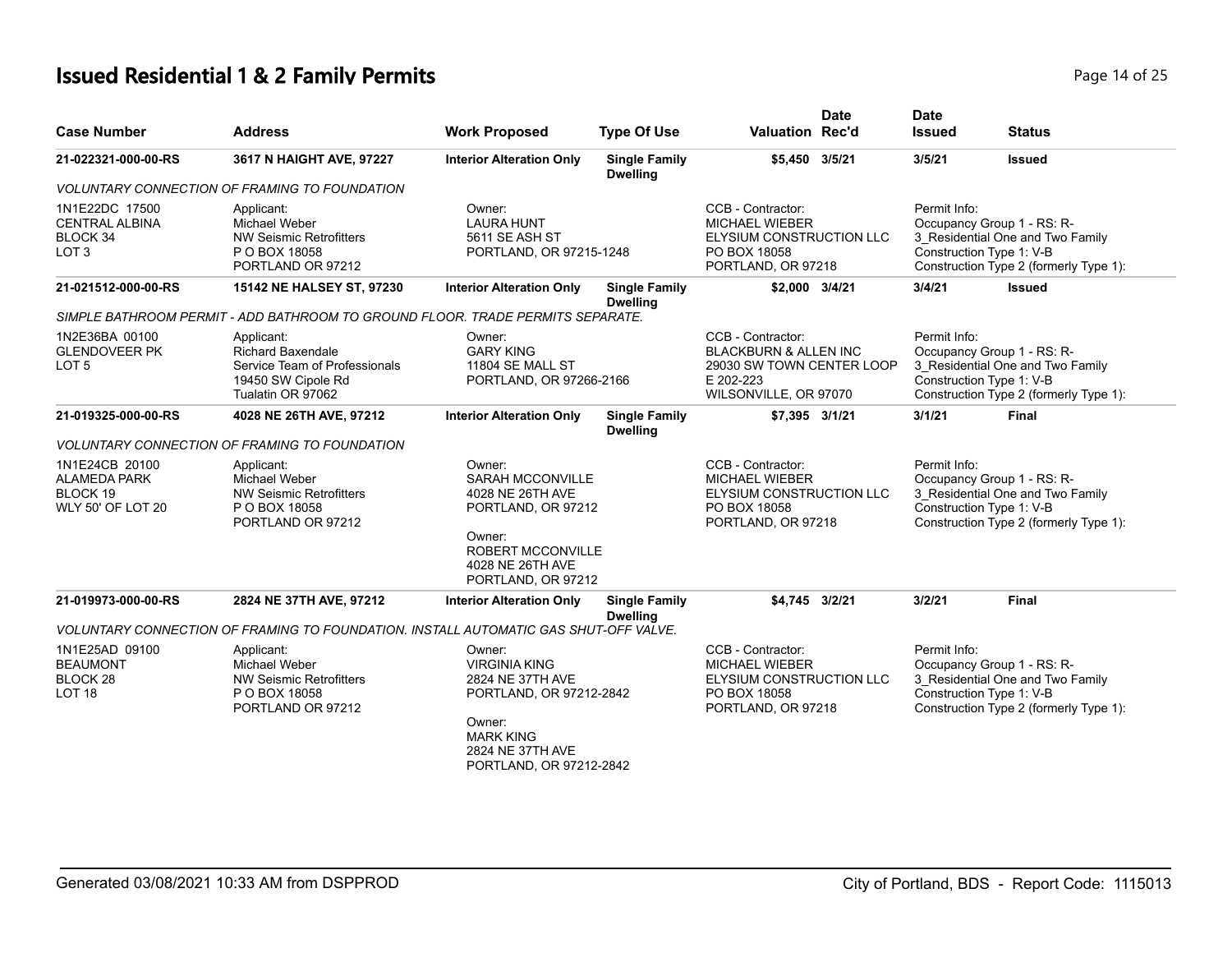| <b>Case Number</b>                                                            | <b>Address</b>                                                                                      | <b>Work Proposed</b>                                                                                                                                 | <b>Type Of Use</b>                      | <b>Valuation Rec'd</b>                                                                                               | <b>Date</b> | <b>Date</b><br><b>Issued</b> | <b>Status</b>                                                                                                                        |
|-------------------------------------------------------------------------------|-----------------------------------------------------------------------------------------------------|------------------------------------------------------------------------------------------------------------------------------------------------------|-----------------------------------------|----------------------------------------------------------------------------------------------------------------------|-------------|------------------------------|--------------------------------------------------------------------------------------------------------------------------------------|
| 21-020595-000-00-RS                                                           | 1006 SE NEHALEM ST, 97202                                                                           | <b>Interior Alteration Only</b>                                                                                                                      | <b>Single Family</b><br><b>Dwelling</b> | \$3,935 3/3/21                                                                                                       |             | 3/3/21                       | <b>Final</b>                                                                                                                         |
|                                                                               | VOLUNTARTY CONNECTION OF FRAMING TO FOUNDATION. INSTALL AUTOMATIC GAS SHUT-OFF VALVE                |                                                                                                                                                      |                                         |                                                                                                                      |             |                              |                                                                                                                                      |
| 1S1E23CA 22800<br><b>SELLWOOD</b><br>BLOCK 34<br>LOT <sub>17</sub>            | Applicant:<br>Michael Weber<br><b>NW Seismic Retrofitters</b><br>P O BOX 18058<br>PORTLAND OR 97212 | Owner:<br>PETER POR<br>1006 SE NEHALEM ST<br>PORTLAND, OR 97202<br>Owner:<br><b>AMANDA POR</b><br>1006 SE NEHALEM ST<br>PORTLAND, OR 97202           |                                         | CCB - Contractor:<br><b>MICHAEL WIEBER</b><br><b>ELYSIUM CONSTRUCTION LLC</b><br>PO BOX 18058<br>PORTLAND, OR 97218  |             | Permit Info:                 | Occupancy Group 1 - RS: R-<br>3_Residential One and Two Family<br>Construction Type 1: V-B<br>Construction Type 2 (formerly Type 1): |
| 21-018530-000-00-RS                                                           | 4221 SE 64TH AVE, 97206                                                                             | <b>Interior Alteration Only</b>                                                                                                                      | <b>Single Family</b><br><b>Dwelling</b> | \$8.300 2/25/21                                                                                                      |             | 3/2/21                       | <b>Issued</b>                                                                                                                        |
|                                                                               | SIMPLE BATHROOM PERMIT - LEGALIZE EXISTING UPSTAIRS BATHROOM.                                       |                                                                                                                                                      |                                         |                                                                                                                      |             |                              |                                                                                                                                      |
| 1S2E08CC 17800<br>LAURELWOOD<br>BLOCK <sub>9</sub><br><b>LOT 27</b>           | Applicant:<br><b>DANIELLE SOLIS</b><br>4221 SE 64TH AVE<br>PORTLAND, OR 97206                       | Owner:<br><b>NATHAN JOJI OTANI</b><br>4221 SE 64TH AVE<br>PORTLAND, OR 97206                                                                         |                                         | CCB - Contractor:<br>LIVING OUTSIDE THE LAMP LLC<br>10920 SE VALLEY VIEW<br><b>TERRACE</b><br>HAPPY VALLEY, OR 97086 |             | Permit Info:                 | Occupancy Group 1 - RS: R-<br>3 Residential One and Two Family<br>Construction Type 1: V-B<br>Construction Type 2 (formerly Type 1): |
|                                                                               |                                                                                                     | Owner:<br><b>DANIELLE SOLIS</b><br>4221 SE 64TH AVE<br>PORTLAND, OR 97206                                                                            |                                         |                                                                                                                      |             |                              |                                                                                                                                      |
| 21-022268-000-00-RS                                                           | 9525 N KELLOGG ST, 97203                                                                            | <b>Interior Alteration Only</b>                                                                                                                      | <b>Single Family</b>                    | \$6.985 3/5/21                                                                                                       |             | 3/5/21                       | <b>Issued</b>                                                                                                                        |
|                                                                               | <b>VOLUNTARY CONNECTION OF FRAMING TO FOUNDATION</b>                                                |                                                                                                                                                      | <b>Dwelling</b>                         |                                                                                                                      |             |                              |                                                                                                                                      |
| 1N1W01CA 17900<br>ST JOHNS PK ADD<br>BLOCK <sub>2</sub><br>LOT 26&27 TL 17900 | Applicant:<br>Michael Weber<br><b>NW Seismic Retrofitters</b><br>P O BOX 18058<br>PORTLAND OR 97212 | Owner:<br><b>JAIME JAYNES</b><br>9525 N KELLOGG ST<br>PORTLAND, OR 97203<br>Owner:<br><b>SIMON JAYNES</b><br>9525 N KELLOGG ST<br>PORTLAND, OR 97203 |                                         | CCB - Contractor:<br><b>MICHAEL WIEBER</b><br><b>ELYSIUM CONSTRUCTION LLC</b><br>PO BOX 18058<br>PORTLAND, OR 97218  |             | Permit Info:                 | Occupancy Group 1 - RS: R-<br>3_Residential One and Two Family<br>Construction Type 1: V-B<br>Construction Type 2 (formerly Type 1): |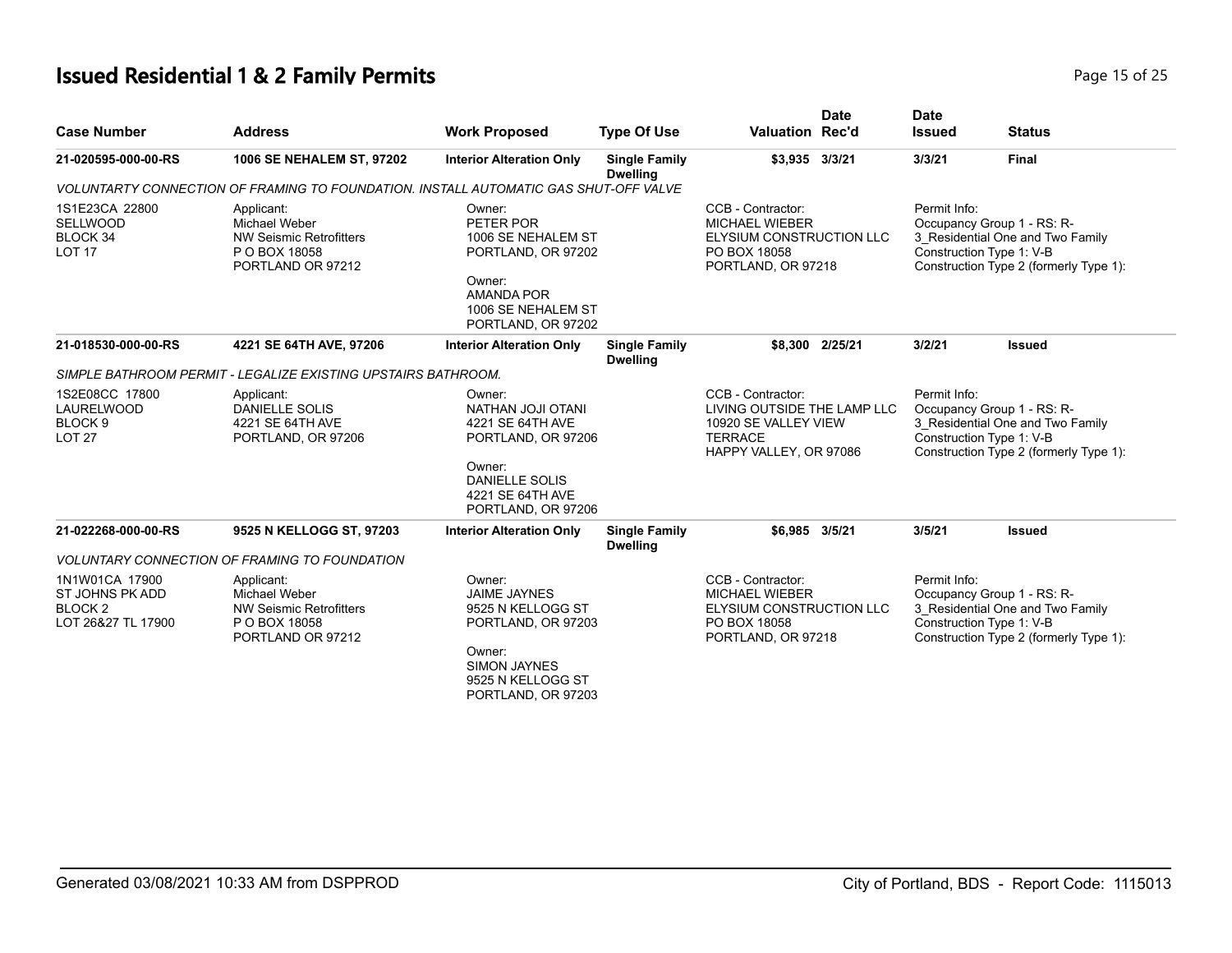#### **Issued Residential 1 & 2 Family Permits Page 16 of 25 Page 16 of 25**

| <b>Case Number</b>                                                                   | <b>Address</b>                                                                                                                                                                    | <b>Work Proposed</b>                                                                                                                                           | <b>Type Of Use</b>                      | <b>Valuation Rec'd</b>                                                                                                                                                                                                    | <b>Date</b>       | <b>Date</b><br><b>Issued</b> | <b>Status</b>                                                                                                                        |
|--------------------------------------------------------------------------------------|-----------------------------------------------------------------------------------------------------------------------------------------------------------------------------------|----------------------------------------------------------------------------------------------------------------------------------------------------------------|-----------------------------------------|---------------------------------------------------------------------------------------------------------------------------------------------------------------------------------------------------------------------------|-------------------|------------------------------|--------------------------------------------------------------------------------------------------------------------------------------|
| 21-015922-000-00-RS                                                                  | 55 NE MEIKLE PL, 97213                                                                                                                                                            | <b>Interior Alteration Only</b>                                                                                                                                | <b>Single Family</b><br><b>Dwelling</b> | \$79,594 2/19/21                                                                                                                                                                                                          |                   | 3/3/21                       | <b>Under Inspection</b>                                                                                                              |
|                                                                                      | REMODEL KITCHEN AND EXISTING BASEMENT BATHROOM.                                                                                                                                   |                                                                                                                                                                |                                         |                                                                                                                                                                                                                           |                   |                              |                                                                                                                                      |
| 1N2E31CB 13200<br><b>LAURELHURST</b><br>BLOCK 106<br>LOT <sub>13</sub>               | Applicant:<br><b>WADE FREITAG</b><br>CRAFTSMAN DESIGN AND<br><b>RENOVATION</b><br>837 SE 27th Ave<br>PORTLAND, OR 97214                                                           | Owner:<br><b>GREGORY LASHER</b><br>55 NE MEIKLE PL<br>PORTLAND, OR 97213-1649<br>Owner:<br><b>JESSICA LASHER</b><br>55 NE MEIKLE PL<br>PORTLAND, OR 97213-1649 |                                         | CCB - Contractor:<br>ANCTIL HEATING & COOLING<br><b>INC</b><br>2150 N LEWIS AVE<br>PORTLAND, OR 97227<br>CCB - Contractor:<br><b>CRAFTSMAN DESIGN &amp;</b><br><b>RENOVATION LLC</b><br>837 SE 27TH<br>PORTLAND, OR 97214 |                   | Permit Info:                 | Occupancy Group 1 - RS: R-<br>3 Residential One and Two Family<br>Construction Type 1: V-B<br>Construction Type 2 (formerly Type 1): |
| 21-019433-000-00-RS                                                                  | 8818 NE WARD ST, 97220                                                                                                                                                            | <b>Interior Alteration Only</b>                                                                                                                                | <b>Single Family</b><br><b>Dwelling</b> | \$3,000 3/1/21                                                                                                                                                                                                            |                   | 3/2/21                       | <b>Issued</b>                                                                                                                        |
|                                                                                      | SIMPLE BATHROOM PERMIT - ADD BATHROOM IN THIRD BEDROOM.                                                                                                                           |                                                                                                                                                                |                                         |                                                                                                                                                                                                                           |                   |                              |                                                                                                                                      |
| 1N2E21CA 08300<br><b>ROSEWAY &amp; PLAT 2</b><br>BLOCK 2<br>LOT <sub>7</sub>         | Applicant:<br><b>DANNY BURNS</b><br>8818 NE WARD ST<br>PORTLAND, OR 97220                                                                                                         | Owner:<br><b>DANNY BURNS</b><br>8818 NE WARD ST<br>PORTLAND, OR 97220                                                                                          |                                         |                                                                                                                                                                                                                           |                   | Permit Info:                 | Occupancy Group 1 - RS: R-<br>3_Residential One and Two Family<br>Construction Type 1: V-B<br>Construction Type 2 (formerly Type 1): |
|                                                                                      |                                                                                                                                                                                   | Owner:<br><b>CARYN DERRY</b><br>8818 NE WARD ST<br>PORTLAND, OR 97220                                                                                          |                                         |                                                                                                                                                                                                                           |                   |                              |                                                                                                                                      |
| 20-225228-000-00-RS                                                                  | 931 SE 32ND AVE, 97214                                                                                                                                                            | <b>Interior Alteration Only</b>                                                                                                                                | <b>Single Family</b><br><b>Dwelling</b> |                                                                                                                                                                                                                           | \$24,999 12/18/20 | 3/1/21                       | <b>Issued</b>                                                                                                                        |
|                                                                                      | *SINGLE PDF* Replace rotten back porch off of doorway, and deck area on main floor level, converting 836 sqft area in basement with new bedroom, bathroom, egress window and      |                                                                                                                                                                |                                         |                                                                                                                                                                                                                           |                   |                              |                                                                                                                                      |
| 1S1E01BA 05100<br>SUNNYSIDE & PLAT 2 & 3<br>BLOCK <sub>24</sub><br>LOT <sub>17</sub> | new exterior door and kitchenette. Install new 200 amp panel.<br>Applicant:<br><b>AARON GILLE</b><br><b>DELTA SERVICES</b><br>10117 SE SUNNYSIDE RD #702<br>HAPPY VALLEY OR 97015 | Owner:<br><b>MICHELE GILA</b><br>4187 TAHOE VISTA DR<br>ROCKLIN, CA 95765                                                                                      |                                         | CCB - Contractor:<br><b>DELTA SERVICES INC</b><br>215 SE MORRISON ST STE 2000I<br>PORTLAND, OR 97214                                                                                                                      |                   | Permit Info:                 | Occupancy Group 1 - RS: R-<br>3_Residential One and Two Family<br>Construction Type 1: V-B<br>Construction Type 2 (formerly Type 1): |
|                                                                                      |                                                                                                                                                                                   | Owner:<br>LINDA L GILA 2016 TR<br>4187 TAHOE VISTA DR<br>ROCKLIN, CA 95765                                                                                     |                                         |                                                                                                                                                                                                                           |                   |                              |                                                                                                                                      |

**Total # of RS Interior Alteration Only permits issued: 20 Total valuation of RS Interior Alteration Only permits issued: \$385,612**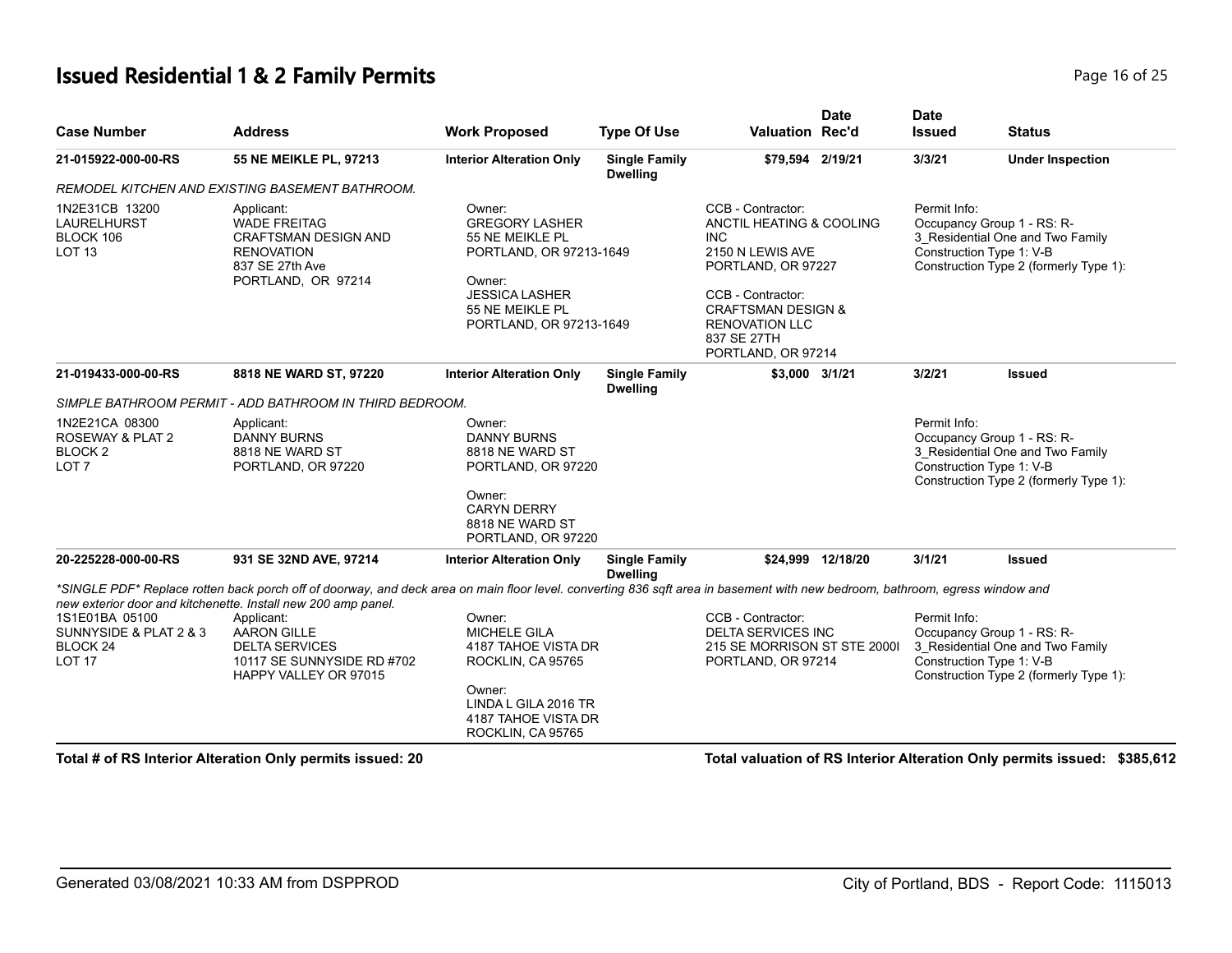# **Issued Residential 1 & 2 Family Permits Page 17 of 25 Page 17 of 25**

| <b>Case Number</b>                                          | <b>Address</b>                                                                                                                                 | <b>Work Proposed</b>                                                                                                                                                    | <b>Type Of Use</b>                       | <b>Valuation Rec'd</b>                                                                                                                  | <b>Date</b>       | <b>Date</b><br><b>Issued</b> | <b>Status</b>                                                                                                                                                                                                       |
|-------------------------------------------------------------|------------------------------------------------------------------------------------------------------------------------------------------------|-------------------------------------------------------------------------------------------------------------------------------------------------------------------------|------------------------------------------|-----------------------------------------------------------------------------------------------------------------------------------------|-------------------|------------------------------|---------------------------------------------------------------------------------------------------------------------------------------------------------------------------------------------------------------------|
| 20-226372-000-00-RS                                         | N TOMAHAWK IS DR, 97217<br>SINGLE PDF - RELOCATE FLOATING HOME, NO CHANGES TO EXISTING STRUCTURE                                               | Move                                                                                                                                                                    | <b>Floating Home</b>                     |                                                                                                                                         | \$3,000 12/24/20  | 3/1/21                       | <b>Under Inspection</b>                                                                                                                                                                                             |
| 2N1E34CD 01400<br>POPPEN ISLANDER<br><b>BLOCK 1 TL 1400</b> | Applicant:<br><b>FRED PASSMORE</b><br>11714 N ISLAND COVE LN<br>PORTLAND, OR 97217                                                             | Owner:<br><b>COLUMBIA CROSSINGS LLC</b><br>2001 WESTERN AVE #330<br>SEATTLE, WA 98121<br>Owner:<br><b>FRED PASSMORE</b><br>11714 N ISLAND COVE LN<br>PORTLAND, OR 97217 |                                          | CCB - Contractor:<br>Paul Hutson<br>TIMBERLINE ELECTRICAL<br>CONTRACTORS INC<br>PO BOX 918<br>LAKE OSWEGO, OR 97035                     |                   | Permit Info:                 | Occupancy Group 1 - RS: R-3_Remodel<br>Construction Type 1: V-B<br>Construction Type 2 (formerly Type 1):                                                                                                           |
| Total # of RS Move permits issued: 1                        |                                                                                                                                                |                                                                                                                                                                         |                                          |                                                                                                                                         |                   |                              | Total valuation of RS Move permits issued: \$3,000                                                                                                                                                                  |
| 20-216622-000-00-RS                                         | 1944 SE 59TH AVE - Unit B,<br>97215                                                                                                            | <b>New Construction</b>                                                                                                                                                 | <b>Accessory</b><br><b>Dwelling Unit</b> |                                                                                                                                         | \$42,861 11/24/20 | 3/2/21                       | <b>Issued</b>                                                                                                                                                                                                       |
|                                                             | SINGLE PDF - NEW DETACHED ACCESSORY DWELLING UNIT / 1-STORY / NO GARAGE / FLAT LOT / SIMPLE ***ELECTRICAL MECHANICAL AND PLUMBING SEPARATE *** |                                                                                                                                                                         |                                          |                                                                                                                                         |                   |                              |                                                                                                                                                                                                                     |
| 1S2E06DA 11300                                              | Applicant:<br><b>BRANDON YODER</b><br><b>BUILDERS DESIGN</b><br>11125 NE WEILDER ST<br>PORTLAND OR 97220                                       | Owner:<br>BEST, CHRISTOPHER J TR<br>1944 SE 59TH AVE<br>PORTLAND, OR 97215<br>Owner:<br>SANDER, NANCY A TR<br>1944 SE 59TH AVE<br>PORTLAND, OR 97215                    |                                          | CCB - Contractor:<br>ADVANCE DESIGN BUILD LLC<br>6435 SW PARKHILL WAY<br>PORTLAND, OR 97239                                             |                   | Permit Info:                 | Occupancy Group 1 - RS: R-<br>3_Residential One and Two Family<br>Construction Type 1: V-B<br>Construction Type 2 (formerly Type 1):<br>Total Square Footage - Display Only: 350<br>Number of New Dwelling Units: 1 |
| 20-169146-REV-02-RS                                         | 10615 SW 42ND AVE - Unit B,<br>97219                                                                                                           | <b>New Construction</b>                                                                                                                                                 | <b>Accessory</b><br><b>Dwelling Unit</b> |                                                                                                                                         | $$0$ $3/2/21$     | 3/3/21                       | <b>Issued</b>                                                                                                                                                                                                       |
|                                                             | SINGLE PDF -REVISION TO DROP PORTION OF FOUNDATION TO PROVIDE STEP DOWN PORCH. REVISE SOME INTERIOR NON-BEARING WALLS                          |                                                                                                                                                                         |                                          |                                                                                                                                         |                   |                              |                                                                                                                                                                                                                     |
| 1S1E29CC 07700                                              | Applicant:<br><b>ED SPENCER</b><br><b>END POINT DESIGN INC</b><br>4036 NE SANDY BLVD 203<br>PORTLAND OR 97212                                  | Owner:<br><b>TERESA WEST</b><br>10615 SW 42ND AVE<br>PORTLAND, OR 97219<br>Owner:<br><b>BLAIN WEST</b><br>10615 SW 42ND AVE<br>PORTLAND, OR 97219                       |                                          | CCB - Contractor:<br><b>KEITH JASMANN</b><br><b>JASMANN GROUP NORTH</b><br><b>WEST LLC</b><br>3804 SW PASADENA ST<br>PORTLAND, OR 97219 |                   | Permit Info:<br>B<br>1262    | Occupancy Group 1 - RS: R-<br>3_Residential One and Two Family<br>Construction Type 1: V-B<br>Construction Type 2 (formerly Type 1): V-<br>Total Square Footage - Display Only:                                     |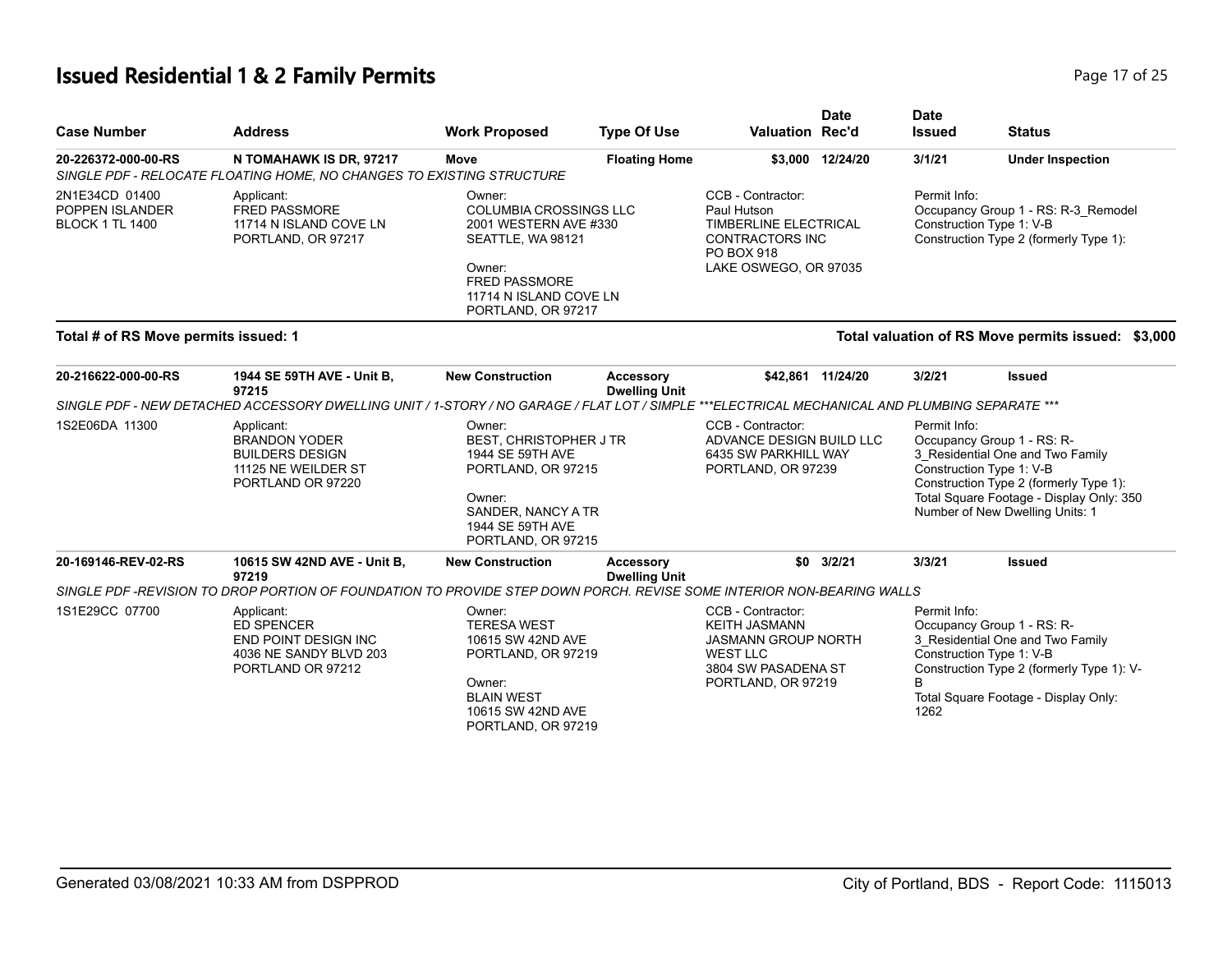# **Issued Residential 1 & 2 Family Permits Page 18 of 25 Page 18 of 25**

| <b>Case Number</b>  | <b>Address</b>                                                                                                                     | <b>Work Proposed</b>                                                                                                                                           | <b>Type Of Use</b>                       | <b>Valuation Rec'd</b>        | <b>Date</b>       | <b>Date</b><br><b>Issued</b> | <b>Status</b>                                                                                                                                                                                                          |
|---------------------|------------------------------------------------------------------------------------------------------------------------------------|----------------------------------------------------------------------------------------------------------------------------------------------------------------|------------------------------------------|-------------------------------|-------------------|------------------------------|------------------------------------------------------------------------------------------------------------------------------------------------------------------------------------------------------------------------|
| 20-141647-REV-01-RS | 1228 SW 58TH AVE - Unit B,<br>97221                                                                                                | <b>New Construction</b>                                                                                                                                        | <b>Accessory</b><br><b>Dwelling Unit</b> | \$0                           | 3/2/21            | 3/3/21                       | <b>Issued</b>                                                                                                                                                                                                          |
|                     | SINGLE PDF - REVISION FOR ADDITION OF NEW FOUNDATION FOOTING STR DETAIL FOR ADU RETAINING WALL                                     |                                                                                                                                                                |                                          |                               |                   |                              |                                                                                                                                                                                                                        |
| 1S1E06BD 03800      | Applicant:<br><b>JASON SHOOK</b><br>PORTLAND OR<br><b>USA</b>                                                                      | Owner:<br><b>JASON SHOOK</b><br>1228 SW 58TH AVE<br>PORTLAND, OR 97221<br>Owner:<br><b>HANA JACOVER</b><br>1228 SW 58TH AVE<br>PORTLAND, OR 97221              |                                          |                               |                   | Permit Info:<br>B<br>1060    | Occupancy Group 1 - RS: R-<br>3 Residential One and Two Family<br>Construction Type 1: V-B<br>Construction Type 2 (formerly Type 1): V-<br>Total Square Footage - Display Only:                                        |
| 20-215665-000-00-RS | 2428 NE ALAMEDA ST - Unit B,<br>97212                                                                                              | <b>New Construction</b>                                                                                                                                        | <b>Accessory</b><br><b>Dwelling Unit</b> |                               | \$95.886 11/18/20 | 3/5/21                       | <b>Issued</b>                                                                                                                                                                                                          |
| SEPARATE***         | SINGLE PDF - NEW DETACHED ACCESSORY DWELLING UNIT / 2-STORY / NO GARAGE / SLOPED LOT / COMPLEX ***ELECTRIC MECHANICAL AND PLUMBING |                                                                                                                                                                |                                          |                               |                   |                              |                                                                                                                                                                                                                        |
| 1N1E23DD 00300      | Applicant:<br><b>MARC TEDESCO</b><br>1920 SE 35TH PL<br>PORTLAND OR 97214                                                          | Owner:<br><b>LAURIE VISCHER</b><br>2428 NE ALAMEDA ST<br>PORTLAND, OR 97212-1554<br>Owner:<br><b>LAURIE NEWMAN</b><br>2428 NE ALAMEDA ST<br>PORTLAND, OR 97212 |                                          | Primary Contractor:<br>TO BID |                   | Permit Info:                 | Occupancy Group 1 - RS: R-<br>3_Residential One and Two Family<br>Construction Type 1: V-B<br>Construction Type 2 (formerly Type 1):<br>Total Square Footage - Display Only: 783<br>Number of New Dwelling Units: 1    |
| 20-188996-000-00-RS | 5614 SE FRANCIS ST - Unit B,<br>97206                                                                                              | <b>New Construction</b>                                                                                                                                        | Accessory<br><b>Dwelling Unit</b>        | \$99,945 9/11/20              |                   | 3/4/21                       | <b>Issued</b>                                                                                                                                                                                                          |
|                     | SINGLE PDF - NEW ACCESSORY DWELLING UNIT/TWO STORY/NO GARAGE/FLAT LOT/COMPLEX*****TRADE PERMITS TO BE OBTAINED SEPARATELY******    |                                                                                                                                                                |                                          |                               |                   |                              |                                                                                                                                                                                                                        |
| 1S2E07DB 05100      | Applicant:<br><b>GERIK ILLO</b><br>2617 SE 67TH AVE<br>PORTLAND OR 97206                                                           | Owner:<br>OREGON COAST ID LLC<br>2819 SE 51ST AVE<br>PORTLAND, OR 97206                                                                                        |                                          |                               |                   | Permit Info:<br><sub>R</sub> | Occupancy Group 1 - RS: R-<br>3_Residential One and Two Family<br>Construction Type 1: V-B<br>Construction Type 2 (formerly Type 1): V-<br>Total Square Footage - Display Only: 833<br>Number of New Dwelling Units: 1 |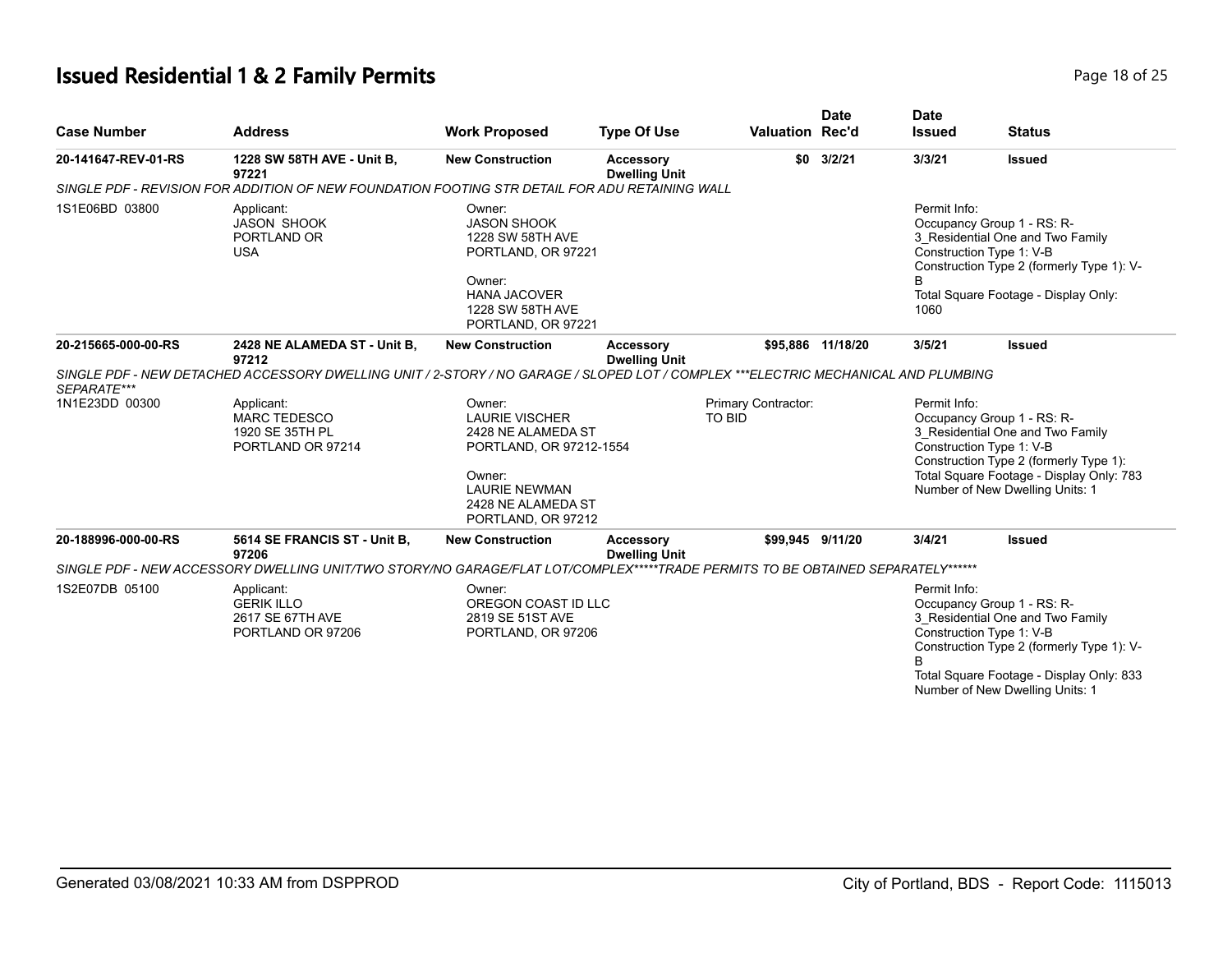# **Issued Residential 1 & 2 Family Permits Page 19 of 25 Page 19 of 25**

| <b>Case Number</b>                                                      | <b>Address</b>                                                                                                    | <b>Work Proposed</b>                                                                                                                                                                                                        | <b>Type Of Use</b>            | <b>Valuation Rec'd</b>                                                                             | <b>Date</b>       | <b>Date</b><br><b>Issued</b>         | <b>Status</b>                                                                                                                                                                   |
|-------------------------------------------------------------------------|-------------------------------------------------------------------------------------------------------------------|-----------------------------------------------------------------------------------------------------------------------------------------------------------------------------------------------------------------------------|-------------------------------|----------------------------------------------------------------------------------------------------|-------------------|--------------------------------------|---------------------------------------------------------------------------------------------------------------------------------------------------------------------------------|
| 20-222125-000-00-RS                                                     | 3222 NE 37TH AVE, 97212                                                                                           | <b>New Construction</b>                                                                                                                                                                                                     | Accessory<br><b>Structure</b> |                                                                                                    | \$86,700 12/22/20 | 3/5/21                               | <b>Issued</b>                                                                                                                                                                   |
|                                                                         | SINGLE PDF - NEW 18X34FT SWIMMING POOL IN BACK YARD W/ AUTOMATIC COVER - Appeal #24521 for Pool Cover             |                                                                                                                                                                                                                             |                               |                                                                                                    |                   |                                      |                                                                                                                                                                                 |
| 1N1E25AA 07800<br><b>BEAUMONT</b><br>BLOCK 47<br>LOT 2&25 TL 7800       | Applicant:<br><b>JENNIFER BERTAPELLE</b><br>3222 NE 37TH AVE<br>PORTLAND, OR 97212                                | Owner:<br><b>JENNIFER BERTAPELLE</b><br>3222 NE 37TH AVE<br>PORTLAND, OR 97212<br>Owner:<br>ADAM BERTAPELLE<br>3222 NE 37TH AVE<br>PORTLAND, OR 97212                                                                       |                               | CCB - Contractor:<br><b>BLUE MOUNTAIN POOLS INC</b><br>13121 S WARNOCK RD<br>OREGON CITY, OR 97045 |                   | Permit Info:<br>Garage\Utility Misc. | Occupancy Group 1 - RS: U_Private<br>Construction Type 1: V-B<br>Construction Type 2 (formerly Type 1):                                                                         |
| 20-208074-000-00-RS                                                     | 3219 SE TIBBETTS ST, 97202                                                                                        | <b>New Construction</b>                                                                                                                                                                                                     | Accessory<br><b>Structure</b> |                                                                                                    | \$16,200 11/23/20 | 3/1/21                               | <b>Issued</b>                                                                                                                                                                   |
|                                                                         | SINGLE PDF - NEW 330 SF DETACHED ACCESSORY STRUCTURE PARTIALLY ENCLOSING GROUND LEVEL DECK AT FRONT OF PROPERTY   |                                                                                                                                                                                                                             |                               |                                                                                                    |                   |                                      |                                                                                                                                                                                 |
| 1S1E12BD 10100<br><b>WAVERLEIGH HTS</b><br>BLOCK 21<br>LOT <sub>9</sub> | Applicant:<br><b>TAIZOON DOCTOR</b><br>3219 SE Tibbetts St<br>PORTLAND, OR 97202                                  | Owner:<br><b>TAIZOON DOCTOR</b><br>3219 SE TIBBETTS ST<br>PORTLAND, OR 97202<br>Owner:<br><b>MUNIRA DOCTOR</b><br>3219 SE TIBBETTS ST<br>PORTLAND, OR 97202                                                                 |                               |                                                                                                    |                   | Permit Info:<br>Garage\Utility Misc. | Occupancy Group 1 - RS: U Private<br>Construction Type 1: V-B<br>Construction Type 2 (formerly Type 1):<br>Total Square Footage - Display Only: 330                             |
| 19-255539-DFS-01-RS<br>SINGLE PDF - DFS FOR TRUSSES                     | 3285 NE 50TH AVE, 97213                                                                                           | <b>New Construction</b>                                                                                                                                                                                                     | <b>Duplex</b>                 |                                                                                                    | \$1,500 1/17/21   | 3/2/21                               | <b>Issued</b>                                                                                                                                                                   |
| 1N2E30BA 14600                                                          | Applicant:<br><b>RICHARD ADAMS</b><br><b>FASTER PERMITS</b><br>2000 SW 1ST AVENUE SUITE 420<br>PORTLAND, OR 97201 | Owner:<br><b>KENNETH KONDZIELA</b><br>2903 NE 8TH AVE<br>PORTLAND, OR 97212<br>Owner:<br>RHETT BUTLER<br>2903 NE 8TH AVE<br>PORTLAND, OR 97212<br>Owner:<br><b>HOLLY KONDZIELA</b><br>2903 NE 8TH AVE<br>PORTLAND, OR 97212 |                               | CCB - Contractor:<br><b>BUTLER REDEVELOPMENT LLC</b><br>3306 NE 49TH AVE<br>PORTLAND, OR 97213     |                   | Permit Info:<br>B.<br>4088           | Occupancy Group 1 - RS: R-<br>3_Residential One and Two Family<br>Construction Type 1: V-B<br>Construction Type 2 (formerly Type 1): V-<br>Total Square Footage - Display Only: |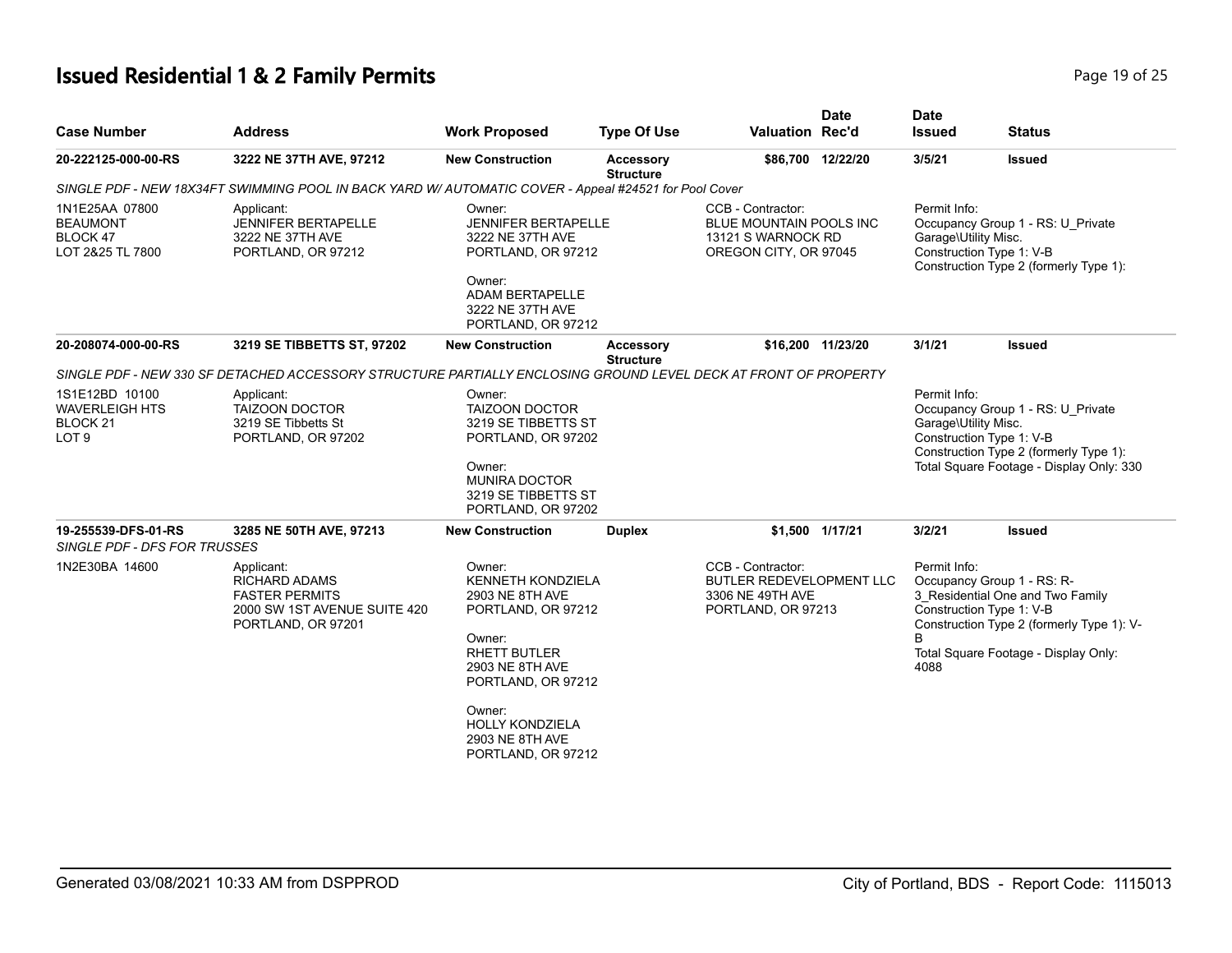# **Issued Residential 1 & 2 Family Permits Page 20 of 25 Page 20 of 25**

| <b>Case Number</b>                                                                                                                             | <b>Address</b>                                                                                                                           | <b>Work Proposed</b>                                                                                                                                   | <b>Type Of Use</b> | <b>Valuation Rec'd</b>                                                                                | <b>Date</b>     | <b>Date</b><br><b>Issued</b>                 | <b>Status</b>                                                                                                                                                                                                      |
|------------------------------------------------------------------------------------------------------------------------------------------------|------------------------------------------------------------------------------------------------------------------------------------------|--------------------------------------------------------------------------------------------------------------------------------------------------------|--------------------|-------------------------------------------------------------------------------------------------------|-----------------|----------------------------------------------|--------------------------------------------------------------------------------------------------------------------------------------------------------------------------------------------------------------------|
| 20-185098-000-00-RS                                                                                                                            | 3908 NE KILLINGSWORTH ST,<br>97211                                                                                                       | <b>New Construction</b>                                                                                                                                | <b>Duplex</b>      | \$215,564 9/3/20                                                                                      |                 | 3/3/21                                       | <b>Issued</b>                                                                                                                                                                                                      |
| <b>OBTAINED SEPERATE ***</b>                                                                                                                   | SINGLE PDF - NEW SINGLE FAMILY DUPLEX / 2-STORY / NO GARAGE / SLIGHTLY SLOPED LOT / COMPLEX *** ELECTRICAL MECHANICAL AND PLUMBING TO BE |                                                                                                                                                        |                    |                                                                                                       |                 |                                              |                                                                                                                                                                                                                    |
| 1N1E24AA 05300                                                                                                                                 | Applicant:<br><b>BRADLEE HERSEY</b><br><b>FASTER PERMITS</b><br>2000 SW 1ST AVE SUITE 420<br>PORTLAND OR 97201                           | Owner:<br><b>JOHN BALLARD</b><br>PO BOX 96<br>TUALATIN, OR 97062                                                                                       |                    | CCB - Contractor:<br>CAFFALL CONSTRUCTION CO<br><b>INC</b><br>8575 SW SAGERT ST<br>TUALATIN, OR 97062 |                 | Permit Info:<br><sub>R</sub><br>1794         | Occupancy Group 1 - RS: R-<br>3 Residential One and Two Family<br>Construction Type 1: V-B<br>Construction Type 2 (formerly Type 1): V-<br>Total Square Footage - Display Only:<br>Number of New Dwelling Units: 2 |
| 20-186599-000-00-RS                                                                                                                            | <b>5480 NE CESAR E CHAVEZ</b><br><b>BLVD, 97211</b>                                                                                      | <b>New Construction</b>                                                                                                                                | <b>Duplex</b>      | \$317,451 9/3/20                                                                                      |                 | 3/3/21                                       | <b>Issued</b>                                                                                                                                                                                                      |
| <b>OBTAINED SEPERATE ***</b>                                                                                                                   | SINGLE PDF - NEW SINGLE FAMILY DUPLEX / 3-STORY / NO GARAGE / SLIGHTLY SLOPED LOT / COMPLEX *** ELECTRICAL MECHANICAL AND PLUMBING TO BE |                                                                                                                                                        |                    |                                                                                                       |                 |                                              |                                                                                                                                                                                                                    |
| 1N1E24AA 05300                                                                                                                                 | Applicant:<br><b>BRADLEE HERSEY</b><br><b>FASTER PERMITS</b><br>2000 SW 1ST AVE SUITE 420<br>PORTLAND OR 97201                           | Owner:<br><b>JOHN BALLARD</b><br>PO BOX 96<br>TUALATIN, OR 97062                                                                                       |                    | CCB - Contractor:<br>CAFFALL CONSTRUCTION CO<br><b>INC</b><br>8575 SW SAGERT ST<br>TUALATIN, OR 97062 |                 | Permit Info:<br>2626                         | Occupancy Group 1 - RS: R-<br>3 Residential One and Two Family<br>Construction Type 1: V-B<br>Construction Type 2 (formerly Type 1): V-<br>Total Square Footage - Display Only:<br>Number of New Dwelling Units: 2 |
| 20-128844-DFS-01-RS                                                                                                                            | 13200 NW OLD GERMANTOWN<br>RD, 97231                                                                                                     | <b>New Construction</b>                                                                                                                                | Garage/Carport     |                                                                                                       | \$4,000 2/22/21 | 3/1/21                                       | <b>Issued</b>                                                                                                                                                                                                      |
| SINGLE PDF - DFS FOR ROOF TRUSSES.<br>1N1W09D 02700<br><b>GERMANTOWN</b><br>LOT 21 EXC PT IN ST<br>DEFERRAL-POTENTIAL<br><b>ADDITIONAL TAX</b> | Applicant:<br><b>JOHN MCCOON</b><br><b>EXEMPLARY FINISHES LLC</b><br>8024 SE SALMON ST<br>PORTLAND, OR 97215                             | Owner:<br>BRENNAN J STEWART TR<br>13200 NW OLD GERMANTOWN RD<br>PORTLAND, OR 97231                                                                     |                    | CCB - Contractor:<br><b>EXEMPLARY FINISHES LLC</b><br>8024 SE SALMON ST<br>PORTLAND, OR 97215         |                 | Permit Info:<br>Garage\Utility Misc.<br>1200 | Occupancy Group 1 - RS: U_Private<br>Construction Type 1: V-B<br>Construction Type 2 (formerly Type 1):<br>Total Square Footage - Display Only:                                                                    |
| 21-010482-000-00-RS                                                                                                                            | 2325 NE 43RD AVE, 97213<br>REBUILD GARAGE AND CONVERT INTO OFFICE SPACE. ADD BATHROOM. TOTAL 3 BATHROOMS.                                | <b>New Construction</b>                                                                                                                                | Garage/Carport     | \$11,689 2/2/21                                                                                       |                 | 3/1/21                                       | <b>Under Inspection</b>                                                                                                                                                                                            |
| 1N2E30CB 04300<br><b>ROSSMERE</b><br>BLOCK 16<br>LOT <sub>8</sub>                                                                              | Applicant:<br><b>IGNACIO MORA</b><br>SOLO CONSTRUCTION LLC<br><b>13445 SE MILL ST</b><br>PORTLAND, OR 97233                              | Owner:<br>SHANNON MCNASSAR-MYERS<br>2325 NE 43RD AVE<br>PORTLAND, OR 97213-1332<br>Owner:<br>PAUL MYERS<br>2325 NE 43RD AVE<br>PORTLAND, OR 97213-1332 |                    | CCB - Contractor:<br>SOLO CONSTRUCTION LLC<br>13445 SE MILL<br>PORTLAND, OR 97233                     |                 | Permit Info:<br>Garage\Utility Misc.         | Occupancy Group 1 - RS: U_Private<br>Construction Type 1: V-B<br>Construction Type 2 (formerly Type 1):<br>Total Square Footage - Display Only: 242                                                                |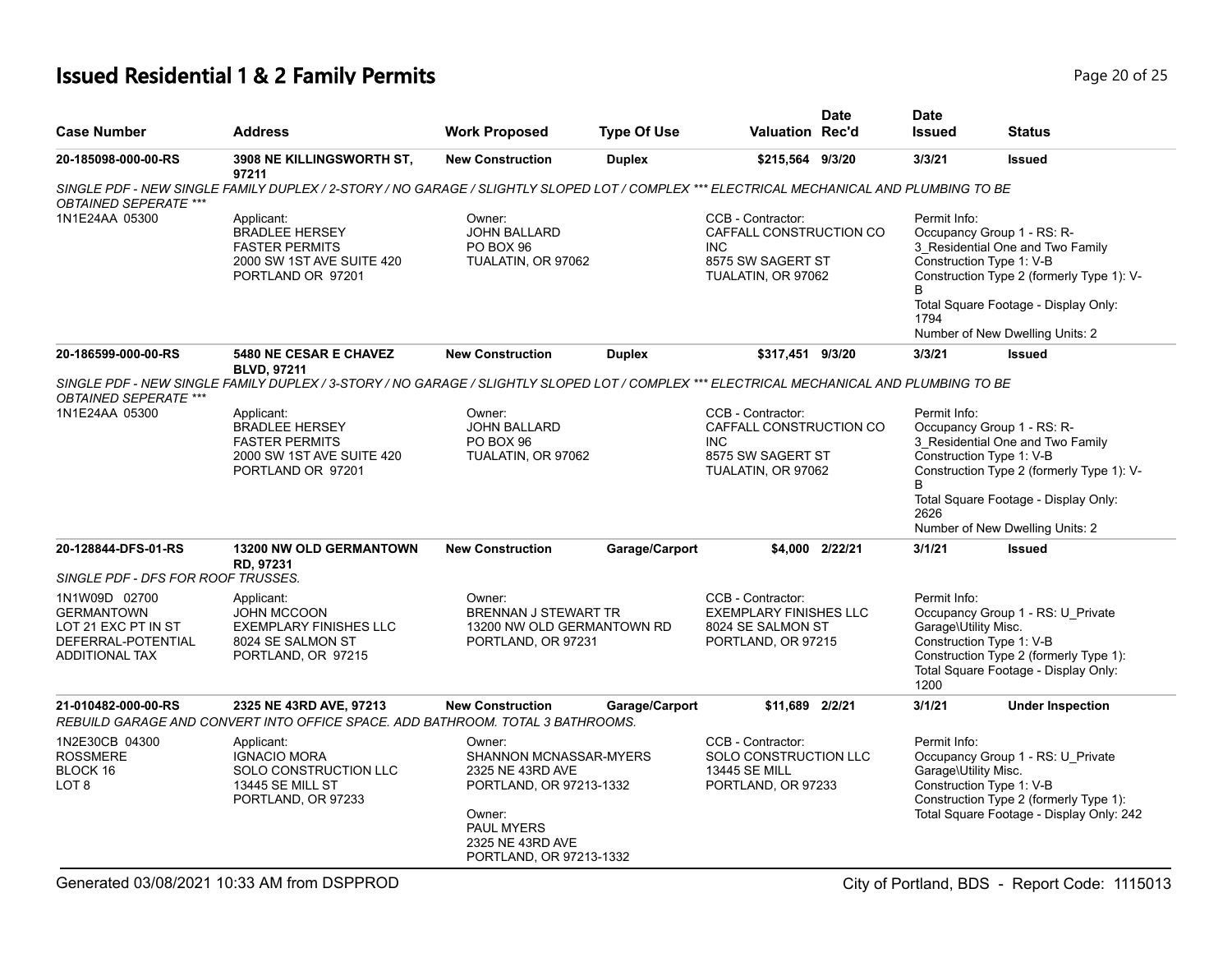## **Issued Residential 1 & 2 Family Permits Page 21 of 25 Page 21 of 25**

| <b>Case Number</b>                   | <b>Address</b>                                                                                                                           | <b>Work Proposed</b>                                                   | <b>Type Of Use</b>                      | <b>Valuation Rec'd</b>                                                                                                                                                                                                                                                                       | <b>Date</b> | <b>Date</b><br><b>Issued</b> | <b>Status</b>                                                                                                                                                                                                      |
|--------------------------------------|------------------------------------------------------------------------------------------------------------------------------------------|------------------------------------------------------------------------|-----------------------------------------|----------------------------------------------------------------------------------------------------------------------------------------------------------------------------------------------------------------------------------------------------------------------------------------------|-------------|------------------------------|--------------------------------------------------------------------------------------------------------------------------------------------------------------------------------------------------------------------|
| 19-214430-000-00-RS                  | 66 SE 139TH AVE, 97233                                                                                                                   | <b>New Construction</b>                                                | <b>Single Family</b><br><b>Dwelling</b> | \$182,160 8/28/19                                                                                                                                                                                                                                                                            |             | 3/1/21                       | <b>Under Inspection</b>                                                                                                                                                                                            |
|                                      | NEW SINGLE FAMILY RESIDENCE. (UNIT 4) 2 STORY/ 1 CAR GARAGE/ FLAT LOT/COMPLEX. RESIDENTIAL FIRE SPRINKLERS REQUIRED PER FIRE CODE APPEAL |                                                                        |                                         |                                                                                                                                                                                                                                                                                              |             |                              |                                                                                                                                                                                                                    |
| 22011/noted as a deferred submittal. |                                                                                                                                          |                                                                        |                                         |                                                                                                                                                                                                                                                                                              |             |                              |                                                                                                                                                                                                                    |
| 1N2E35DD 05000                       | Applicant:<br><b>KEVIN PARTAIN</b><br><b>URBAN VISIONS</b><br>223 NE 56TH AVENUE<br>PORTLAND, OR 97213                                   | Owner:<br>SUNSET BRIDGE INC<br>PO BOX 66910<br>PORTLAND, OR 97290-6910 |                                         | CCB - Contractor:<br><b>JIM KOSTA</b><br>BW CONSTRUCTION INC<br>PO BOX 66910<br>PORTLAND, OR 97290<br>CCB - Contractor:<br><b>MIRCEA BOGDAN</b><br>13512 SE MARKET ST<br>PORTLAND, OR 97233<br>CCB - Contractor:<br>MORGAN HEATING & COOLING<br>INC.<br>PO BOX 630<br>GRESHAM, OR 97030-0160 |             | Permit Info:<br>B<br>1632    | Occupancy Group 1 - RS: R-<br>3 Residential One and Two Family<br>Construction Type 1: V-B<br>Construction Type 2 (formerly Type 1): V-<br>Total Square Footage - Display Only:<br>Number of New Dwelling Units: 1 |
|                                      |                                                                                                                                          |                                                                        |                                         | CCB - Contractor:<br><b>GRIZZLY ELECTRIC INC</b><br>2114 MAIN ST STE 100-117<br>VANCOUVER, WA 98660                                                                                                                                                                                          |             |                              |                                                                                                                                                                                                                    |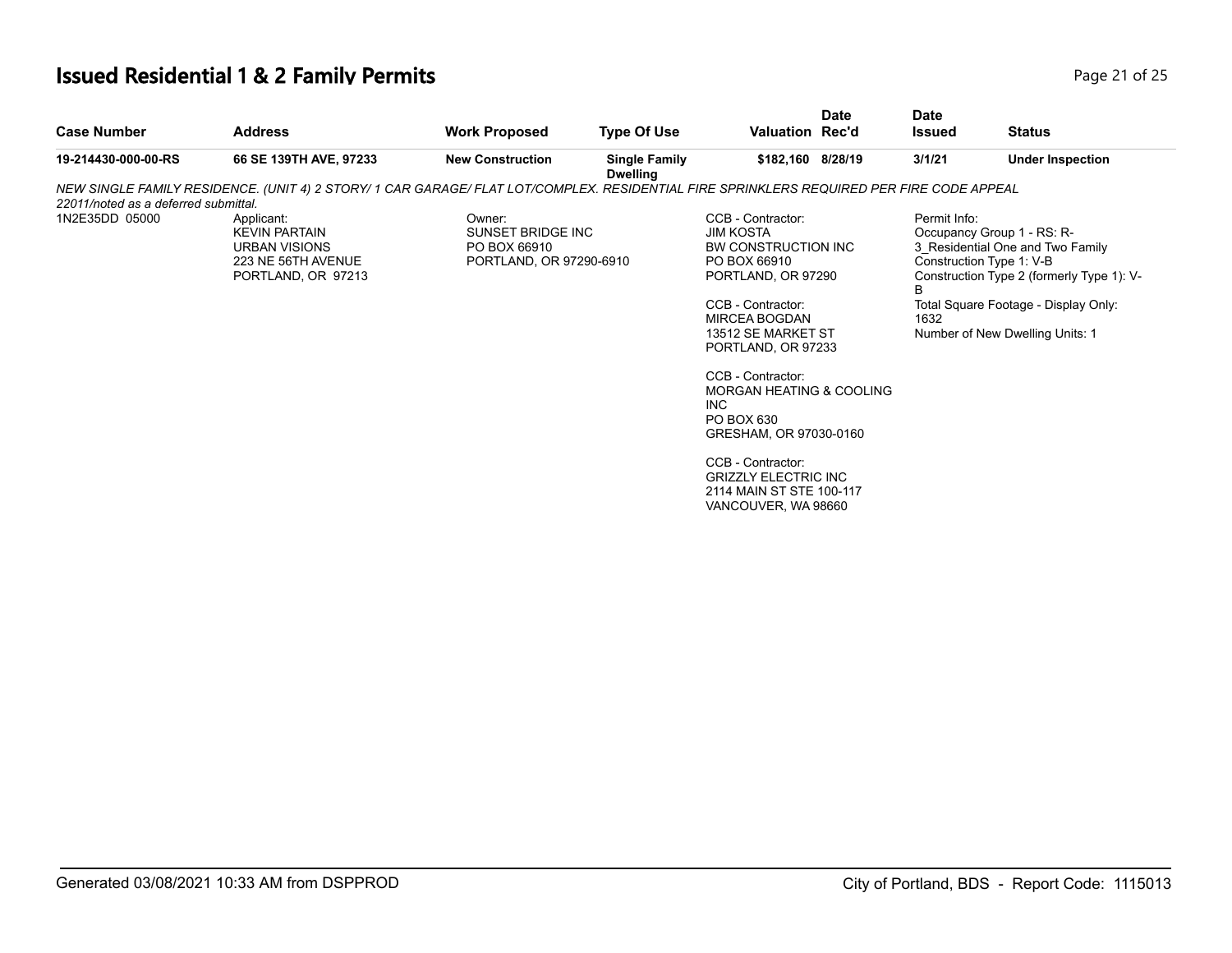## **Issued Residential 1 & 2 Family Permits**

| Page 22 of 25 |
|---------------|
|---------------|

| <b>Case Number</b>               | <b>Address</b>                                                                                                                       | <b>Work Proposed</b>                                                                                                                                  | <b>Type Of Use</b>                      | <b>Valuation Rec'd</b>                                                                                                                                                                                                                                                                                    | <b>Date</b> | <b>Date</b><br><b>Issued</b>                                                                                                                                 | <b>Status</b>           |  |
|----------------------------------|--------------------------------------------------------------------------------------------------------------------------------------|-------------------------------------------------------------------------------------------------------------------------------------------------------|-----------------------------------------|-----------------------------------------------------------------------------------------------------------------------------------------------------------------------------------------------------------------------------------------------------------------------------------------------------------|-------------|--------------------------------------------------------------------------------------------------------------------------------------------------------------|-------------------------|--|
| 19-197953-000-00-RS              | 4915 SE 33RD AVE, 97202                                                                                                              | <b>New Construction</b>                                                                                                                               | <b>Single Family</b><br><b>Dwelling</b> | \$319,748 7/24/19                                                                                                                                                                                                                                                                                         |             | 3/2/21                                                                                                                                                       | <b>Issued</b>           |  |
|                                  | NEW SINGLE-FAMILY RESIDENCE, 2 STORY/1-CAR GARAGE/FLAT LOT/COMPLEX                                                                   |                                                                                                                                                       |                                         |                                                                                                                                                                                                                                                                                                           |             |                                                                                                                                                              |                         |  |
| 1S1E13BA 11202<br>LOT 1 TL 11202 | Applicant:<br><b>KEVIN PARTAIN</b><br><b>URBAN VISIONS</b><br>223 NE 56TH AVENUE<br>PORTLAND, OR 97213                               | Owner:<br><b>RENAISSANCE CUSTOM HOMES</b><br><b>LLC</b><br>16771 BOONES FERRY RD<br>LAKE OSWEGO, OR 97035-4383                                        |                                         | CCB - Contractor:<br>Gary L. Phillis<br>PHILLIS CONSTRUCTION CO<br>9409 NE COLFAX ST<br>PORTLAND, OR 97220                                                                                                                                                                                                |             | Permit Info:<br>Occupancy Group 1 - RS: R-<br>3_Residential One and Two Family<br>Construction Type 1: V-B<br>Construction Type 2 (formerly Type 1): V-<br>B |                         |  |
|                                  |                                                                                                                                      |                                                                                                                                                       |                                         | CCB - Contractor:<br>RENAISSANCE CUSTOM<br><b>HOMES LLC</b><br>16771 BOONES FERRY RD<br>LAKE OSWEGO, OR 97035                                                                                                                                                                                             |             | Total Square Footage - Display Only:<br>2927<br>Number of New Dwelling Units: 1                                                                              |                         |  |
|                                  |                                                                                                                                      |                                                                                                                                                       |                                         | CCB - Contractor:<br><b>RUSSELL &amp; SONS PLUMBING</b><br>INC.<br>6015 NE 88TH ST                                                                                                                                                                                                                        |             |                                                                                                                                                              |                         |  |
|                                  |                                                                                                                                      |                                                                                                                                                       |                                         | VANCOUVER, WA 98665                                                                                                                                                                                                                                                                                       |             |                                                                                                                                                              |                         |  |
|                                  |                                                                                                                                      |                                                                                                                                                       |                                         | CCB - Contractor:<br><b>LANTIL LLC</b><br>11490 SE JENNIFER STREET<br>CLACKAMAS, OR 97015                                                                                                                                                                                                                 |             |                                                                                                                                                              |                         |  |
| 20-182130-000-00-RS              | 420 S NEBRASKA ST, 97239                                                                                                             | <b>New Construction</b>                                                                                                                               | <b>Single Family</b>                    | \$392,021 8/28/20                                                                                                                                                                                                                                                                                         |             | 3/2/21                                                                                                                                                       | <b>Under Inspection</b> |  |
| TRUSSES***                       | SINGLE PDF - NEW SINGLE FAMILY DWELING / 2-STORY / ATTACHED GARAGE / COMPLEX / SLIGHTLY SLOPED LOT ***MECHANICAL SEPERATE***DFS ROOF |                                                                                                                                                       | <b>Dwelling</b>                         |                                                                                                                                                                                                                                                                                                           |             |                                                                                                                                                              |                         |  |
| 1S1E15CD 09500                   | Applicant:<br><b>ERIC FOWLER</b><br>NORTHWEST HERITAGE<br><b>RENOVATIONS</b><br>17404 BERGIS FARM DR<br>LAKE OSWEGO, OR 97034        | Owner:<br><b>OCTAVIA LIVELY</b><br>6126 S HOOD AVE<br>PORTLAND, OR 97239<br>Owner:<br><b>BENJAMIN LIVELY</b><br>6126 S HOOD AVE<br>PORTLAND, OR 97239 |                                         | Permit Info:<br>CCB - Contractor:<br>Occupancy Group 1 - RS: R-<br><b>ERIC FOWLER</b><br>NORTHWEST HERITAGE<br>Construction Type 1: V-B<br>RENOVATIONS LLC<br>17404 BERGIS FARM DR<br>B<br>LAKE OSWEGO, OR 97034<br>CCB - Contractor:<br>3438<br>DIRECT PLUMBING LLC<br>PO BOX 4247<br>TUALATIN, OR 97062 |             | 3 Residential One and Two Family<br>Construction Type 2 (formerly Type 1): V-<br>Total Square Footage - Display Only:<br>Number of New Dwelling Units: 1     |                         |  |
|                                  |                                                                                                                                      |                                                                                                                                                       |                                         | CCB - Contractor:<br>SUNLIGHT ELECTRIC INC<br>2804 NE 65TH AVE STE D<br>VANCOUVER, WA 98661                                                                                                                                                                                                               |             |                                                                                                                                                              |                         |  |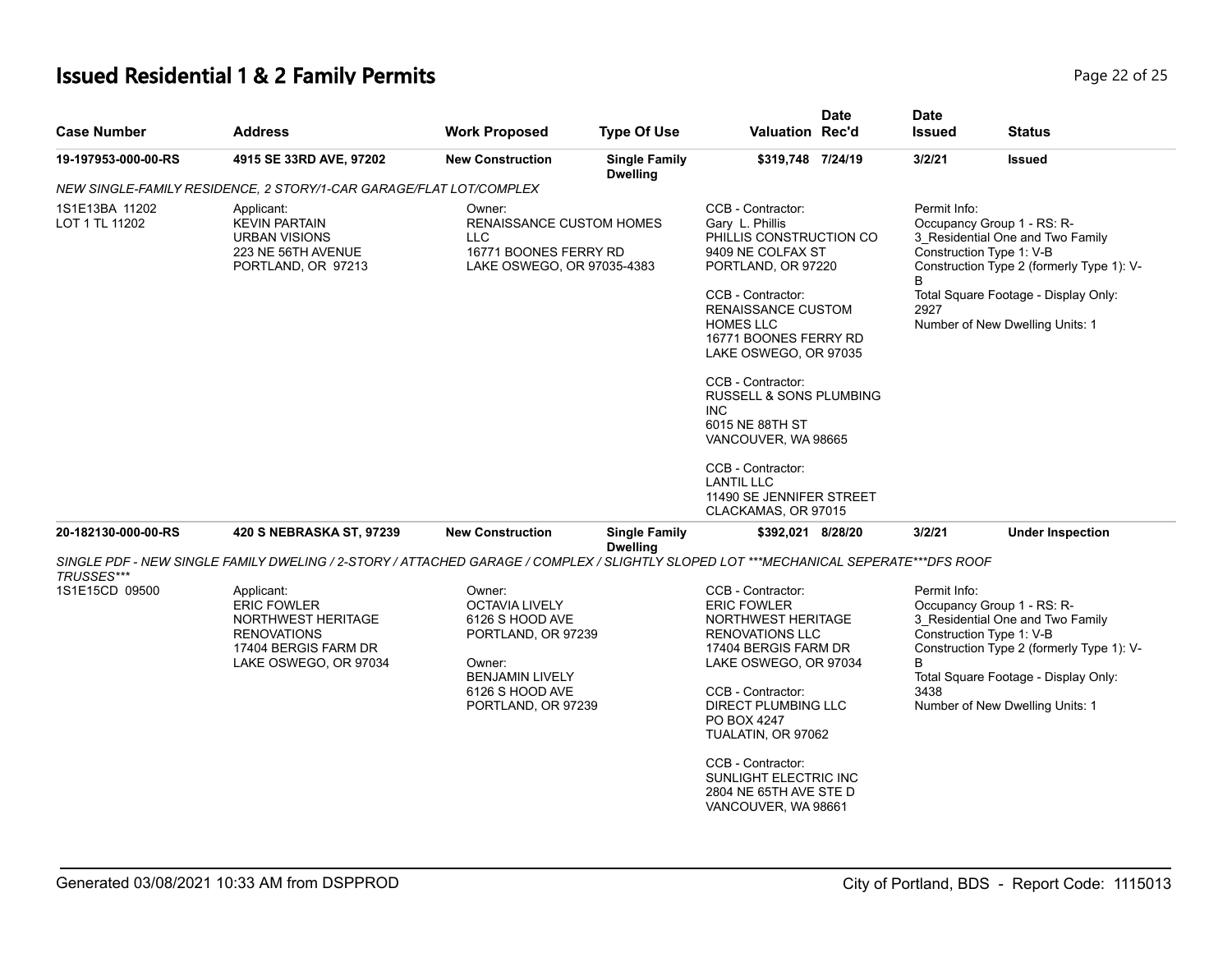## **Issued Residential 1 & 2 Family Permits Page 23 of 25** and **Page 23 of 25**

| <b>Case Number</b>                                                                                                                                                                                                                                                                                                                                                                                                                            | <b>Address</b>                                                                                                           | <b>Work Proposed</b>                                                                     | <b>Type Of Use</b>                      | <b>Valuation Rec'd</b>                                                                                                                                                                                                                                                                                                                                                                                             | <b>Date</b> | <b>Date</b><br><b>Issued</b> | <b>Status</b>                                                                                                                                                                                                      |  |
|-----------------------------------------------------------------------------------------------------------------------------------------------------------------------------------------------------------------------------------------------------------------------------------------------------------------------------------------------------------------------------------------------------------------------------------------------|--------------------------------------------------------------------------------------------------------------------------|------------------------------------------------------------------------------------------|-----------------------------------------|--------------------------------------------------------------------------------------------------------------------------------------------------------------------------------------------------------------------------------------------------------------------------------------------------------------------------------------------------------------------------------------------------------------------|-------------|------------------------------|--------------------------------------------------------------------------------------------------------------------------------------------------------------------------------------------------------------------|--|
| 20-193521-000-00-RS                                                                                                                                                                                                                                                                                                                                                                                                                           | 8165 N BRANDON AVE, 97217                                                                                                | <b>New Construction</b>                                                                  | <b>Single Family</b><br><b>Dwelling</b> | \$280,882 9/22/20                                                                                                                                                                                                                                                                                                                                                                                                  |             | 3/4/21                       | <b>Issued</b>                                                                                                                                                                                                      |  |
|                                                                                                                                                                                                                                                                                                                                                                                                                                               | SINGEL PDF - NEW SINGLE FAMILY DWELLING WITH ATTACHED ADU ON LOWER LEVEL / 3-STORY / ATTACHED GARAGE / COMPLEX/ FLAT LOT |                                                                                          |                                         |                                                                                                                                                                                                                                                                                                                                                                                                                    |             |                              |                                                                                                                                                                                                                    |  |
| 1N1E09DB 04700                                                                                                                                                                                                                                                                                                                                                                                                                                | Applicant:<br><b>KEVIN PARTAIN</b><br><b>URBAN VISIONS</b><br>223 NE 56TH AVE<br>PORTLAND OR 97213                       | Owner:<br><b>GARY PIGMAN</b><br>2212 N KILPATRICK ST<br>PORTLAND, OR 97217-6820          |                                         | CCB - Contractor:<br>ETRUSCAN VENTURES LLC<br>9999 SW WILSHIRE 208<br>PORTLAND, OR 97225<br>CCB - Contractor:<br>ALL TIME HEATING LLC<br>46377 SW PATTON VALLEY<br><b>ROAD</b><br><b>GASTON, OR 97035</b><br>CCB - Contractor:<br><b>BARNSON ELECTRIC INC</b><br>17057 SW 123RD AVE<br><b>TIGARD, OR 97224</b><br>CCB - Contractor:<br><b>WHITTINGTON &amp; SONS</b><br>PLUMBING COMPANY<br>6375 SW CHERRY HILL DR |             | Permit Info:<br>2439         | Occupancy Group 1 - RS: R-<br>3 Residential One and Two Family<br>Construction Type 1: V-B<br>Construction Type 2 (formerly Type 1): V-<br>Total Square Footage - Display Only:<br>Number of New Dwelling Units: 2 |  |
| 20-202744-000-00-RS                                                                                                                                                                                                                                                                                                                                                                                                                           | 12 NE 134TH PL, 97233                                                                                                    | <b>New Construction</b>                                                                  | Townhouse (3<br>or more units)          | \$179,547 10/15/20                                                                                                                                                                                                                                                                                                                                                                                                 |             | 3/1/21                       | <b>Under Inspection</b>                                                                                                                                                                                            |  |
| SINGLE PDF - NEW 9 of 32 UNIT DEVELOPMENT on individual lots (BUILDING 3 - LOT 9 - APPLE) / Unit 1 of 4-Unit Townhouse / 2-STORY / 1 CAR GARAGE / SLOPED SOUTH<br>OF LOTS / COMPLEX *** Site Development Under Separate Permit 18-281589-SD *** ELECTRICAL MECHANICAL AND PLUMBING SEPARATE ***<br>1N2E35DB 07610<br>Applicant:<br><b>TERRY LAMASTERS</b><br><b>LGI HOMES</b><br>1450 LAKE ROBBINS DR., STE<br>430<br>THE WOODLANDS, TX 77380 |                                                                                                                          | Owner:<br>LGI HOMES - OREGON LLC<br>1450 LAKE ROBBINS DR #430<br>THE WOODLANDS, TX 77380 |                                         | CCB - Contractor:<br>LGI HOMES OREGON LLC<br>1450 LAKE ROBBINS DR STE<br>430<br>THE WOODLANDS, TX 77380                                                                                                                                                                                                                                                                                                            |             | Permit Info:<br>1686         | Occupancy Group 1 - RS: R-<br>3 Residential One and Two Family<br>Construction Type 1: V-B<br>Construction Type 2 (formerly Type 1): V-<br>Total Square Footage - Display Only:<br>Number of New Dwelling Units: 1 |  |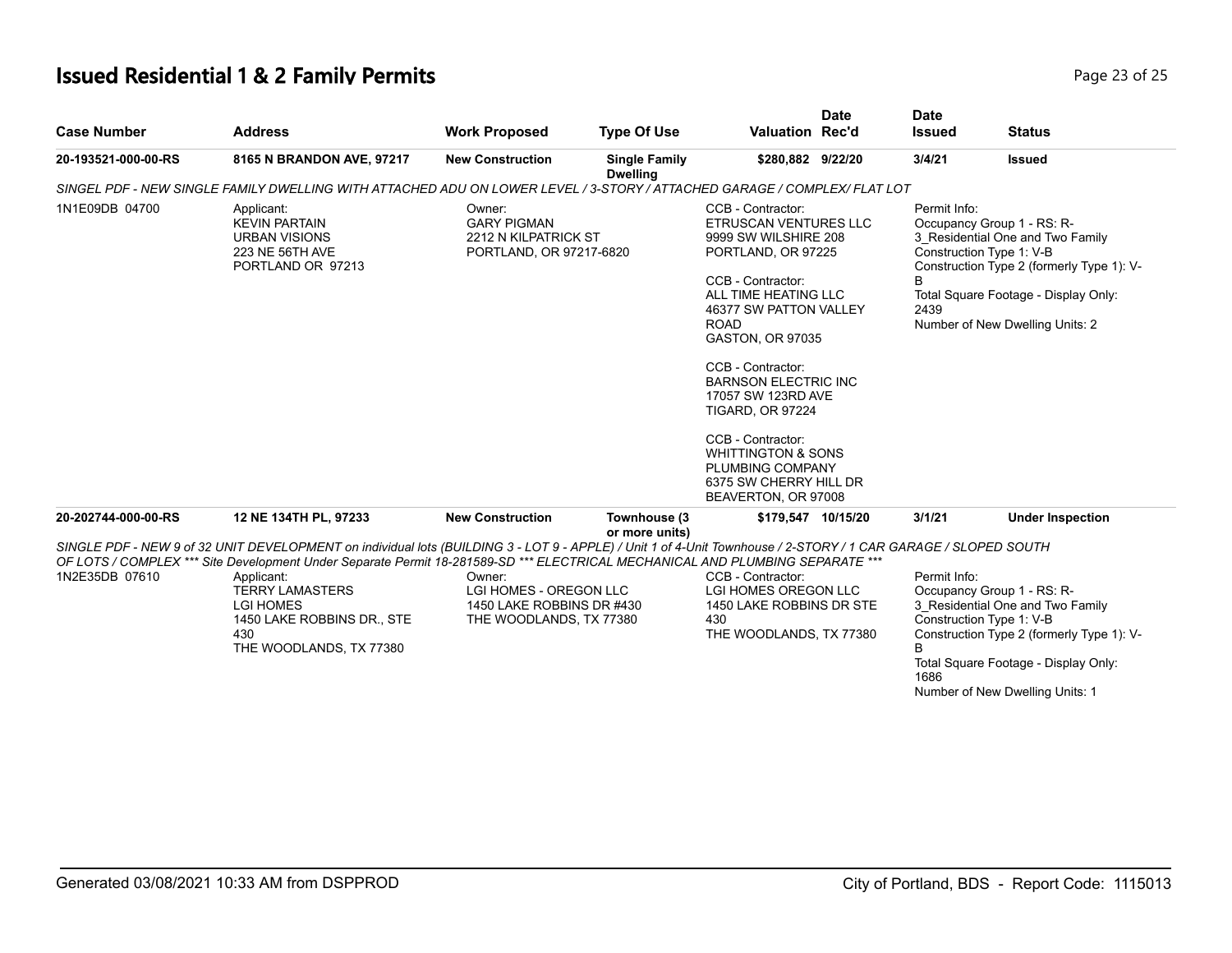## **Issued Residential 1 & 2 Family Permits Page 24 of 25 Page 24 of 25**

|                                                                                                                                                                                                                                                                                                                          |                                                                                                                                                                                                                                                                                                                 |                                                      |                                |                                                         | <b>Date</b> | <b>Date</b>                |                                                                |  |  |
|--------------------------------------------------------------------------------------------------------------------------------------------------------------------------------------------------------------------------------------------------------------------------------------------------------------------------|-----------------------------------------------------------------------------------------------------------------------------------------------------------------------------------------------------------------------------------------------------------------------------------------------------------------|------------------------------------------------------|--------------------------------|---------------------------------------------------------|-------------|----------------------------|----------------------------------------------------------------|--|--|
| <b>Case Number</b>                                                                                                                                                                                                                                                                                                       | <b>Address</b>                                                                                                                                                                                                                                                                                                  | <b>Work Proposed</b>                                 | <b>Type Of Use</b>             | Valuation Rec'd                                         |             | <b>Issued</b>              | <b>Status</b>                                                  |  |  |
| 20-202749-000-00-RS                                                                                                                                                                                                                                                                                                      | 68 NE 134TH PL, 97233                                                                                                                                                                                                                                                                                           | <b>New Construction</b>                              | Townhouse (3<br>or more units) | \$179,547 10/15/20                                      |             | 3/1/21                     | <b>Under Inspection</b>                                        |  |  |
| 1N2E35DB 07622                                                                                                                                                                                                                                                                                                           | SINGLE PDF - NEW 21 of 32 UNIT DEVELOPMENT on individual lots (BUILDING 6 - LOT 21 - APPLE) / Unit 1 of 4-Unit Townhouse / 2-STORY / 1 CAR GARAGE / SLOPED<br>SOUTH OF LOTS / COMPLEX *** Site Development Under Separate Permit 18-281589-SD *** ELECTRICAL MECHANICAL AND PLUMBING SEPARATE ***<br>Applicant: | Owner:                                               |                                | CCB - Contractor:                                       |             | Permit Info:               |                                                                |  |  |
|                                                                                                                                                                                                                                                                                                                          | <b>TERRY LAMASTERS</b><br><b>LGI HOMES</b>                                                                                                                                                                                                                                                                      | LGI HOMES - OREGON LLC<br>1450 LAKE ROBBINS DR #430  |                                | <b>LGI HOMES OREGON LLC</b><br>1450 LAKE ROBBINS DR STE |             |                            | Occupancy Group 1 - RS: R-<br>3 Residential One and Two Family |  |  |
|                                                                                                                                                                                                                                                                                                                          | 1450 LAKE ROBBINS DR., STE                                                                                                                                                                                                                                                                                      | THE WOODLANDS, TX 77380                              |                                | 430                                                     |             | Construction Type 1: V-B   |                                                                |  |  |
|                                                                                                                                                                                                                                                                                                                          | 430<br>THE WOODLANDS, TX 77380                                                                                                                                                                                                                                                                                  |                                                      |                                | THE WOODLANDS, TX 77380                                 |             | В                          | Construction Type 2 (formerly Type 1): V-                      |  |  |
|                                                                                                                                                                                                                                                                                                                          |                                                                                                                                                                                                                                                                                                                 |                                                      |                                |                                                         |             | 1686                       | Total Square Footage - Display Only:                           |  |  |
|                                                                                                                                                                                                                                                                                                                          |                                                                                                                                                                                                                                                                                                                 |                                                      |                                |                                                         |             |                            | Number of New Dwelling Units: 1                                |  |  |
| 20-202750-000-00-RS                                                                                                                                                                                                                                                                                                      | 72 NE 134TH PL, 97233                                                                                                                                                                                                                                                                                           | <b>New Construction</b>                              | Townhouse (3                   | \$202,622 10/15/20                                      |             | 3/1/21                     | <b>Under Inspection</b>                                        |  |  |
| or more units)<br>SINGLE PDF - NEW 22 of 32 UNIT DEVELOPMENT on individual lots (BUILDING 6 - LOT 22 - BLACKBERRY) / Unit 2 of 4-Unit Townhouse / 2-STORY / 1 CAR GARAGE / SLOPED<br>SOUTH OF LOTS / COMPLEX *** Site Development Under Separate Permit 18-281589-SD *** ELECTRICAL MECHANICAL AND PLUMBING SEPARATE *** |                                                                                                                                                                                                                                                                                                                 |                                                      |                                |                                                         |             |                            |                                                                |  |  |
| 1N2E35DB 07623                                                                                                                                                                                                                                                                                                           | Applicant:                                                                                                                                                                                                                                                                                                      | Owner:                                               |                                | CCB - Contractor:                                       |             | Permit Info:               |                                                                |  |  |
|                                                                                                                                                                                                                                                                                                                          | <b>TERRY LAMASTERS</b>                                                                                                                                                                                                                                                                                          | LGI HOMES - OREGON LLC                               |                                | LGI HOMES OREGON LLC                                    |             | Occupancy Group 1 - RS: R- |                                                                |  |  |
|                                                                                                                                                                                                                                                                                                                          | <b>LGI HOMES</b><br>1450 LAKE ROBBINS DR., STE                                                                                                                                                                                                                                                                  | 1450 LAKE ROBBINS DR #430<br>THE WOODLANDS, TX 77380 |                                | 1450 LAKE ROBBINS DR STE<br>430                         |             | Construction Type 1: V-B   | 3_Residential One and Two Family                               |  |  |
|                                                                                                                                                                                                                                                                                                                          | 430<br>THE WOODLANDS, TX 77380                                                                                                                                                                                                                                                                                  |                                                      |                                | THE WOODLANDS, TX 77380                                 |             |                            | Construction Type 2 (formerly Type 1): V-                      |  |  |
|                                                                                                                                                                                                                                                                                                                          |                                                                                                                                                                                                                                                                                                                 |                                                      |                                |                                                         |             | 1872                       | Total Square Footage - Display Only:                           |  |  |
|                                                                                                                                                                                                                                                                                                                          |                                                                                                                                                                                                                                                                                                                 |                                                      |                                |                                                         |             |                            | Number of New Dwelling Units: 1                                |  |  |
| 20-202751-000-00-RS                                                                                                                                                                                                                                                                                                      | 76 NE 134TH PL, 97233                                                                                                                                                                                                                                                                                           | <b>New Construction</b>                              | Townhouse (3<br>or more units) | \$202,622 10/15/20                                      |             | 3/1/21                     | <b>Under Inspection</b>                                        |  |  |
|                                                                                                                                                                                                                                                                                                                          | SINGLE PDF - NEW 23 of 32 UNIT DEVELOPMENT on individual lots (BUILDING 6 - LOT 23 - BLACKBERRY) / Unit 3 of 4-Unit Townhouse / 2-STORY / 1 CAR GARAGE / SLOPED                                                                                                                                                 |                                                      |                                |                                                         |             |                            |                                                                |  |  |
| SOUTH OF LOTS / COMPLEX *** Site Development Under Separate Permit 18-281589-SD *** ELECTRICAL MECHANICAL AND PLUMBING SEPARATE ***<br>1N2E35DB 07624<br>Permit Info:<br>Applicant:<br>Owner:<br>CCB - Contractor:                                                                                                       |                                                                                                                                                                                                                                                                                                                 |                                                      |                                |                                                         |             |                            |                                                                |  |  |
|                                                                                                                                                                                                                                                                                                                          | <b>TERRY LAMASTERS</b>                                                                                                                                                                                                                                                                                          | LGI HOMES - OREGON LLC                               |                                | LGI HOMES OREGON LLC                                    |             |                            | Occupancy Group 1 - RS: R-                                     |  |  |
|                                                                                                                                                                                                                                                                                                                          | <b>LGI HOMES</b>                                                                                                                                                                                                                                                                                                | 1450 LAKE ROBBINS DR #430                            |                                | 1450 LAKE ROBBINS DR STE                                |             |                            | 3 Residential One and Two Family                               |  |  |
|                                                                                                                                                                                                                                                                                                                          | 1450 LAKE ROBBINS DR., STE<br>430                                                                                                                                                                                                                                                                               | THE WOODLANDS, TX 77380                              |                                | 430<br>THE WOODLANDS, TX 77380                          |             | Construction Type 1: V-B   | Construction Type 2 (formerly Type 1): V-                      |  |  |
|                                                                                                                                                                                                                                                                                                                          | THE WOODLANDS, TX 77380                                                                                                                                                                                                                                                                                         |                                                      |                                |                                                         |             | <sub>R</sub>               |                                                                |  |  |
|                                                                                                                                                                                                                                                                                                                          |                                                                                                                                                                                                                                                                                                                 |                                                      |                                |                                                         |             | 1872                       | Total Square Footage - Display Only:                           |  |  |
|                                                                                                                                                                                                                                                                                                                          |                                                                                                                                                                                                                                                                                                                 |                                                      |                                |                                                         |             |                            | Number of New Dwelling Units: 1                                |  |  |